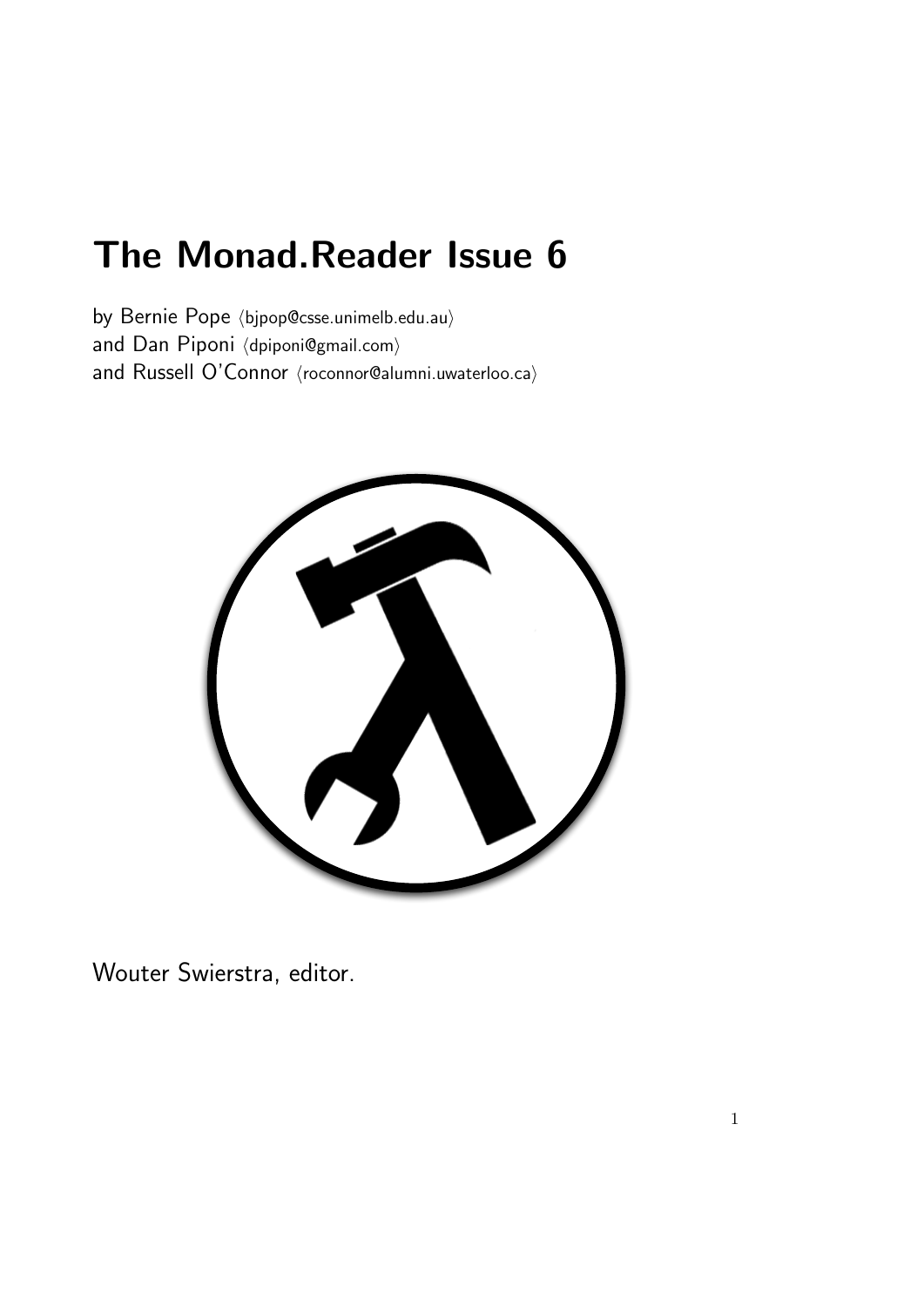# **Contents**

| 3  |
|----|
|    |
| 5  |
|    |
| 17 |
|    |
| 35 |
|    |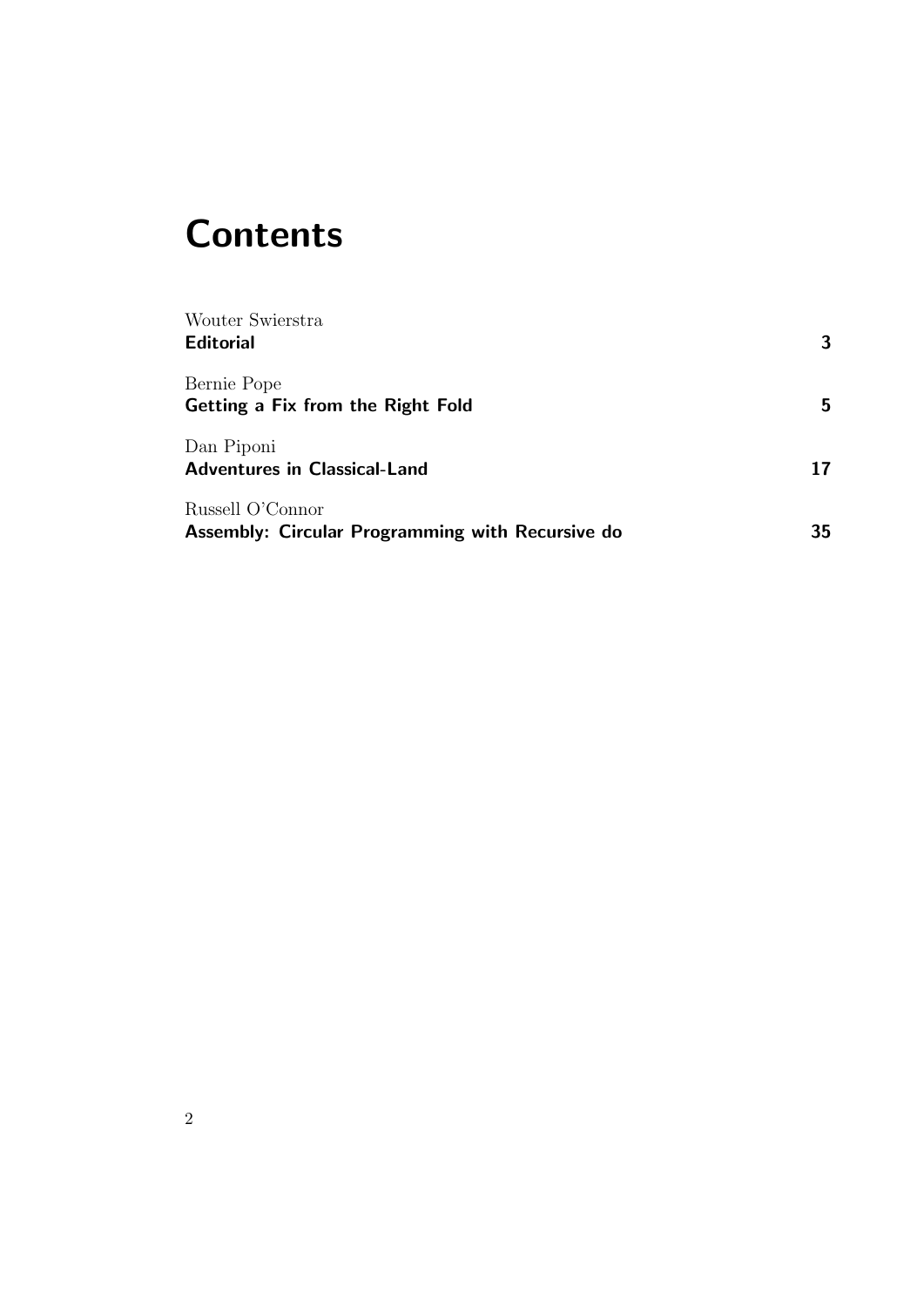# Editorial

by Wouter Swierstra (wss@cs.nott.ac.uk)

<span id="page-2-0"></span>It has been many months since the last issue of The Monad.Reader. Quite a few things have changed since Issue Five. For better or for worse, we have moved from wikipublishing to LAT<sub>EX</sub>. I, for one, am pleased with the result.

This issue consists of three top-notch articles on a variety of subjects: Bernie Pope explores just how expressive foldr is; Dan Piponi shows how to compile proofs in classical logic to Haskell programs; Russell O'Connor has written an embedded assembly language in Haskell.

Besides the authors, I would like to acknowledge several other people for their contributions to this issue. Andres Löh provided a tremendous amount of T<sub>E</sub>Xnical support and wrote the class files. Peter Morris helped design the logo. Finally, I'd like to thank Shae Erisson for starting up The Monad.Reader – without his limitless enthusiasm for Haskell this magazine would never even have gotten off the ground.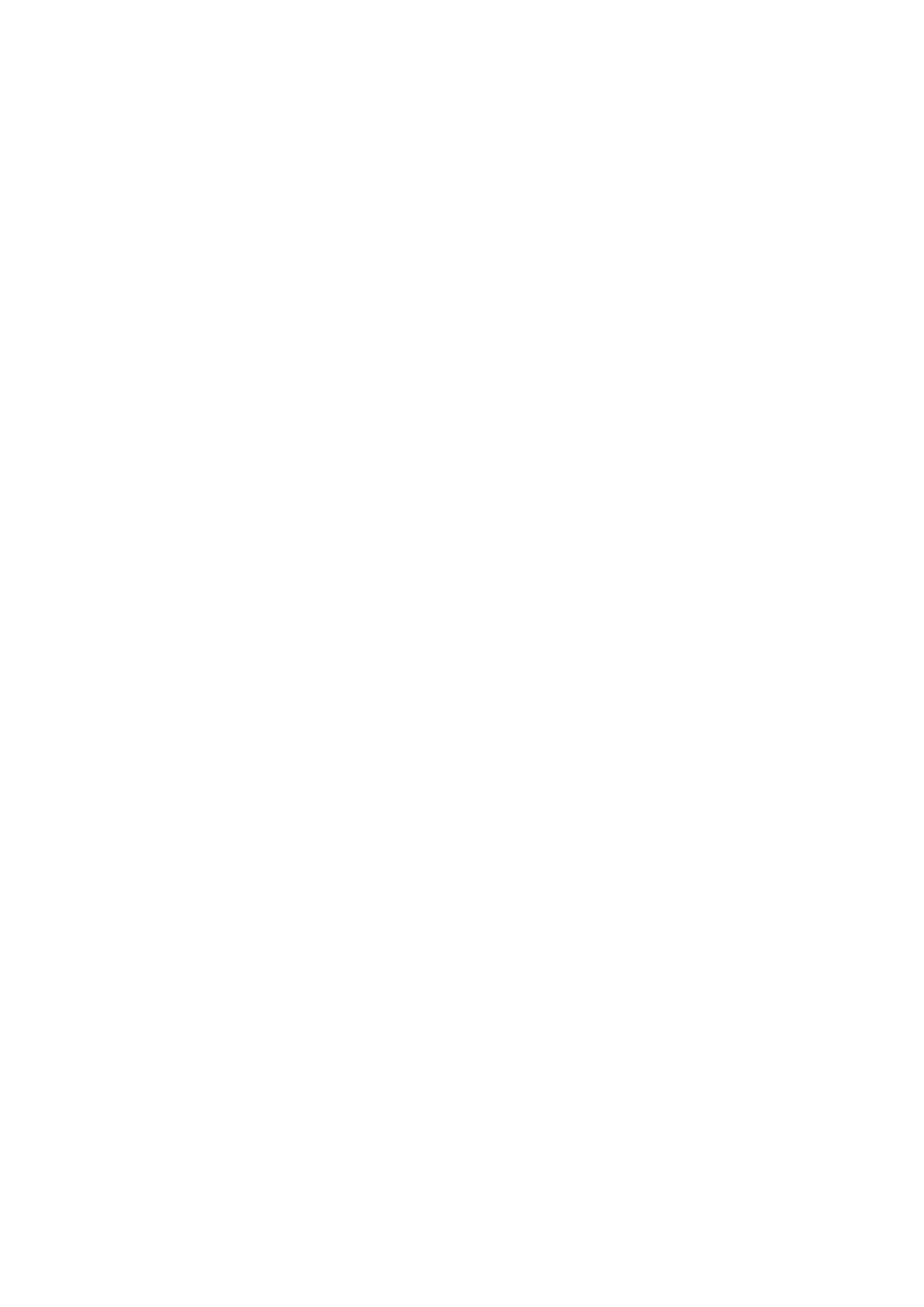## Getting a Fix from the Right Fold

by Bernie Pope (bipop@csse.unimelb.edu.au)

<span id="page-4-0"></span>What can you do with foldr? This is a seemingly innocent question that will confront most functional programmers at some point in their life. I was recently posed a "folding challenge" by a teaching colleague. The challenge was to write dropWhile using foldr. We gave the challenge to our first-year students, and awarded a small prize to the author of the first working solution.

I have since passed the challenge on to other "functional" friends, and the results have been illuminating. That prompted me to write this article.

#### Introduction

We can compute the sum of a list of numbers with the following recursive function:

sum :: Num  $a \Rightarrow [a] \rightarrow a$  $sum \space 0$  = 0  $sum (x:xs) = x + sum xs$ 

With only a couple of small changes, we can transform it into a function that computes the product of a list of numbers:

product :: Num  $a \Rightarrow [a] \rightarrow a$ product  $[] = 1$ product  $(x:xs) = x * product xs$ 

There are two key differences between sum and product, apart from their names. The first difference is the value which is returned in the base case. The second difference is how the next value from the list is combined with the result from the recursive call.

Rather than repeat the same recursive pattern over-and-over again, we can distill its essence into a new, more general function. Thus we arrive at the definition of foldr: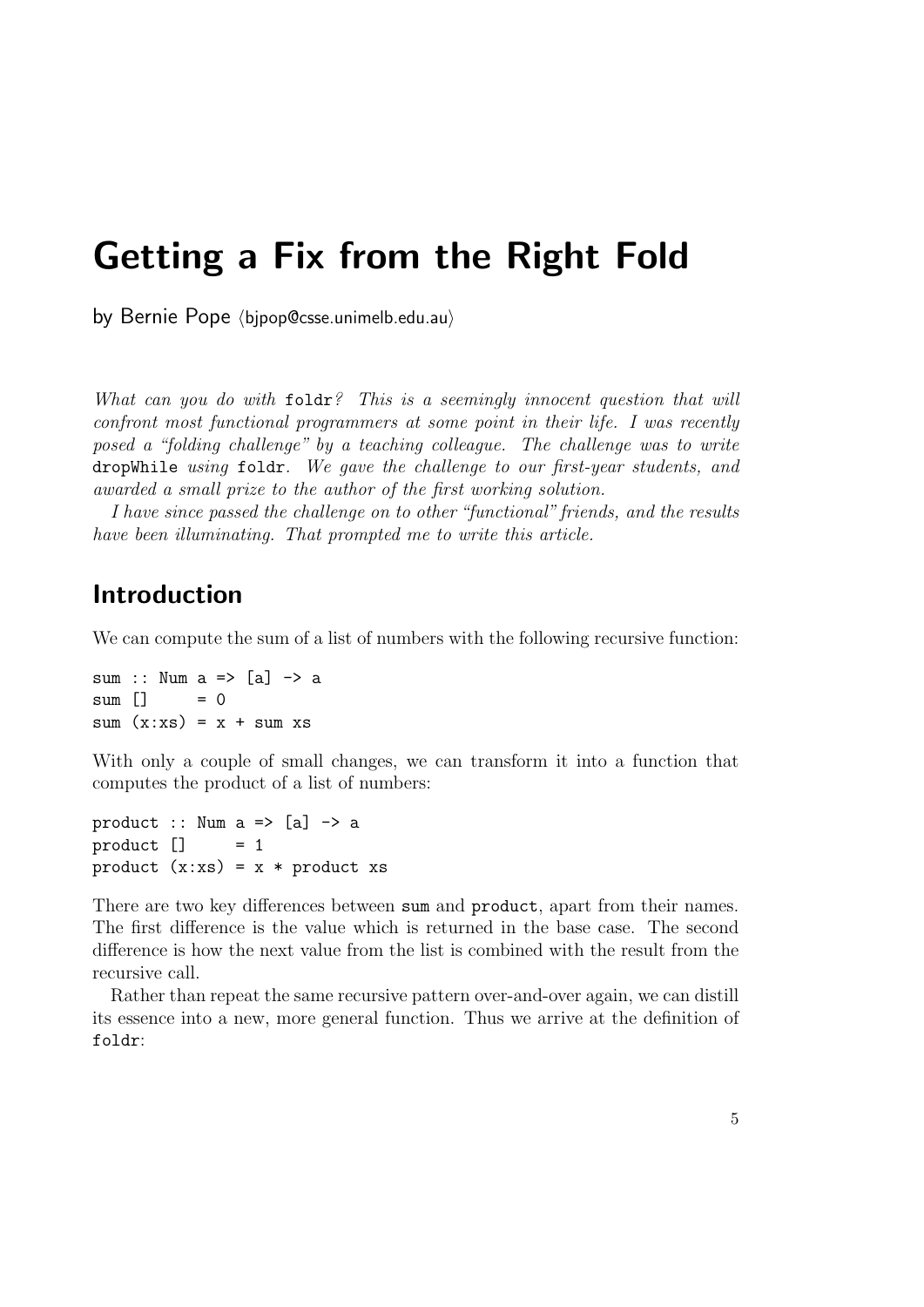```
foldr :: (a \rightarrow b \rightarrow b) \rightarrow b \rightarrow [a] \rightarrow bfoldr combine base \lceil \rceil = base
foldr combine base (x:xs) = combine x (foldr combine base xs)
```
Here we have the same pattern of recursion as found in sum and product, but the value of the base case and the combining function of the recursive case are taken as parameters, instead of being hard-coded. Effectively, foldr transforms a list into some other expression, by replacing all occurrences of the list constructor (:) with combine, and by replacing the empty list  $(1)$  with base (if the end of the list is ever reached).

Now we can define sum and product by instantiating foldr's first two parameters with appropriate values, like so:

```
sum = foldr (+) 0product = foldr (*) 1
```
Lots of useful functions over lists follow this pattern of recursion, which makes foldr widely applicable.

### The challenge

As I said in the introduction, the challenge that was posed to me, and that I now pose to you, is to write dropWhile using foldr. The same challenge has been considered by other people in the literature, for example Richard Bird [\[1\]](#page-14-0) sets it as exercise 4.5.2 in his introductory textbook on functional programming, and Graham Hutton [\[2\]](#page-14-1) presents a solution (which we will see shortly) in his tutorial on the fold functions.

For reference, here is a straightforward recursive definition of dropWhile:

```
dropWhile :: (a \rightarrow Bool) \rightarrow [a] \rightarrow [a]dropWhile predicate [] = []
dropWhile predicate list@(x:xs)
   | predicate x = dropWhile predicate xs
   | otherwise = list
```
It takes two arguments: a predicate and a list. It drops items from the front of the list until it finds one which falsifies the predicate, after which it returns the remainder of the list unchanged:

Hugs> dropWhile (<5) [1..10] [5,6,7,8,9,10]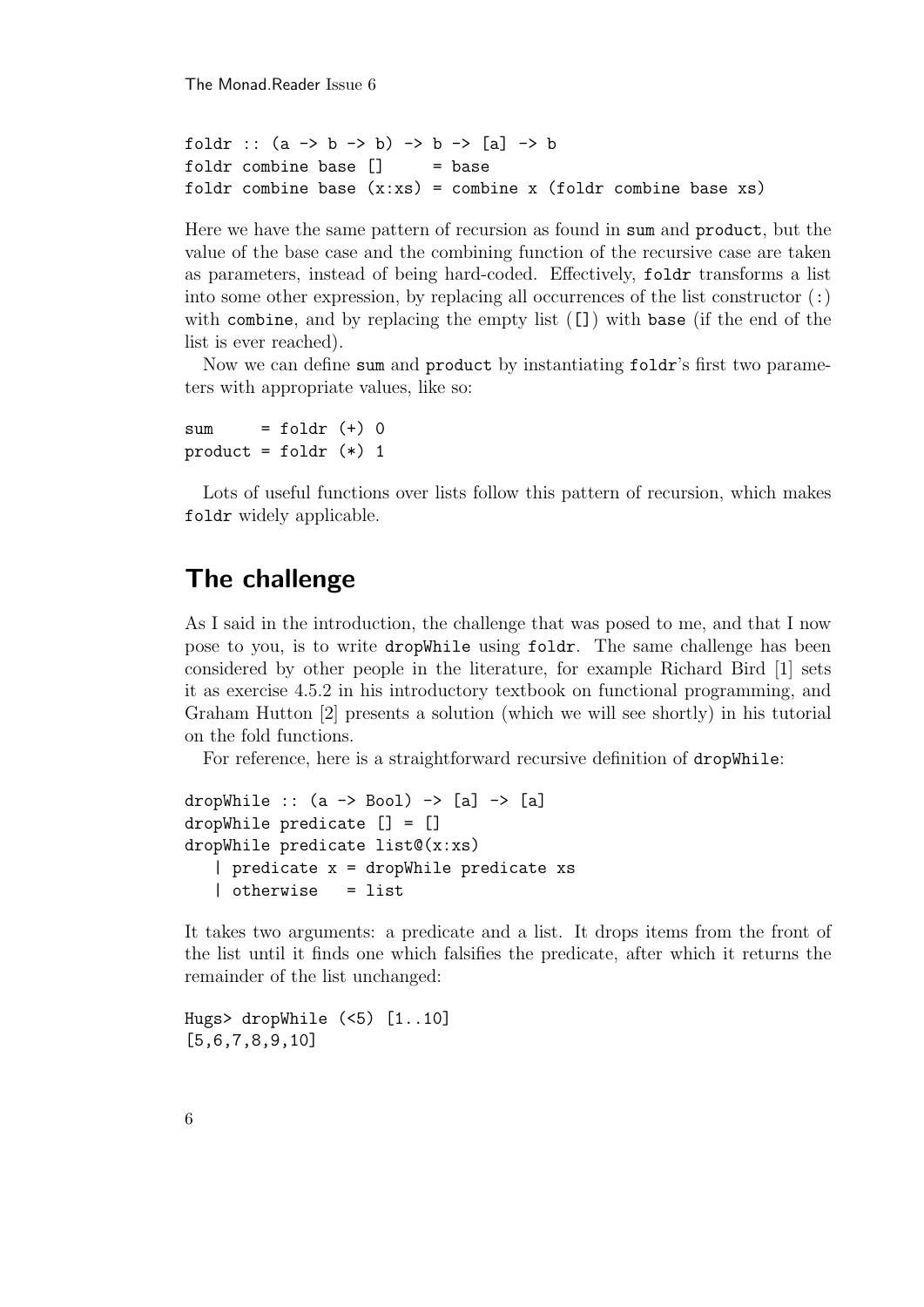I encourage you to try your hand at a solution. But before you do, some ground rules are in order. Obviously it is not clear what it means to "use foldr". I will leave it to your better judgement as to what that entails, but trivial uses of foldr will not do. For instance, the following is **not** a solution:

```
dwCheating = const dropWhile foldr
```
It is also highly desirable that the non-strictness of dropWhile is preserved. For instance, it should still be able to return results on infinite lists:

```
Hugs> take 3 (dropWhile (<5) [1..])
[5,6,7]
```
#### A non-solution

One of the advantages of foldr is that we can get a long way into writing a recursive list-processing function without having to think at all.<sup>[1](#page-0-0)</sup> We simply start out with the following skeleton, and then fill in the blanks:

```
foo = foldr combine base
   where
   base = ...
   combine next rec = ...
```
Naturally, we would like to apply this "join-the-dots" style of programming to our challenge. A typical first approach looks something like this:

```
dwNoThinking predicate
  = foldr combine base
  where
  base = []combine next rec
      | predicate next = rec
      | otherwise = next : rec
```
Alas, it doesn't work – though it is tantalisingly close. This function is equivalent to filter (not . predicate), which is not the same as dropWhile predicate, for example:

<sup>1</sup>That frees up our brains for more important tasks, like remembering the commands in VI or Emacs.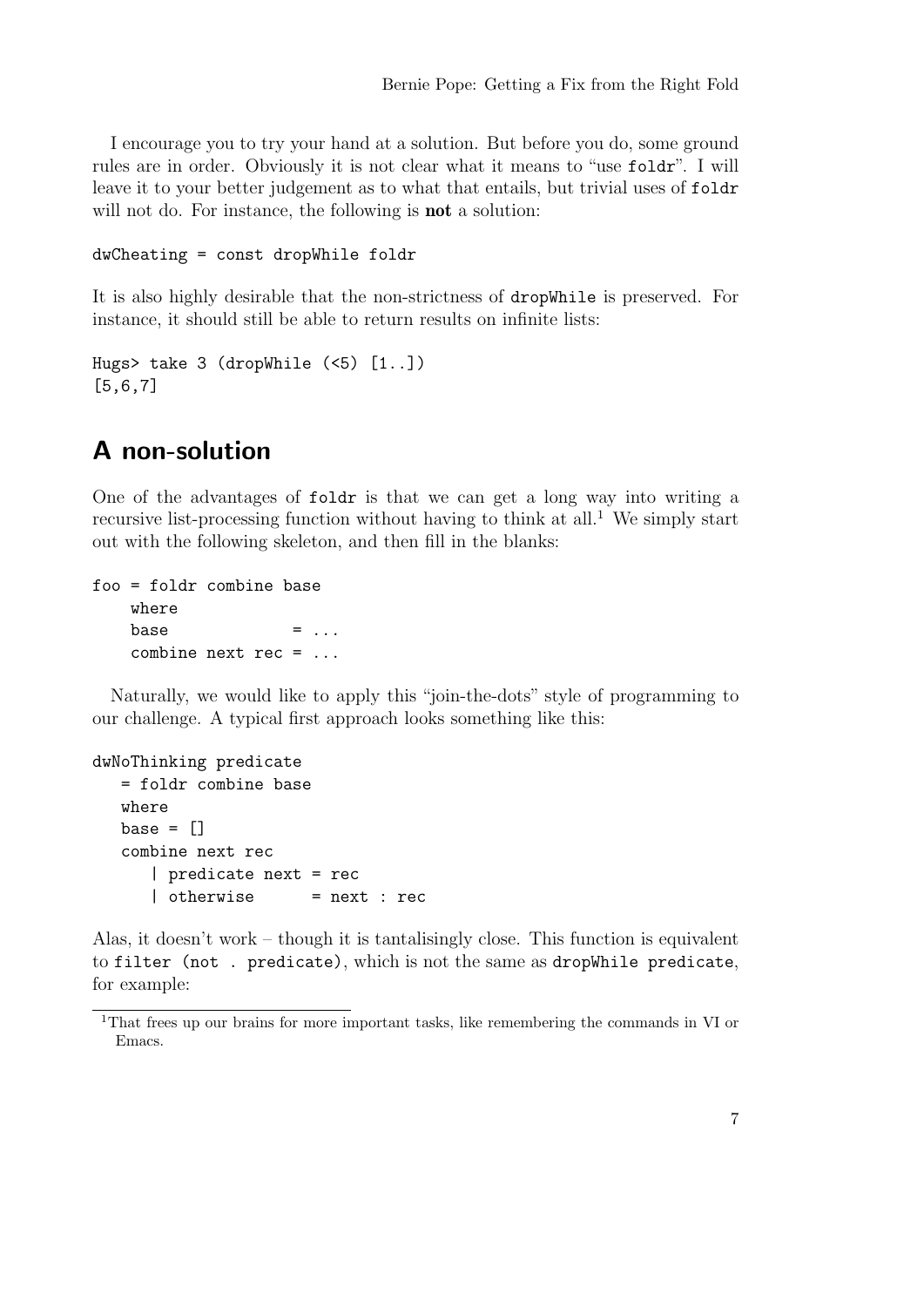Hugs> dropWhile even [2,3,4] [3,4] Hugs> dwNoThinking even [2,3,4] [3]

The problem is in the second guarded equation of combine. Reasoning from the original definition of dropWhile, we want the body of this clause to return the remainder of the list unchanged. Unfortunately foldr does not make the value of that list available directly. All we have is the head of the list (next) and the result of the recursive call (rec), but rec is missing all the items of the tail of the list which satisfy the predicate. So it is not always possible to reconstruct the remainder of the list from next and rec.

Clearly dropWhile does not fit into the classic foldr pattern, which is why the challenge is so interesting. We are going to have to work a bit harder than usual.

#### Solution one – working backwards with tuples

The first solution we will consider appears in Hutton's fold tutorial.<sup>[2](#page-0-0)</sup> The nonsolution above shows that it is difficult to get foldr to compute the answer we want directly. One way around this is to get **foldr** to compute something which is close to the solution we want, and then, as a last step, post-process that into the desired value:

```
dwBackwards predicate = fst . dwPairs predicate
dwPairs :: (a \rightarrow Bool) \rightarrow [a] \rightarrow ([a], [a])dwPairs predicate
   = foldr combine base
   where
   combine next (ys, xs)
      | predicate next = (ys, next:xs)
      | otherwise = (next:xs, next:xs)base = ([], [])
```
The idea is to work backwards through the list. That is, dwPairs winds its way down to the end of the list, and then builds up its answer – a pair of lists – from right to left.

To understand the need for two lists, it is useful to consider an arbitrary list element in its context:

<sup>2</sup>This was a popular approach amongst the people who tackled the challenge. My teaching colleague had this solution in mind, as did the student who won the challenge in our class, though neither had read Hutton's paper.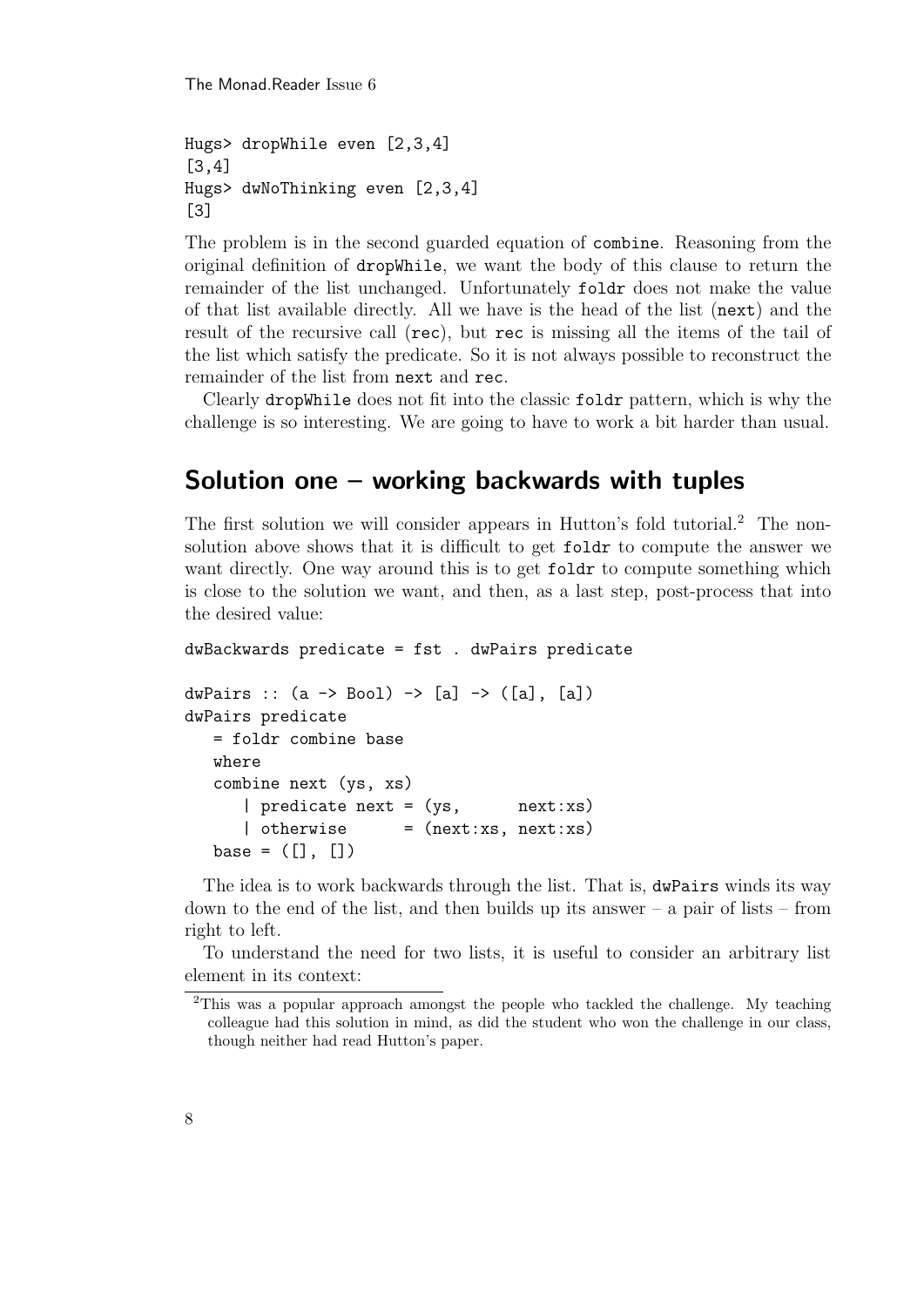<prefix> item <suffix>

If item falsifies the predicate then it will always be included in the answer. However, if item satisfies the predicate, it will be kept in the answer only if there is at least one item appearing in  $\epsilon$ **prefix** which falsifies the predicate, otherwise it will be dropped. When item is processed we don't know which scenario will eventuate because we haven't looked at the items in prefix yet, so we keep track of two lists: one which excludes the item, and one which includes it. If we later discover an item in the prefix which falsifies the predicate, we throw away the list with the dropped items, and copy over the list with the kept items. At the end of the computation the first list in the pair contains the answer that we are looking for, namely dropWhile predicate over our input list. As a final step, dwBackwards selects that list from the pair.

Though this solution is rather clever, it does have a significant failing point: it is too strict. By working backwards through the list it requires that the list is finite, thus it fails to produce any output at all when the list is infinite:

```
Hugs> take 3 (dwBackwards (<5) [1..])
ERROR - Control stack overflow
```
The next couple of solutions avoid this unwanted strictness.

#### Solution two – taking the higher (order) road

The philosophy of this next solution is a play on the old meta-programming slogan:

Why write a function to solve a problem, when you can write a function which returns a function to solve that problem?

One of the pitfalls of this challenge is the desire to have foldr return the answer directly. Prior experience with foldr probably conditions us to think in this way. But if we look at the type of foldr we see that there is no obligation for the result to be a list; the result type is a variable, and that variable could well be instantiated to a function type.

In this solution we get folder to build up a function, which, when applied to the input list, will return the desired result: $3$ 

<sup>&</sup>lt;sup>3</sup>This solution was proposed independently by two people who received the challenge from me. It must be pointed out that they both had considerable experience with Haskell, and thus were likely to be quite comfortable with the nuances of higher-order programming.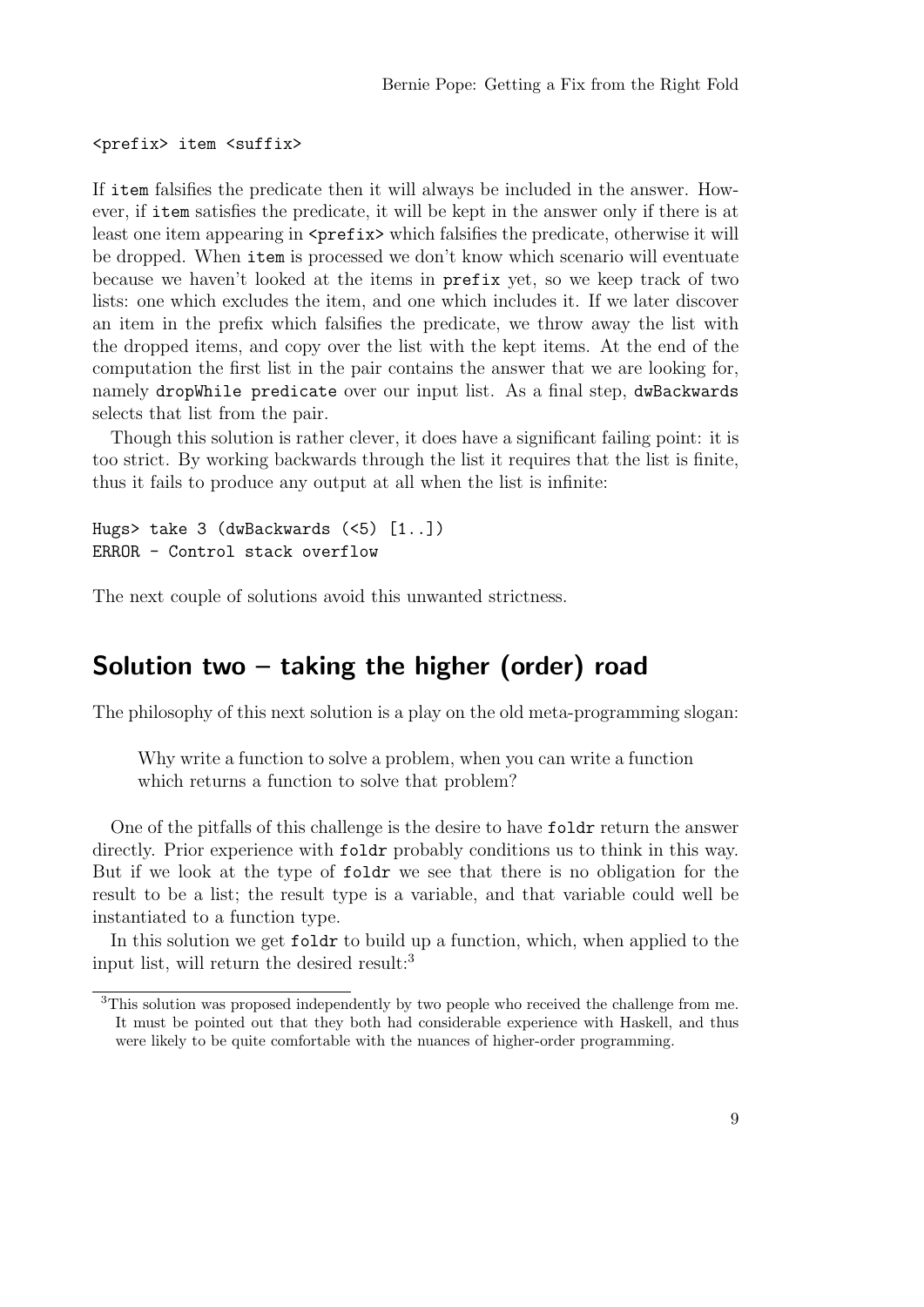```
dwHo predicate list
 = (foldr combine base list) list -- brackets for emphasis only
 where
 base = idcombine next rec
    | predicate next = rec . tail
    | otherwise = id
```
It is best to view this function in action. Suppose we want to compute the result of dwHo  $(\leq 5)$  [1..10]. The call to folder evaluates to the following function composition:

id . tail . tail . tail . tail

that function is applied to the input list:

(id . tail . tail . tail . tail) [1,2,3,4,5,6,7,8,9,10]

which reduces to the desired result:

[5,6,7,8,9,10]

Clearly, this solution is an improvement over dwBackwards, because it is not strict in the tail of the list:

```
Hugs> take 3 (dwHo (<5) [1..])
[5,6,7]
```
But it is not without fault. Notice that the size of the function returned by foldr grows proportionally to the number of elements which are dropped from the front of the list. As this function grows in size, it consumes heap space, and so we get a space leak. Consider the evaluation of this expression: dwHo (<100000) [1..]. The problem is that we build up a big function composition first, and then apply it to the list. It would be better to interleave the construction of that function and its application to the list. That is the approach of the next solution.

#### Solution three – pulling in our tail to save space

This solution is a refinement of the previous one. It is based on the same higherorder idea, but it avoids the space leak, by interleaving the construction and application of the function returned by foldr.

We can arrive at this solution by applying some equational reasoning. Recall the combine function from above. It returns a function as its result. We can make this more explicit by giving it an extra argument by eta-expansion: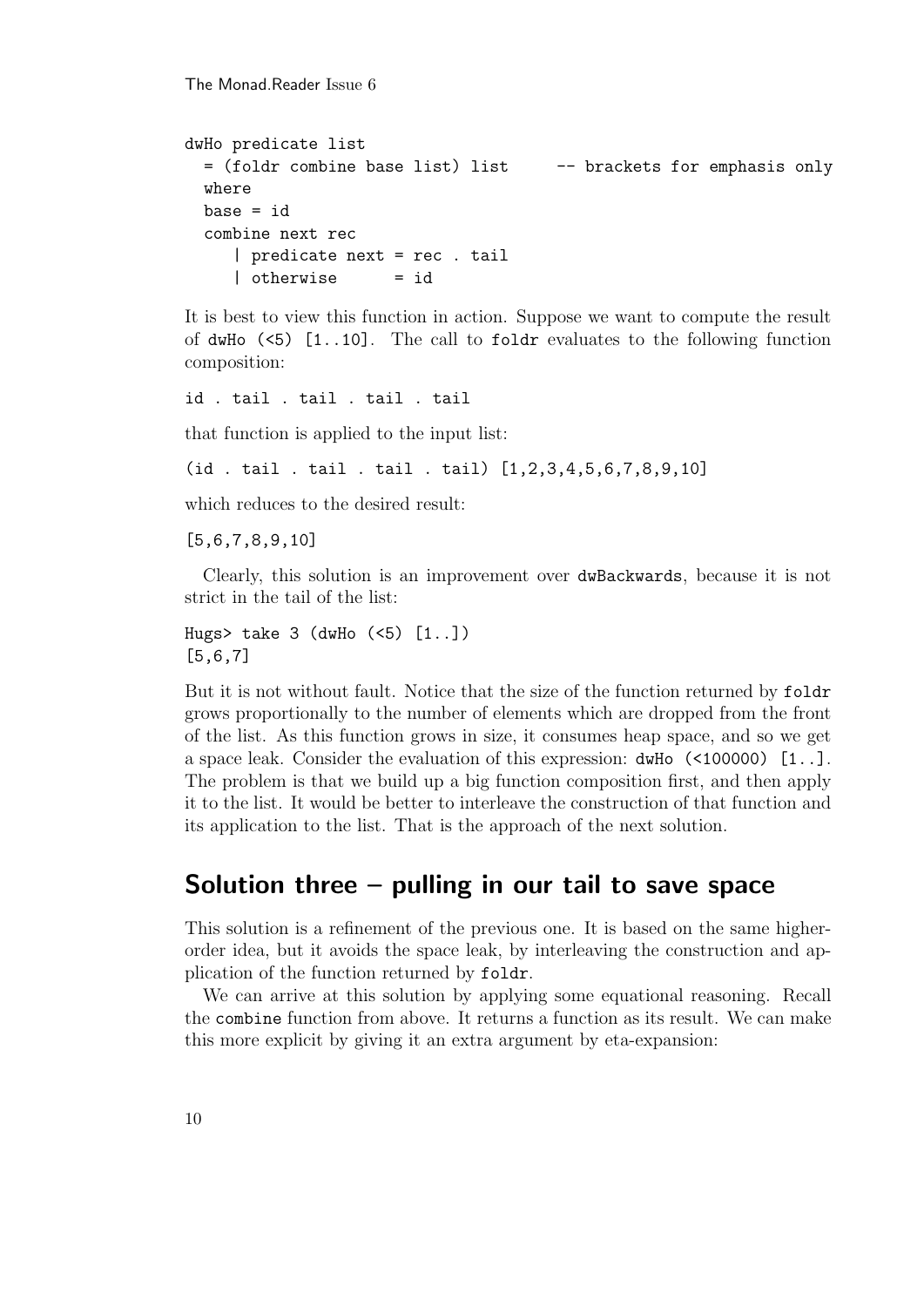```
combine next rec list
   | predicate next = (rec . tail) list
   | otherwise = id list
```
Note: this step does not change the behaviour of combine, it simply makes its third argument explicit. The next step is to in-line, and thus eliminate, the calls to (.) and id, like so:

```
combine next rec list
   | predicate next = rec (tail list)
   | otherwise = list
```
Now comes the trick where we pull in our tail. Remember that rec stands for the result of the recursive application of foldr. Notice that it receives the expression 'tail list' as its argument. Effectively this delays the application of tail until too late. What we would like to do is evaluate the call to tail before the recursive call, thus consuming some of the list as the evaluation of foldr proceeds, rather than waiting until the end. First, we in-line the call to tail:

```
combine next rec list
   | predicate next = rec (case list of (_:xs) -> xs)
   | otherwise = list
```
Then we push the call to rec inside the case expression:

```
combine next rec list
   | predicate next = case list of (\_:xs) \rightarrow rec xs
   | otherwise = list
```
Voila! Space leak solved. A minor aesthetic improvement is to use pattern matching sugar instead of a case statement, giving us our final version:

```
dwTailFree predicate list
  = foldr combine base list list
  where
  base = idcombine next rec list@(_:xs)
      | predicate next = rec xs
      | otherwise = list
```
As it happens, the dwTailFree solution came to me in one of those rare eureka! moments, at 3am in the morning as I lay in bed, worrying over the strictness of dwBackwards. It wasn't until some time later that I realised the connection with dwHo. At first, I thought dwTailFree was the last thing that could possibly be said about the challenge, but there was one final discovery waiting for me some weeks later; that brings us to the fourth and final solution that I would like to present to you.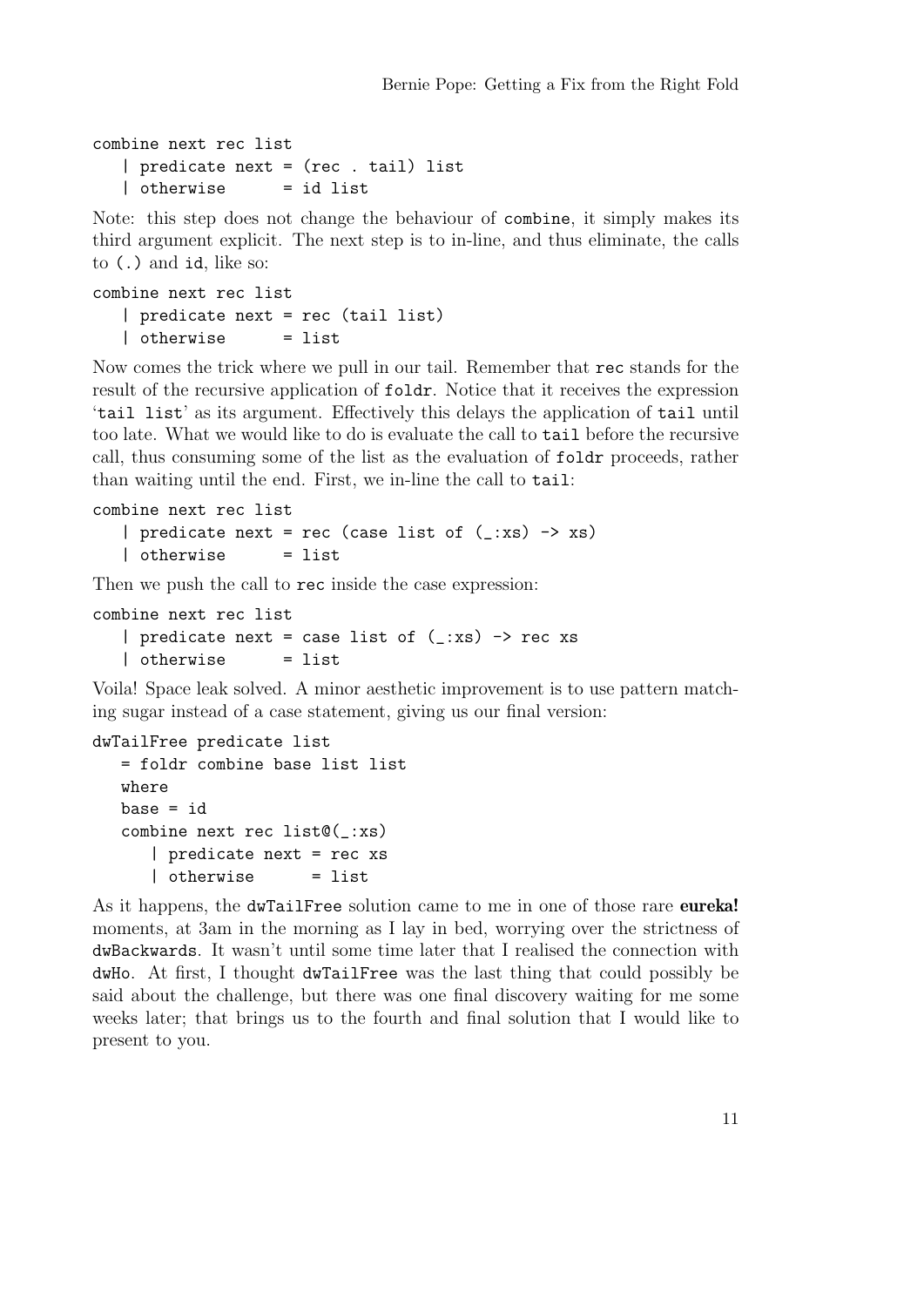#### Solution four  $-$  the fix that you've been waiting for

As I said, I didn't think there was any more to be done with the challenge after dwTailFree came along. But it seems that the functional programming coprocessor in my head was quietly busying itself on the problem whenever any spare cycles came its way.

At first it occurred to me that there were two ways of writing combine from dwTailFree. The original way:

```
combine next rec list@(_:xs)
   | predicate next = rec xs
   | otherwise = list
```
and an alternate way:

```
combine _ rec list@(next:xs)
  | predicate next = rec xs
   | otherwise = list
```
The difference is where we get the next value from the input list. The alternate version of combine got me thinking: in dwTailFree, the call to foldr doesn't need to look at the values in the first copy of the list. It simply uses the list structure to provide some traction for the recursion. I soon realised that we don't actually need two copies of the same list, the first list can be any list at all, providing it is sufficiently long to provide enough recursive calls.

Then it dawned on me – again as I lay in bed at night –  $dwTailFree$  is really using foldr as a fixpoint combinator!

We can take a recursive function, such as **dropWhile**, and pull out its recursive call as a parameter, thus eliminating the recursion:

```
dwNonRec :: ((a \rightarrow Bool) \rightarrow [a] \rightarrow [a]) \rightarrow (a \rightarrow Bool) \rightarrow [a] \rightarrow [a]dwNonRec rec predicate [] = []
dwNonRec rec predicate list@(next:xs)
    | predicate next = rec predicate xs
    | otherwise = list
```
Note that the parameter rec now takes the place of the recursive call. We can re-introduce the recursion using an explicit fixpoint operator:

```
dwFix :: (a \rightarrow Bool) \rightarrow [a] \rightarrow [a]dwFix = fix dwNonRec
```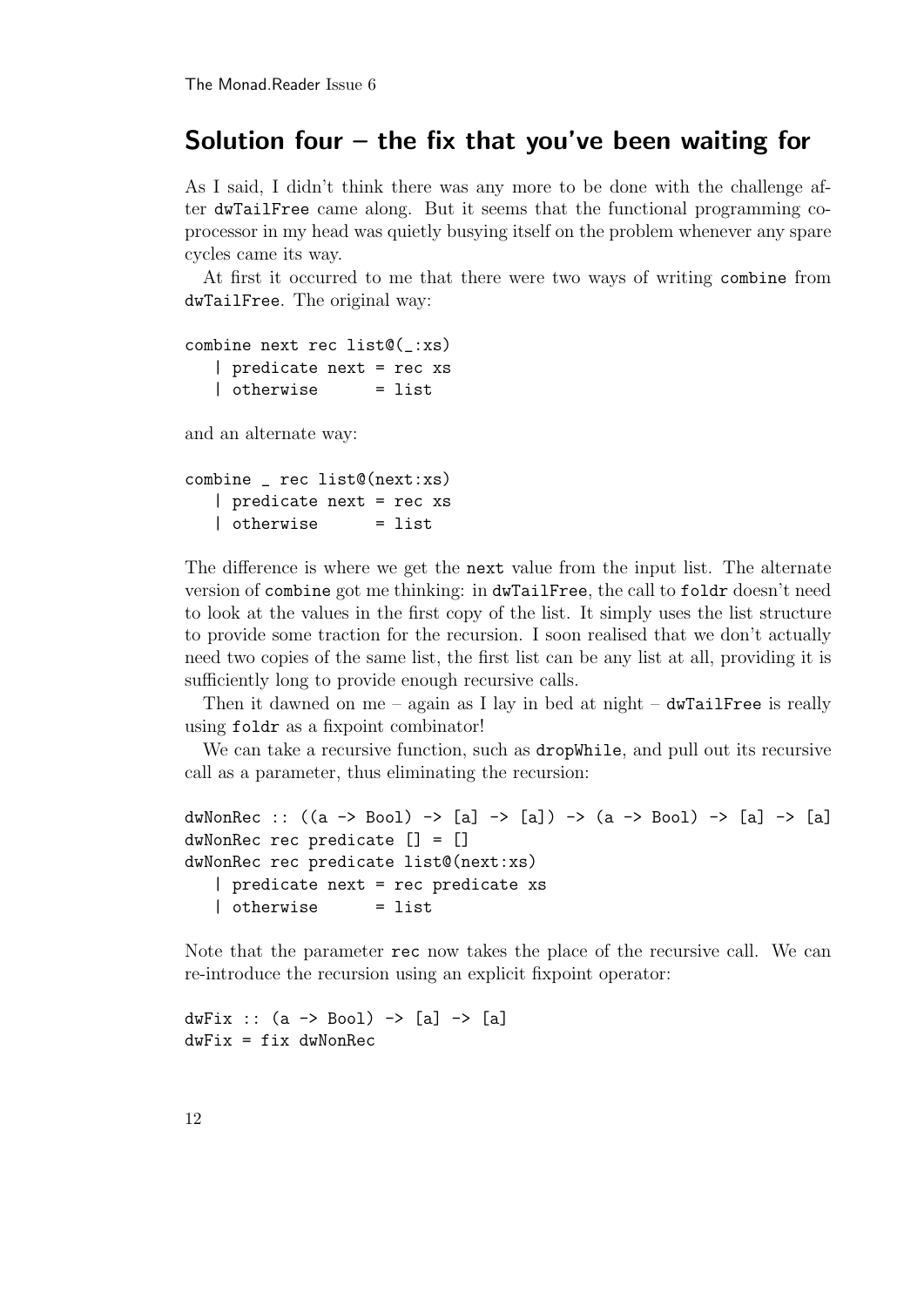where fix is a function that satisfies the equation 'fix  $f = f$  (fix f)'. You may notice that there is quite a lot of similarity between dwNonRec and the alternate version of combine. [4](#page-0-0)

So the question is, can we write fix using foldr? Yes, we can:

fix ::  $(a \rightarrow a) \rightarrow a$ fix  $f = f$ oldr  $(\neg \neg) f$  undefined (repeat undefined)

The undefined is just a gap-filler. The expression 'repeat undefined' generates a list of unbounded length. We don't care about its elements, so anything will do. The fact that the list is infinite means that we get as many applications of the f parameter as we need. Note that, because the list is infinite, foldr will never reach the empty list, so it does not matter what value we give for the base case argument. Nonetheless, the type-checker requires that the argument has a polymorphic type, so it is quite convenient to use undefined here also.

To show that we have indeed implemented a suitable fixpoint function we can apply a little equational reasoning on the body of fix. Here is a possible definition of repeat:

```
repeat : a \rightarrow [a]repeat x = x : repeat x
```
We can unfold the application of repeat by one step:

foldr  $(\neg)$  -> f) undefined (undefined : repeat undefined)

Then we can unfold the application of foldr:

 $(\neg)$  -> f) undefined (foldr  $(\neg)$  -> f) undefined (repeat undefined))

The application of the lambda abstraction can be simplified by beta reduction:

f (foldr  $(\neg -\neg)$  i) undefined (repeat undefined))

From the original definition of  $fix$  we can see that this expression is equivalent to:

f (fix f)

which means that 'fix  $f = f$  (fix f)', as desired.

<sup>&</sup>lt;sup>4</sup>Indeed, the rec parameter is a dead giveaway.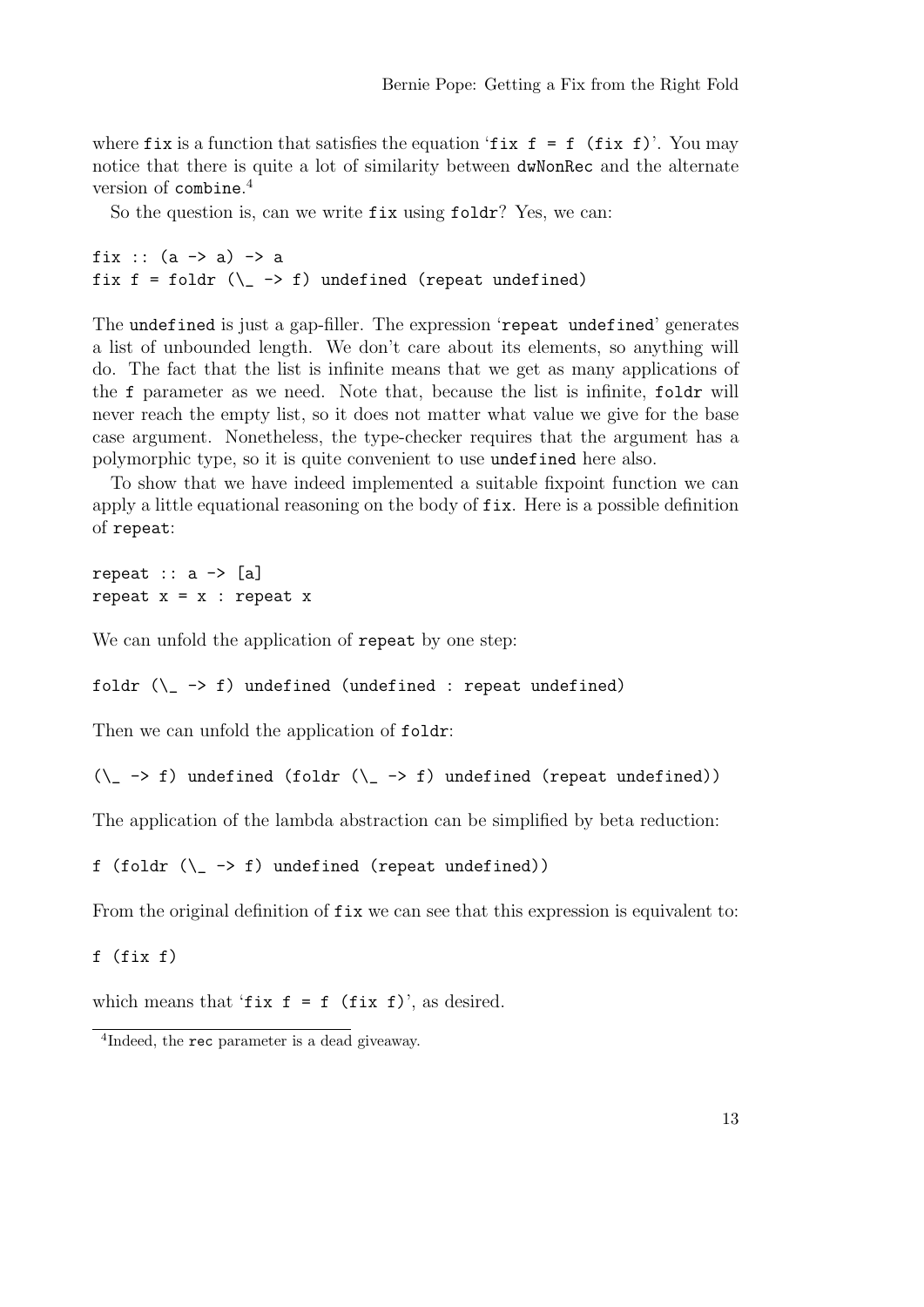#### Conclusion

Now that we have fix defined in terms of foldr, a whole world of opportunities arise, especially for devious exam questions!

In the end, it is not too surprising that we can get fix from foldr. Though it certainly didn't occur to me when I first was given the challenge by my colleague.

The next obvious question is what can you do with foldl? In particular, can you get a fix from that? I'll leave that as a homework exercise.

### Postscript

Naturally, us Haskellers like to work lazily, and I must admit to being a little lazy in my research on this topic. Having stumbled upon this  $foldr - fix$  connection, the thought did occur to me that I should look it up in the literature. But I did not take it any further. To be honest, I was a little bit worried that the notion was so obvious that no one had bothered to even mention it before. Fortunately, parallel evaluation saved the day. Wouter Swierstra passed a draft of my paper to Graham Hutton, who pointed out that, to the best of his knowledge, Peter Freyd [\[3\]](#page-14-2) was the first to present the idea. He showed how to derive a fixpoint operation from foldr and unfold. The repeat function I used in my definition of fix can, of course, be written in terms of unfold. Interested readers might enjoy the discussion in Section 2.6 of Hutton and Meijer's paper [\[4\]](#page-14-3), which is a bit more accessible to functional programmers than Freyd's original work.

#### Acknowledgments

I would like to thank the following people who have contributed to the challenge and this paper. Tony Wirth, who posed the challenge to me, during a very enjoyable semester of teaching. Harald Søndergaard, Ben Horsfall, Marco Lui, Bryn Humberstone and Kevin Glynn, for attempting the challenge, and providing interesting solutions. Wouter Swierstra, for editing the Monad Reader. Graham Hutton, for reading an earlier draft and pointing out the reference to Freyd.

#### About the author

Bernie Pope is a postgraduate student within the Department of Computer Science at the University of Melbourne. Amongst other things, he is the designer of Buddha, a declarative debugger for Haskell. At the moment, he is spending three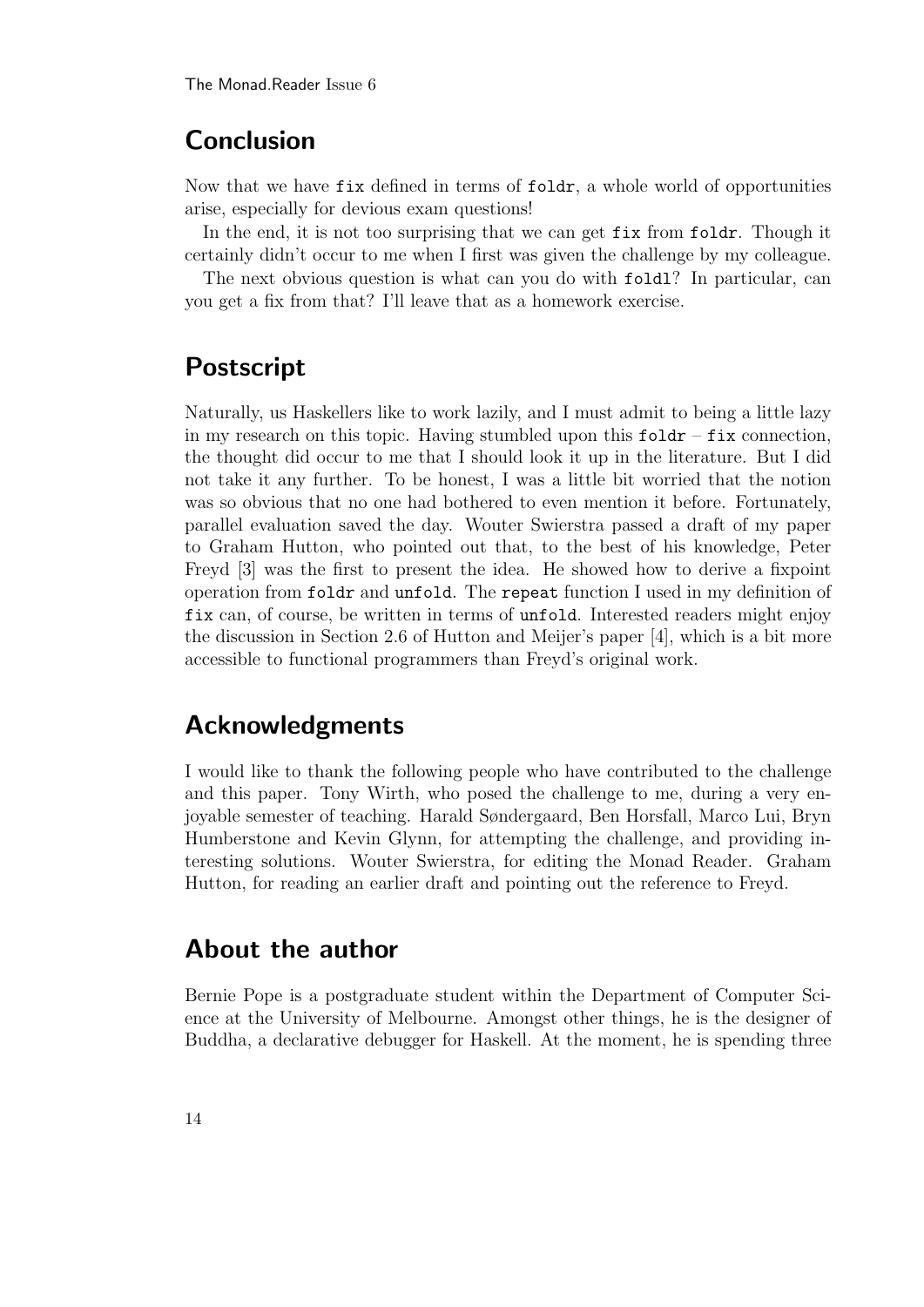months as an intern at Microsoft Research in Cambridge where he is working on a procedural debugger to be integrated with GHC.

## **References**

- <span id="page-14-0"></span>[1] Richard Bird. Introduction to Functional Programming Using Haskell. Prentice Hall Europe, second edition (1998).
- <span id="page-14-1"></span>[2] Graham Hutton. A tutorial on the universality and expressiveness of fold. Journal of Functional Programming, 9(4):pages 355–372 (July 1999).
- <span id="page-14-2"></span>[3] Peter Freyd. Algebraically complete categories. In Proceedings of the 1990 Como Category Theory Conference, volume 1488 of Lecture Notes In Math, pages 95–104. Springer-Verlag (1990).
- <span id="page-14-3"></span>[4] Erik Meijer and Graham Hutton. Bananas in space: Extending fold and unfold to Exponential Types. In Proceedings of the 7th SIGPLAN-SIGARCH-WG2.8 International Conference on Functional Programming and Computer Architecture, pages 324–333. ACM Press (June 1995).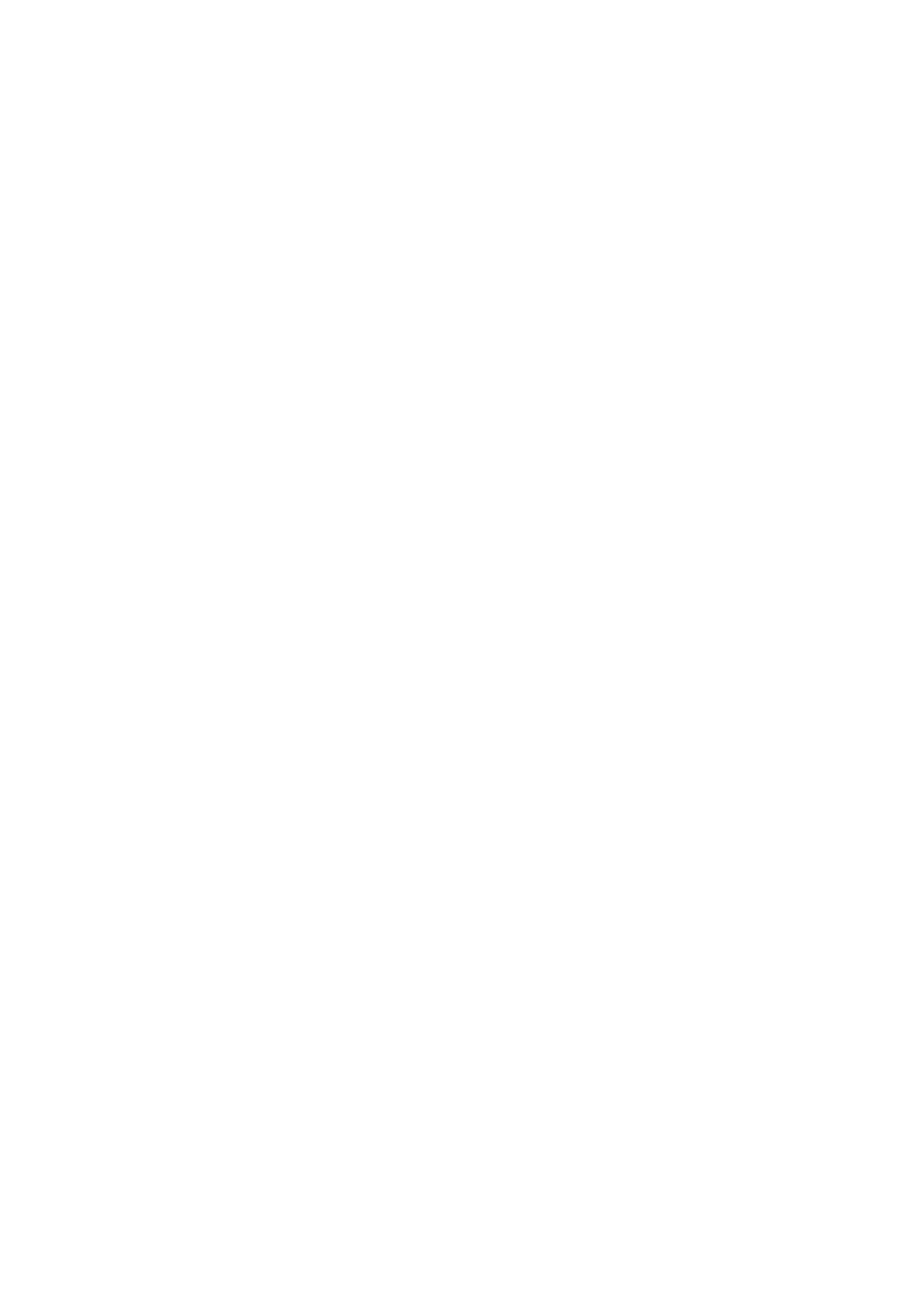## Adventures in Classical-Land

by Dan Piponi (dpiponi@gmail.com)

<span id="page-16-0"></span>Many Haskell programmers are familiar with how the Curry-Howard isomorphism shows that logical propositions correspond to types and their proofs correspond to programs. But this correspondence only holds for intuitionistic logic where laws such as double negation elimination fail to hold. There are many papers that discuss how proofs using classical logic, with double negative elimination, can also be interpreted as programs, but some of the papers unfortunately assume considerable prerequisites and are not easy to understand. This is a presentation of these ideas in a (hopefully) less intimidating manner. And because this is written as literate Haskell, along the way I build a simple compiler for a programming language that supports double negative elimination allowing anyone to get their hands directly on the objects described.

#### The Curry-Howard Lens

Suppose we know both that  $p$  is true and that  $p$  implies  $q$ . Then by the principle of logic, as old as late antiquity, and known as modus ponens, we can deduce q. Similarly, suppose we have a function  $f$  of type  $p \rightarrow q$ , and an object x of type p, then by applying  $f$  to x we construct an object  $f \times f$  type q. This, in essence, is what the Curry-Howard isomorphism is about. Logical proofs translate into programs with the propositions being translated into types. In the example we have just given, a proof step using *modus ponens* translates into a program step involving a function application. The isomorphism works so well that we can use exactly the same notation to talk about proofs and programs. In particular, we write  $u$ : p to mean u is a proof of the proposition p,  $u$ : p to mean that u is an object of type p,  $p \rightarrow q$  to mean p implies q, and p  $\rightarrow$  q to mean the type of functions mapping objects of type **p** to objects of type **q**. If we have  $x :: p$  and  $f: p \to q$  then write  $fx: q$  to mean the proof of q that deduces it directly from f and x by modus ponens.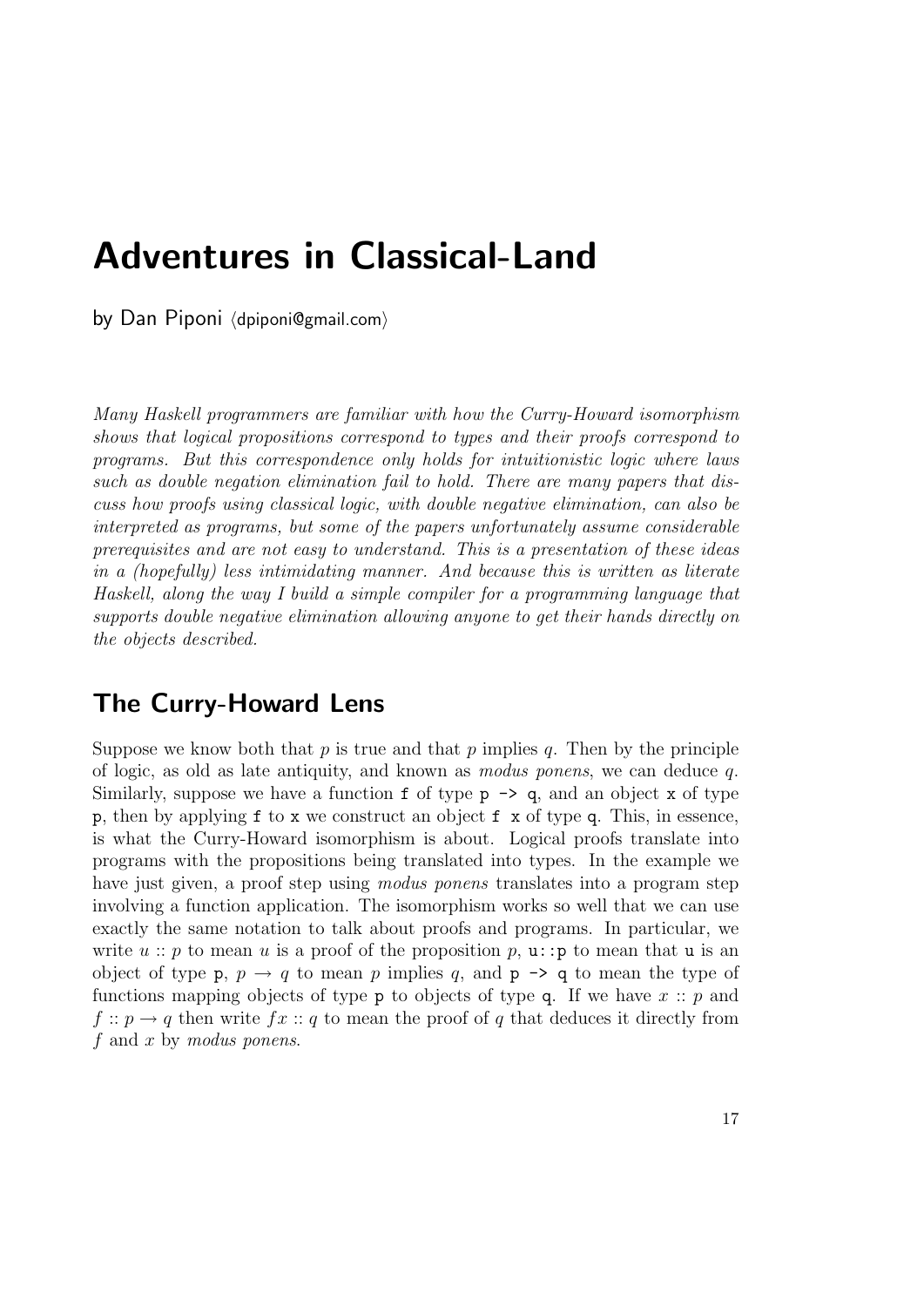The Curry-Howard isomorphism becomes a kind of lens through which we can look at statements of propositional calculus, and interpret them as statements about functional programming. With that in mind, it seemed appropriate to me to pick up a book on logic and start reading it through this lens. The book I chose was a textbook on logic from my undergraduate days many years ago: Notes on Logic and Set Theory by PT Johnstone [\[1\]](#page-30-0). Unfortunately for computer scientists, this book might not seem the best choice, as it is mainly aimed at mathematicians, but it's the only book on logic I have read, and more importantly, I wanted to approach this subject from a slightly different direction. In particular, picking up a book on logic for computer scientists and interpreting it as computer science doesn't seem like a great achievement. But taking a book on logic that is largely aimed at a different audience from computer scientists, and interpreting that as being about computer science – that seems to me much more like an interesting and non-trivial achievement. And when such a book on logic, viewed though the Curry-Howard lens, turns out to contain detailed instructions on how to write and optimise a compiler, then it gets really interesting, but now I'm getting ahead of myself.

#### Logic

Johnstone begins his section on propositional calculus by introducing three axioms:

(a) 
$$
(p \rightarrow (q \rightarrow p))
$$
  
\n(b)  $((p \rightarrow (q \rightarrow r)) \rightarrow ((p \rightarrow q) \rightarrow (p \rightarrow r)))$   
\n(c)  $(\neg\neg p \rightarrow p)$ 

The symbol ¬ is simply shorthand: ¬p really means  $(p \to \perp)$  where  $\perp$  is an unprovable proposition (though it requires some work to show that it is unprovable). In addition, Johnstone introduces just one derivation rule, modus ponens, which we've already discussed above. Note that the axioms above apply not just to the symbols p, q and r but to any propositions. For example  $((p \rightarrow r) \rightarrow (q \rightarrow (p \rightarrow r)))$  is an instance of axiom (a) and hence we can introduce it in our proofs whenever we want.

Let's build Haskell datatypes to manipulate propositions:

```
> infixr 5 :->
> data Proposition = Proposition :-> Proposition
> | Symbol String
> | False deriving Eq
```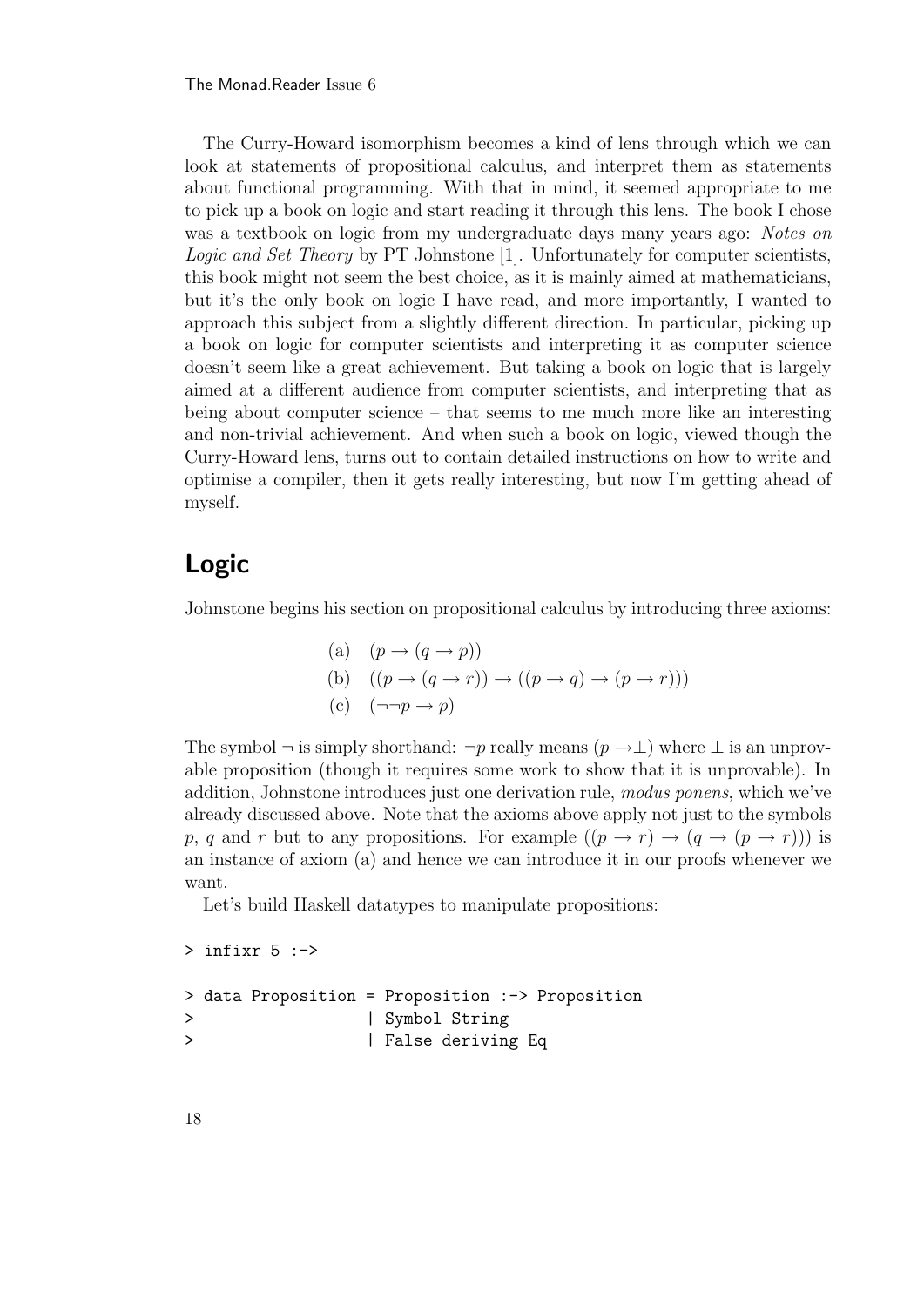```
> not p = p : -> False
> instance Show Proposition where
> show (a :-> b) = "(" ++ show a ++ " -> " ++ show b ++ "")"> show (Symbol s) = s
> show False = "False"
```
The proposition  $p \rightarrow q$  can now be built as the Haskell object

Symbol "p" :-> Symbol "q"

and we represent  $\perp$  with False. Note how show has been defined so that these propositions are output in precisely the format recognised by Haskell. So a proposition may be output directly as a Haskell type simply by printing it.

We also need to represent proofs and we can do this as follows:

```
> data Proof = MP Proof Proof
> | Axiom String Proposition deriving Eq
> instance Show Proof where
> show (Axiom n t) = "(" + n + " : : " + * show t + " "")"> show (MP f x) = "(" + show f + " " + show x + "")"
```
A proof is either an application of modus ponens or an axiom. If it is an axiom then it contains a string which is its name and the proposition which it introduces. If it is an application of modus ponens then it's represented as MP f x where f is the condition and x is the antecedent. Note how show has been defined for this type so that when a proof is printed it is output exactly like a Haskell expression. In fact, if the names of all of the axioms correspond to names of Haskell functions then the output expression is perfectly evaluable Haskell.

We could also use some helpful utilities:

```
> source :: Proposition -> Proposition
> source (a :-> b) = a> target :: Proposition -> Proposition
> target (a :-> b) = b
> consequence :: Proof -> Proposition
> consequence (Axiom _ p) = p
> consequence (MP f g) = target (consequence f)
```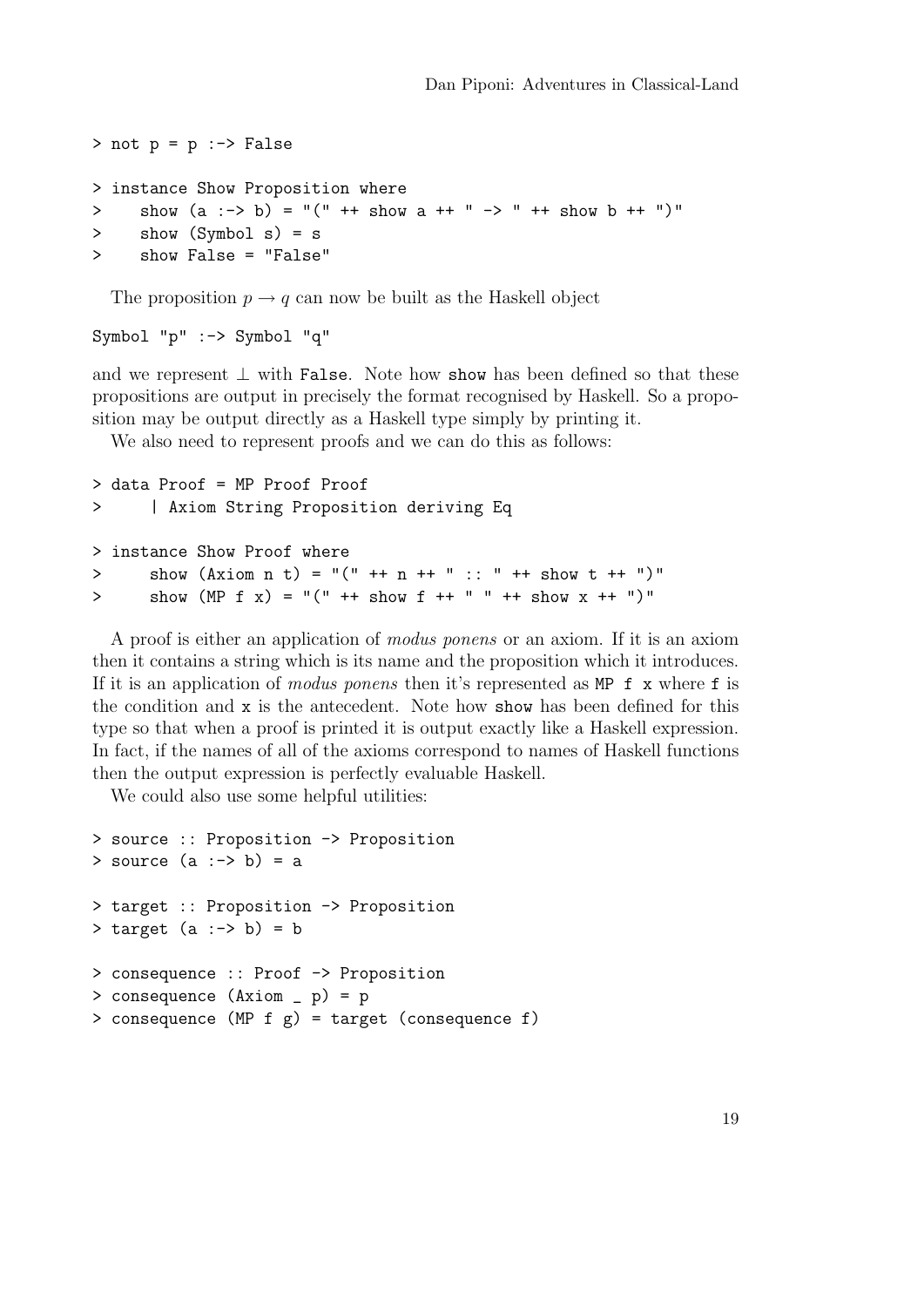```
> infixl 5 @@
> (@@) :: Proof -> Proof -> Proof
> f @@ g | source (consequence f) == consequence g = MP f g
> | otherwise = error ("@@ error "++show f ++" "++show g)
```
The function consequence takes a proof and returns the proposition that it proves. The binary operator ( $QQ$ ) is a safe version of MP that generates an error if modus ponens is applied when it's not appropriate. It's a lot like function application.

Now we need to consider our three axioms above. As it stands, the function Axiom allows you to introduce any proposition. We need to define an interface so that only axioms valid in our logic may be introduced. To this end, we define three functions a, b and c:

```
> a :: Proposition -> Proof
> a m\mathbb{Q}(p \div > (q \div > p'))> | p==p' = Axiom "a" m> b :: Proposition -> Proof
> b m@((p :-> (q :-> r)) :-> ((p' :-> q') :-> (p'' :-> r')))
> | p==p' && p==p'' && q==q' && r==r' = Axiom "b" m
> c :: Proposition -> Proof
> c m\mathbb{O}((p \div) False) \div False) \div p')
> | p==p' = Axiom "c" m
```
Each of these functions constructs an Axiom value with a proposition of the correct form. We now have everything we need to start proving theorems. Consider Johnstone's first proof in this system, a proof that  $p \to p$ . It goes:

$$
(p \to ((p \to p) \to p)) \qquad \text{(instance of (a))}
$$
\n
$$
((p \to ((p \to p) \to p)) \to ((p \to (p \to p)) \to (p \to p))) \qquad \text{(instance of (b))}
$$
\n
$$
((p \to (p \to p)) \to (p \to p)) \qquad \text{(modus ponens)}
$$
\n
$$
(p \to (p \to p)) \qquad \text{(instance of (a))}
$$
\n
$$
(p \to p) \qquad \text{(modus ponens)}
$$

We can write this proof using our Haskell combinators as follows:

> identity :: Proposition -> Proof > identity p = b1 @@ a1 @@ a2 where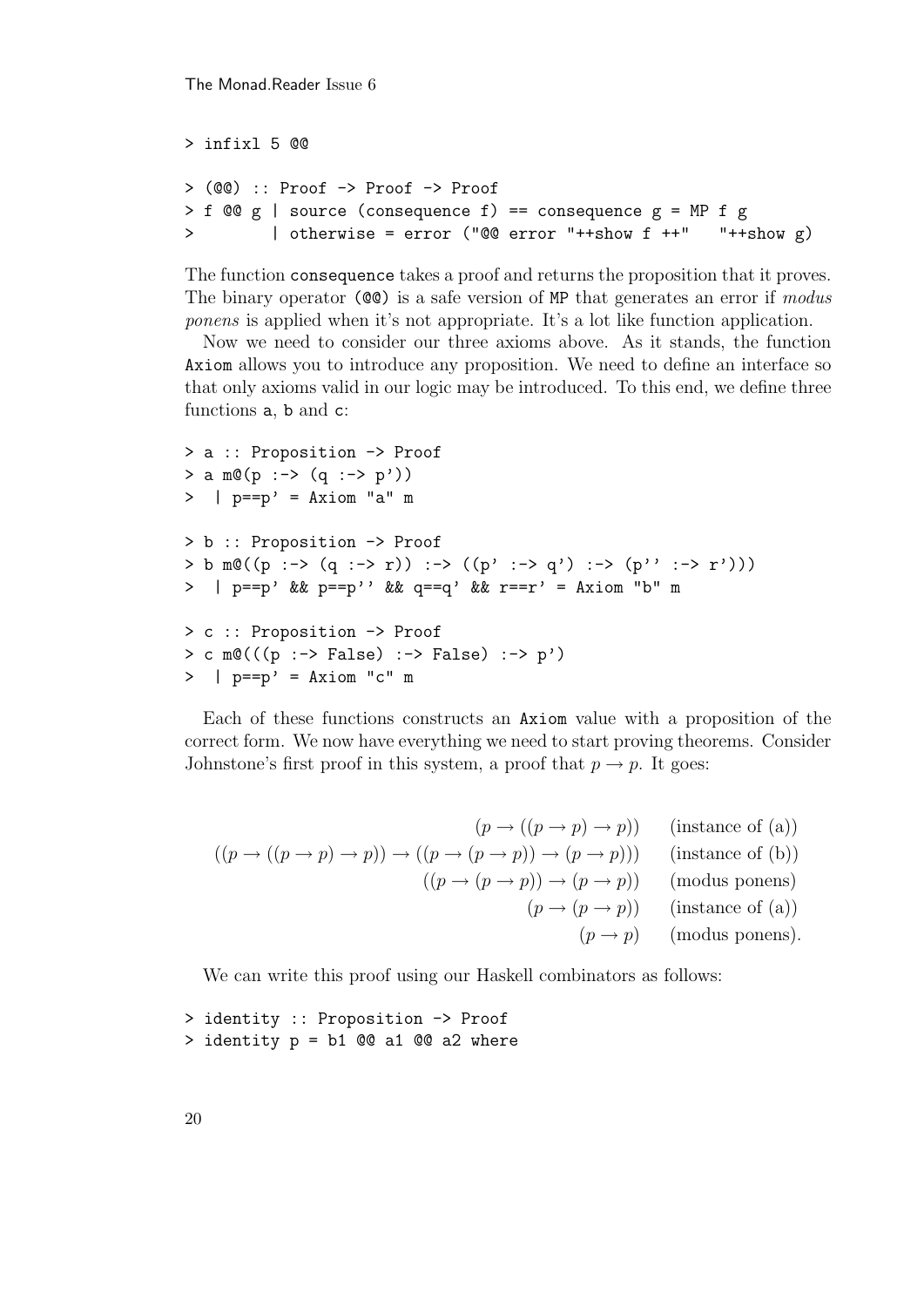> b1 = b ((p :-> (p :-> p) :-> p) > :-> (p :-> p :-> p) > :->  $(p :-> p))$ > a1 = a (p :-> (p :-> p) :-> p)  $> a2 = a (p :-> p :-> p)$ 

You should be able to see that b1, for example, corresponds to line 2 of the proof, and that the second @@ corresponds to the final line of the proof.

I have used a particular style in writing my proof. The proof is essentially one line b1 @@ a1 @@ a2 with the remaining lines saying which instances of the axioms are required. I will use this style throughout. In a more sophisticated implementation we'd have an automatic 'type checker' (or maybe I should say 'proposition checker') that would save us having to specify exactly which instance we need and our proofs really would be one-liners. Alternatively we can write this proof using the notation of  $\lambda$ -calculus as *baa*.

#### Curry-Howard revisited

At this point we have a complete working proof checking system for classical logic. If your attempt to construct a proof (i.e. an object of type Proof) using a, b, c and (@@) results in a Haskell runtime error then your proof wasn't valid. You can use consequence to find out what your proof has proved.

But so far we have made no use of the Curry-Howard isomorphism. So now it's time to start trying to interpret our proofs and propositions as types and programs. If we can write functions a, b, and c with type signatures corresponding to the relevant axioms, then we will immediately have a translation of any proof into a working program. Note that when I say a, b and c now I mean functions in the target, i.e. strings that are output by show. To find suitable functions there's a nice trick: we can use Lennart Augustsson's theorem prover Djinn [\[2\]](#page-30-1). In fact, here's part of a Djinn session:

```
Djinn> a ? p \rightarrow (q \rightarrow p)a :: p \rightarrow q \rightarrow pa x1 = x1Djinn> b ? (p -> (q -> r)) -> ((p -> q) -> (p -> r))
b :: (p \rightarrow q \rightarrow r) \rightarrow (p \rightarrow q) \rightarrow p \rightarrow rb \text{ x1 x2 x3} = x1 x3 (x2 x3)
```
These definitions appear in the 'preamble' later. It's looking good so far. We just need a function for axiom (c):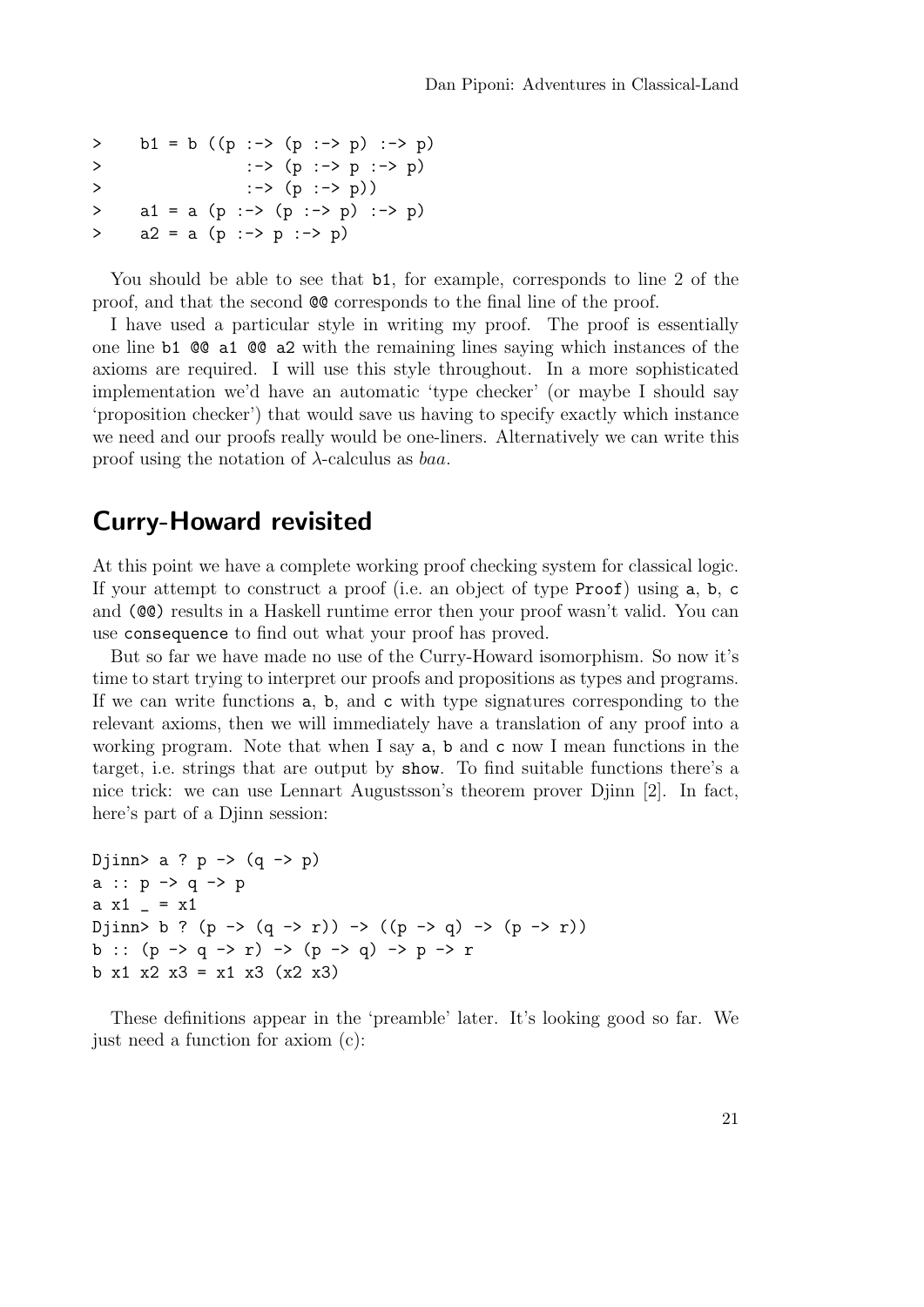Djinn> c ? (not (not p))  $\rightarrow$  p -- c cannot be realized.

And now we hit a major snag. There is no function c of this type and we seem doomed. What went wrong?

The Curry-Howard isomorphism applies only to intuitionistic propositional calculus but double negative elimination is an axiom of classical logic. Intuitionistic logic is a form of logic that rejects some of the principles of classical logic, some of which might seem to be so obviously true that nobody could possibly reject them. Nonetheless, intuitionistic logic sometimes meshes better with with constructive nature of much of computer science [\[3\]](#page-30-2). My textbook is aimed at ordinary mathematicians who typically spend their days working with classical logic. But this doesn't mean our project has ended.

There is a 'translation' of statements of classical logic into statements of intuitionistic logic such that a statement provable in classical logic is turned into a statement provable in intuitionistic logic. This translation is known as the Gödel-Gentzen translation. We denote this translation by using  $\perp$  as a superscript and it is defined by:

$$
\perp^{\perp} = \perp
$$
  
\n
$$
p^{\perp} = \neg \neg p = ((p \to \perp) \to \perp) \text{ where } p \text{ is any symbol}
$$
  
\n
$$
(p \to q)^{\perp} = (p^{\perp} \to q^{\perp}).
$$

There is also a corresponding transformation for the proofs although this is more complex to describe. However, notice how the translated propositions contain many occurrences of  $\perp$ . This is an unprovable proposition and so under the Curry-Howard isomorphism corresponds to a type without inhabitants. This means we have a perfectly good translation, but we end up translating propositions into ones that make frequent use of an uninhabited type. So it's actually a bit of a boring translation. Instead we modify the Gödel-Gentzen translation slightly to the following [\[4\]](#page-30-3):

$$
\perp^k = k
$$
  
\n
$$
p^k = \neg \neg p = ((p \to k) \to k)
$$
 where *p* is any symbol  
\n
$$
(p \to q)^k = (p^k \to q^k).
$$

where  $k$  is any symbol we choose. This is still a perfectly well-behaved translation and we can implement it in Haskell as follows: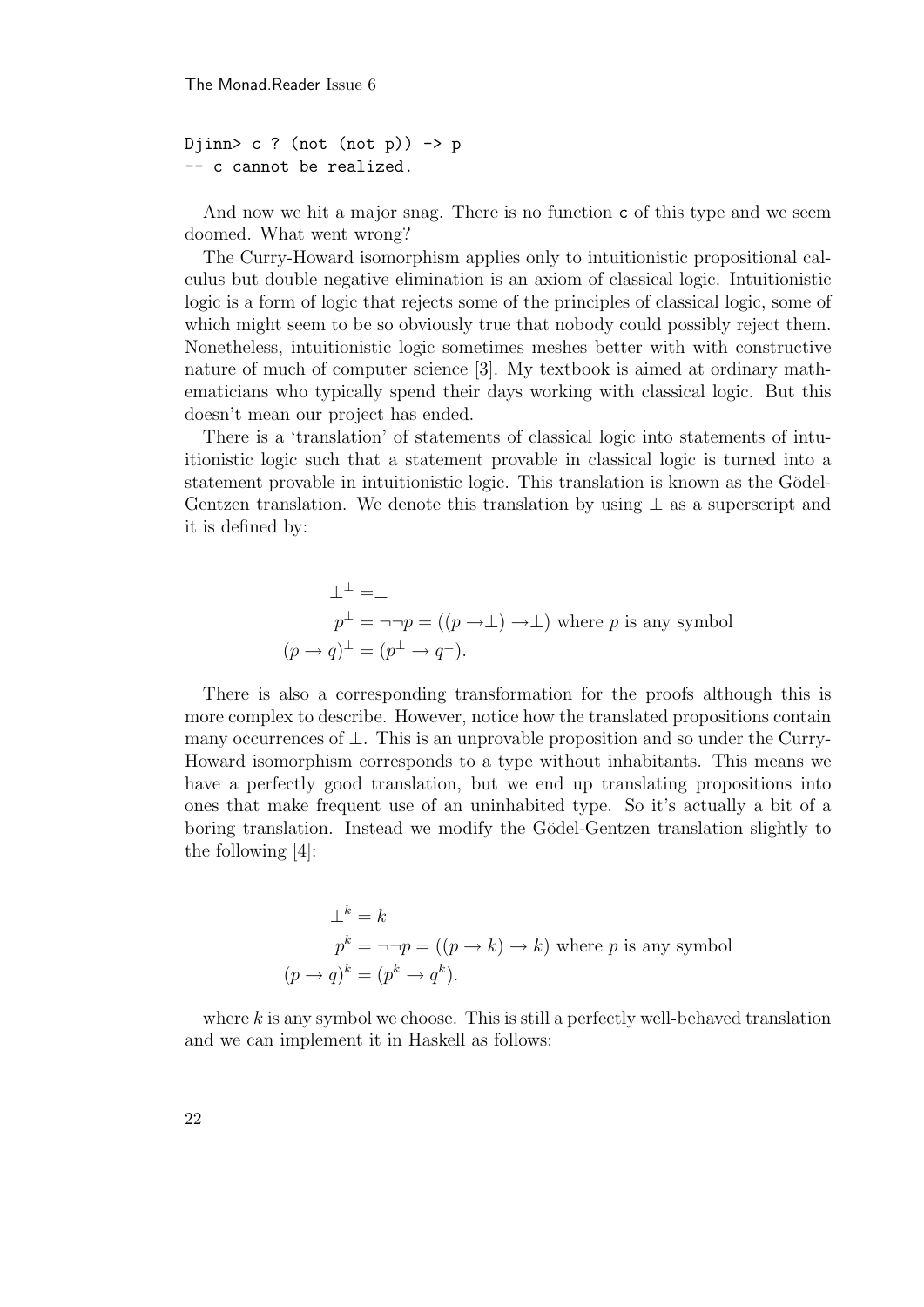```
> class Translatable a where
> (<sup>2</sup>) :: a -> Proposition -> a
> instance Translatable Proposition where
```

```
> False<sup>k = k</sup>
```

```
> (p :-> q)^k = (p^k) :-> (q^k)
```

```
> p^k = (p \div k) \div k
```
There is also a corresponding definition of  $(\hat{\ })$  that translates proofs but as it is more complex, and the details aren't relevant to most of what I say, it's postponed until the appendix. The important thing that needs to be borne in mind is that consequence  $(x^k) = (consequence x)^k$ . In other words, the operator (<sup>\*</sup>) translates propositions and proofs together so that translated proofs become proofs of translated propositions.

Suppose we write an expression of type  $a$ . Then after the Gödel-Gentzen translation we have something of type  $a^k$ . Suppose  $a$  corresponds to the type Integer, for example. Then we end up with an expression of type (Integer  $\rightarrow k$ )  $\rightarrow k$ after translation. It's not clear how we could display such a result. However, if we know that we are ultimately evaluating a classical expression of type Integer, then by choosing  $k =$  Integer we end up with something of type

```
(Integer -> Integer) -> Integer
```
We can easily convert one of these back into an integer by applying it to the identity function. So we now have a canonical choice of  $k$  in the Gödel-Gentzen translation. We simply choose it to be the type of the final expression we are evaluating.

In theory we now have the parts to start converting classical proofs into complete runnable programs. We apply  $\hat{\mathsf{k}}$  to the proof and then use show to output the translated proof in Haskell. Here's a complete driver routine that performs this translation, outputs the result to a file with a 'preamble' (containing the definitions of the combinators) prepended to it, and then runs it. As I use the system command you may need to modify this code slightly to make it run with your operating system. The preamble is contained in the appendix.

```
> compile start = do
> readFile "preamble.hs" >>= writeFile "out.hs"
> appendFile "out.hs" "\nstart = "
> appendFile "out.hs" (show $ start^(Symbol "K"))
> appendFile "out.hs" "\n"
> system "runhugs out.hs"
```
We can now run classical proofs using the function compile. The standard way to build integers in a small functional language like this is to use Church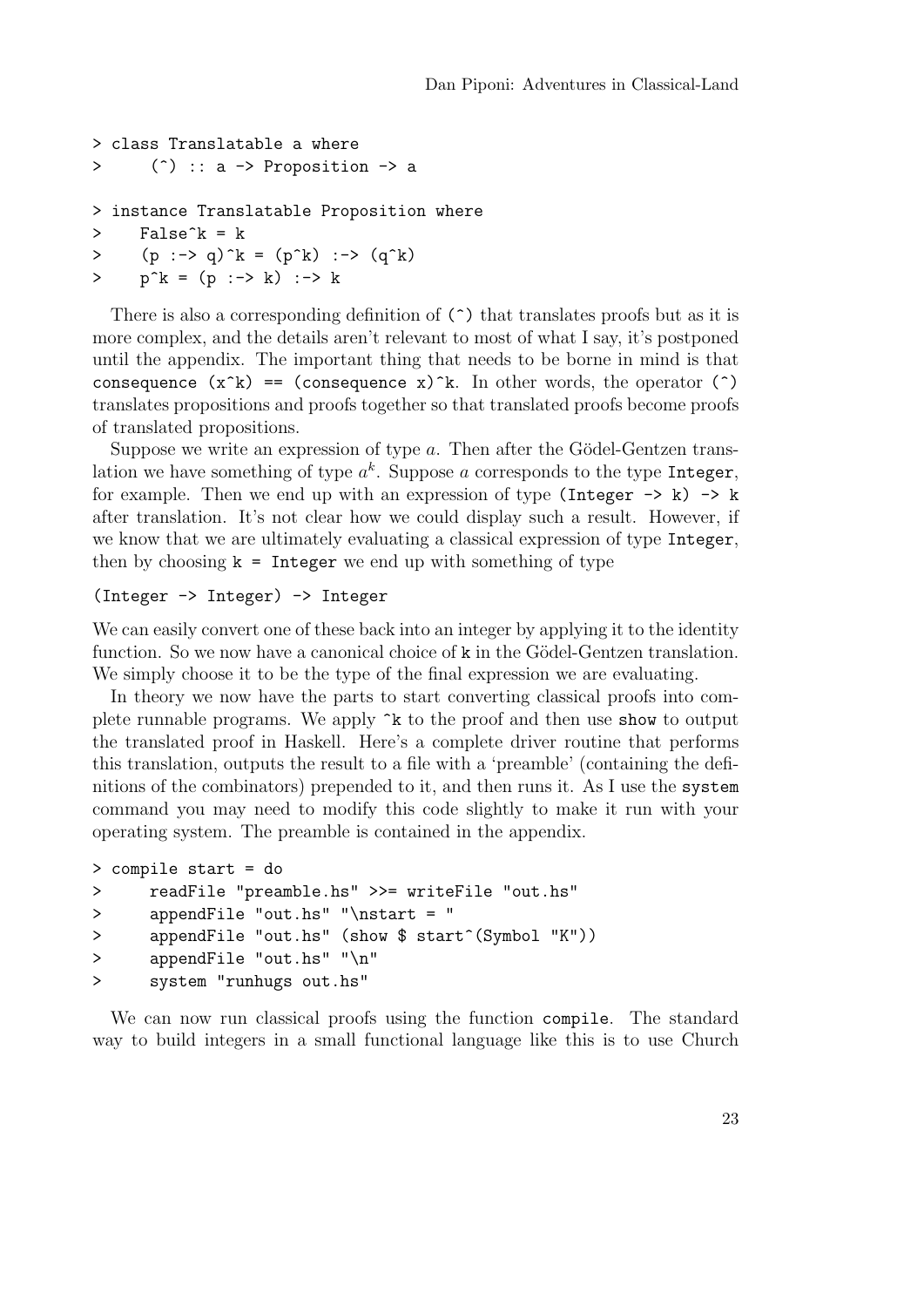numerals [\[5\]](#page-30-4). But such numbers are tricky to display and are hard to use. So we'll cheat a little. The functions Symbol and Axiom can serve as a small 'foreign function interface' that allows us to embed calls to Haskell functions within our language to extend it beyond the three combinators a, b and c. This will allow us to use familiar types such as Integer. But a type like Integer in our language will be translated into (Integer  $\rightarrow k$ )  $\rightarrow k$  so if we want to use integers, say, they'll have to be translated too. We need a way to lift Haskell objects of type a to  $(a \rightarrow k) \rightarrow k$ . We can cheat. We simply ask Djinn to conjure up a suitable function of type  $a \rightarrow (a \rightarrow k) \rightarrow k$  and place this in our preamble along with some similar functions for lifting other kinds of object:

```
> integer = Symbol "Integer"
> int n = Axiom ("lift0 " ++ show n) integer
> plus = Axiom "lift2 (+)" (integer :-> integer :-> integer)
```
Let's start with a simple example:

```
> ex1 = plus @@ int 1 @@ int 2
```
We can run this with compile ex1. Running the generated Haskell program returns 3, as you would expect.

Unfortunately, it's not hard to see that writing proofs this way is rapidly going to become unwieldy when we have only three combinators a, b and c to work with (compare with Unlambda [\[6\]](#page-30-5)). We need a way to simplify our proofs. One of the first theorems Johnstone proves about propositional calculus is precisely what we need, the Deduction Theorem. If  $S$  is a set of propositions and  $t$  is another proposition, then  $S \vdash t$  is the statement that we can deduce t if we assume the propositions in S. If we are making assumptions, however, then we are no longer deriving theorems just from our original axioms (a), (b) and (c). Fortunately the Deduction Theorem gives a way to turn such 'proofs' back into proper proofs without any additional assumptions. The statement is:

Theorem 1 (Deduction Theorem).

$$
S \vdash (s \to t) \text{ iff } S \cup s \vdash t
$$

In other words, we can remove an assumption  $s$  from a proof of  $t$  and convert it into a proof of  $s \to t$  that doesn't assume s. In our code we represent an assumption simply as a named axiom. We use the function elim to eliminate these assumptions and when they are all eliminated we have a theorem written in terms of just the axioms. The function elim is almost a literal implementation of Johnstone's proof except that I have added, as an optimisation, a clause to deal with proofs already free of the assumption being eliminated.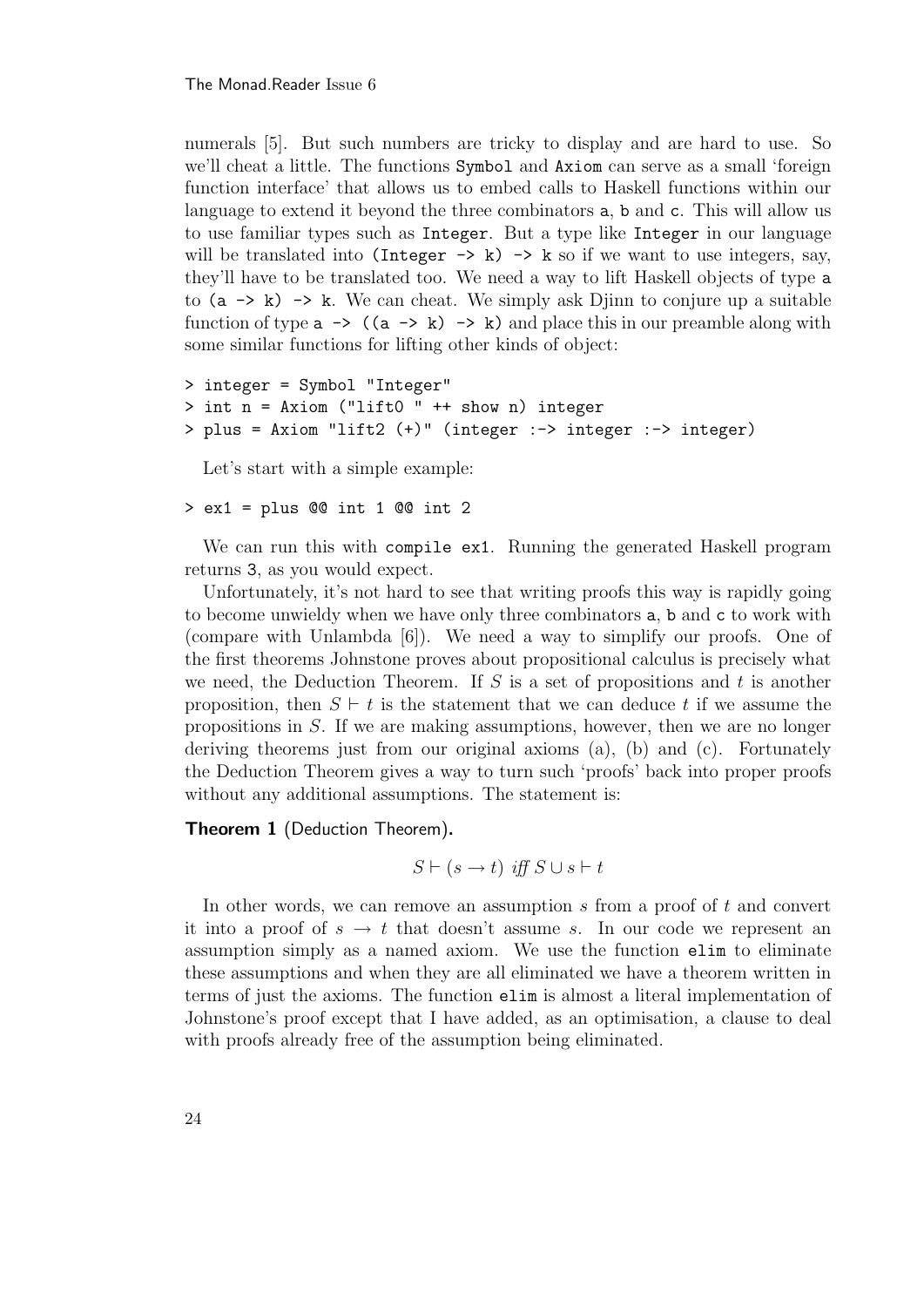```
> free :: String -> Proof -> Bool
> free n (Axiom n' p) = n /= n'
> free n (MP a b) = free n a && free n b
> elim :: Proof -> Proof -> Proof
> elim (Axiom n p) (Axiom n' q) =
> if n==n'
> then identity p
> else a (q :-> (p :-> q)) @@ (Axiom n' q)
> elim (Axiom n p) m@(MP q r) =
> if free n m
> then
> -- optimisation
> let s = consequence m
> in a (s :-> p :-> s) @@ m
> else
> let q' = elim (Axiom n p) q
> r' = elim (Axiom n p) r
> tj = consequence r
> ti = target (consequence q)
> in b ((p :-> (tj :-> ti)) :->
> ((p :-> tj) :-> (p :-> ti))) @@ q' @@ r'
```
As our first proof in the new style consider the proof of  $\perp \rightarrow q$ . It's called magic because it apparently constructs anything you want from something of type False. The catch, of course, is that there are no objects of type False, so you can never use it to actually make something from nothing.

```
> magic :: Proposition -> Proof
> magic (False \Rightarrow q) = elim u1 $ c1 @@ (a1 @@ u1) where
> a1 = a (False : -> ((q : -> False) : -> False))> c1 = c (not (not q) :-> q)
> u1 = Axiom "u" False
```
Maybe you've noticed what's going on here. The elim function is exactly like lambda abstraction. In lambda abstraction we may use a variable inside an expression and then convert the expression into a function in the same way that we've just shown how to introduce a proposition and then convert it into a conditional. So we can write the above proof as  $\lambda u \to c(au)$  :: $\bot \to q$ . In fact, we can define:

> lambda = elim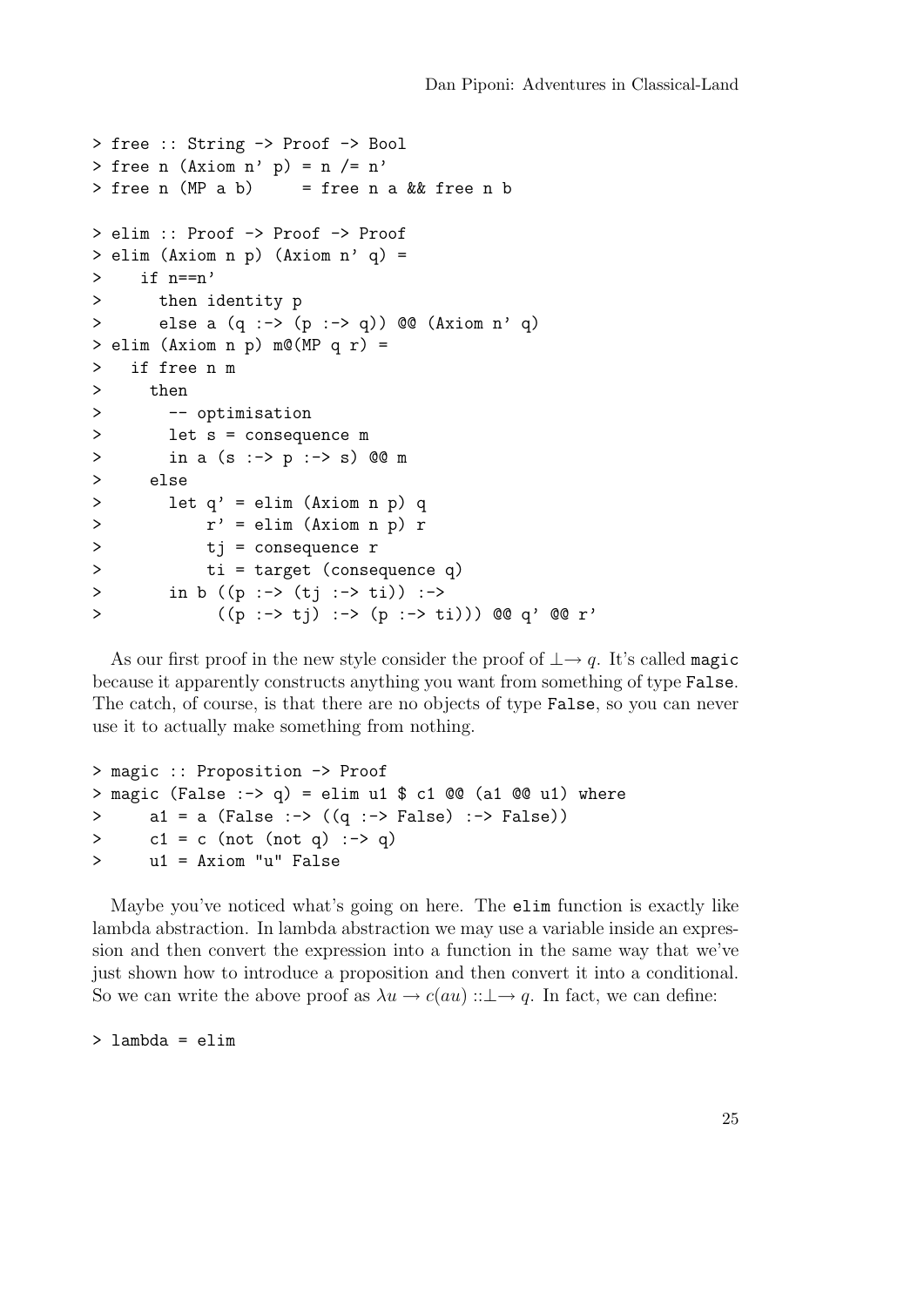#### But what does it mean?

We have implemented a system with a 'function' c, but what does it mean? We know that it can't actually be a function. In some ways, meeting c is a little like meeting the complex number  $i$  for the first time. Syntactically it looks just like any other constant, and yet semantically it's not a number in any ordinary sense of the word. Consider the following example with suggestive variable names:

```
> catch = c
> ex2 = plus @@ int 1 @@ e where
> throw1 = Axiom "throw" (not integer)
> catch1 = catch (not (not integer) :-> integer)
> e = catch1 @ (lambda throw1 $ throw1 @ int 1)
```
The function throw1 causes the computation of e to abort and the argument to throw1 is passed out as the return value of catch1. Note how the type of catch1 works. The function throw1 takes an integer value and returns False. So the argument to catch1 is of type not (not integer). But ultimately, catch1 returns an integer and so catch1 turns a not (not integer) into an integer. This example isn't interesting but it becomes more interesting when we nest catches.

This is nothing like an evaluation in a pure functional language. The catch function has a bizarre non-local effect which becomes more apparent in the following examples:

Compare

```
> ex3 = plus @@ int 1 @@ e1 where
> throw1 = Axiom "f" (not integer)
> throw2 = Axiom "g" (not integer)
> c1 = c (not (not integer) :-> integer)
> c2 = c (not (not integer) :-> integer)
> e1 = c1 @@ (lambda throw1 (throw1 @@ (plus @@ int 10 @@ e2)))
> e2 = c2 @Q (lambda throw2 (throw1 @Q int 100))
 and
> ex4 = plus @@ int 1 @@ e1 where
> throw1 = Axiom "f" (not integer)
> throw2 = Axiom "g" (not integer)
> c1 = c (not (not integer) :-> integer)
```

```
> c2 = c (not (not integer) :-> integer)
```

```
> e1 = c1 @@ (lambda throw1 (throw1 @@ (plus @@ int 10 @@ e2)))
> e2 = c2 @@ (lambda throw2 (throw2 @@ int 100))
```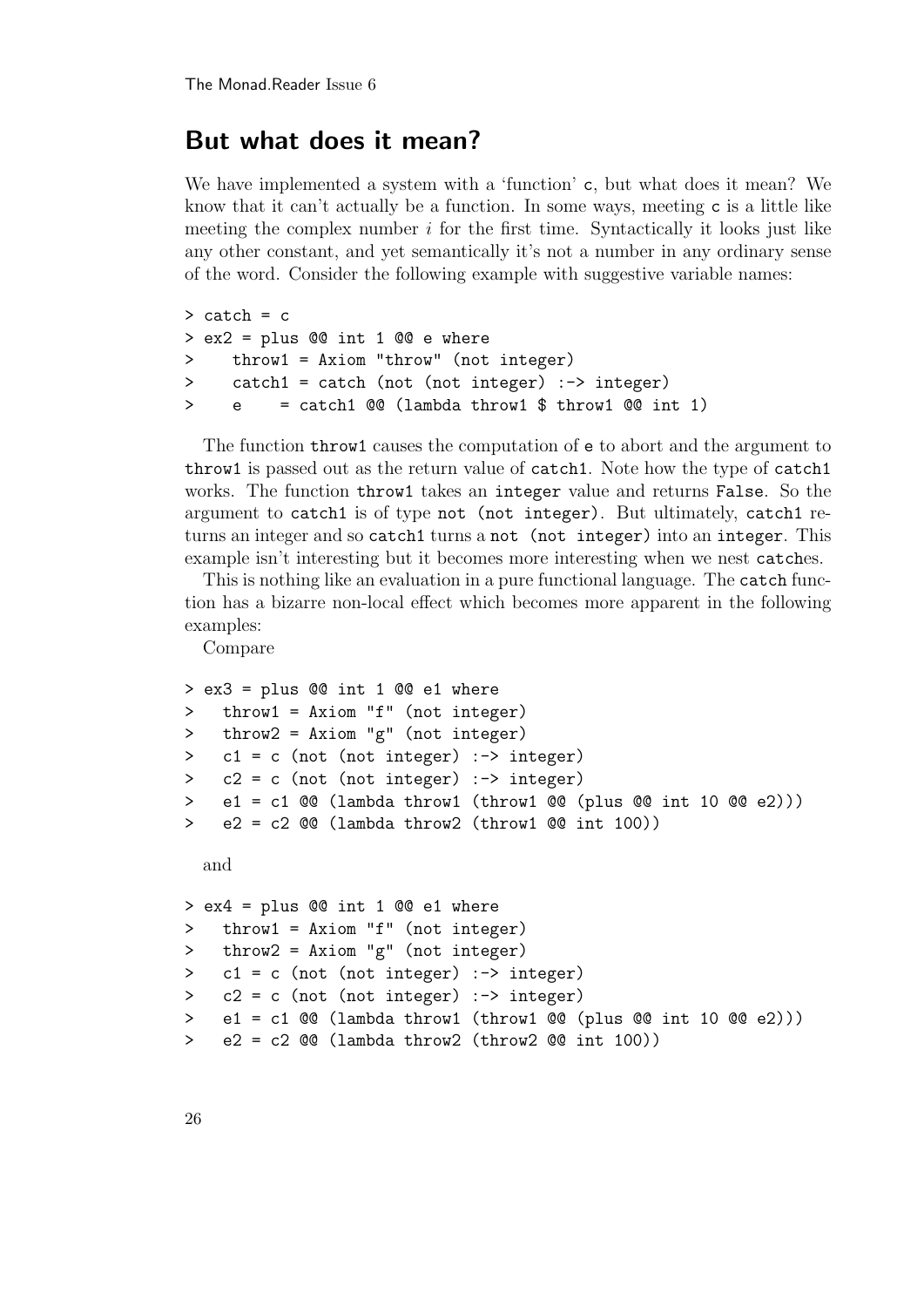In the former case we really are throwing the value 100 past the addition of 10 whereas in the latter the throw is to the inner catch and hence the addition of 10 does take place.

Using catch is a little awkward. It would be better if we could throw values out from any subexpression. We would also like catch to simply return the value of the expression inside it, when this expression does not use a throw. Instead of having the type

 $(((p \rightarrow False) \rightarrow False) \rightarrow p)$ 

catch should have a type of the form  $(((? \rightarrow ?) \rightarrow ?) \rightarrow ?$  for some substitution of types for the ?s. We'd like that the value of the catch is the same as the value thrown so that narrows things down to  $((p \rightarrow ?) \rightarrow ?) \rightarrow p$ . But we'd also like to be able to throw from a context of any type, not just one of type False. So we must have type  $((p \rightarrow q) \rightarrow ?) \rightarrow p$ . And if we'd like to have the option to not throw then the value that throw maps to must match p meaning the new improved catch should have type  $((p \rightarrow q) \rightarrow p) \rightarrow p$ . Amazingly this type corresponds to a well known theorem of classical logic known as Peirce's law. ('Peirce', by the way, is pronounced like 'purse'.) We can prove it via:

$$
((p \to q) \to p) \qquad \text{(hypothesis v)}
$$
\n
$$
(p \to \perp) \qquad \text{(hypothesis w)}
$$
\n
$$
p \qquad \text{(hypothesis u)}
$$
\n
$$
(\perp \to (q \to \perp) \to \perp) \qquad \text{(instance of (a))}
$$
\n
$$
((q \to \perp) \to \perp) \qquad \text{(modus ponens)}
$$
\n
$$
q \qquad \text{(instance of (c))}
$$
\n
$$
(p \to q) \qquad \text{(deduction theorem from (u))}
$$
\n
$$
p \qquad \text{(modus ponens)}
$$
\n
$$
((p \to \perp) \to \perp) \qquad \text{(modus ponens)}
$$
\n
$$
((p \to q) \to p) \qquad \text{(deduction theorem from (w))}
$$
\n
$$
p \qquad \text{(instance of (c))}
$$
\n
$$
(((p \to q) \to p) \to p) \qquad \text{(deduction theorem from (v))}
$$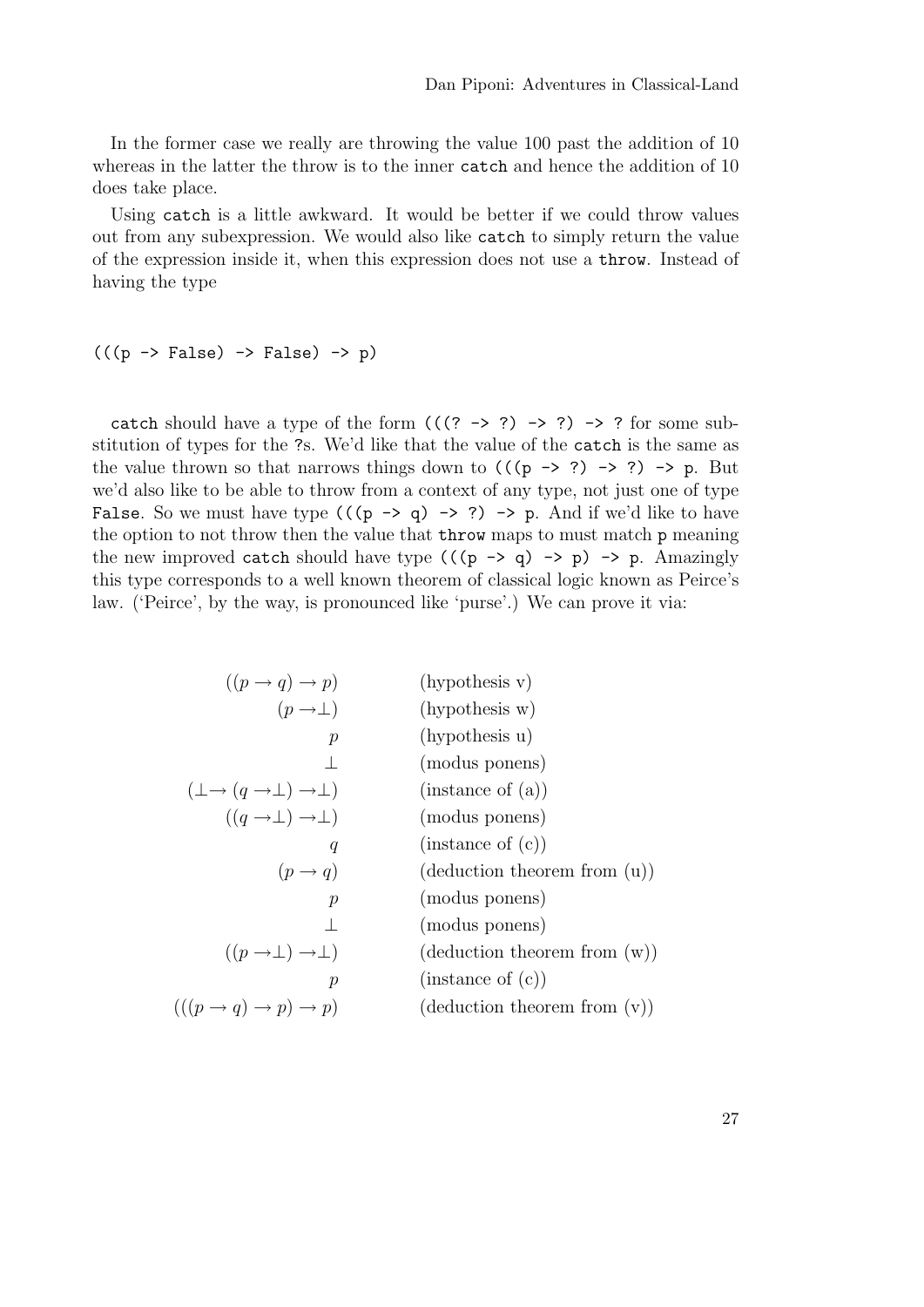We can rewrite this as a partly annotated  $\lambda$ -expression:

$$
\lambda v \to c(\lambda w \to \underbrace{w}_{p \to \perp} (v \underbrace{(\lambda u \to c \underbrace{(a \underbrace{w \to b \to \perp}_{p \to q} P)}_{p \to q})))))
$$

And that in turn can be translated into the following code:

```
> peirce (((p :-> q) :-> p') :-> p'')> | (p', p'') = (p, p) => lambda v1 $ c1 @@ (lambda w1 $ w1 @@ (v1 @@
> (lambda u1 $ c2 @@ (a1 @@ (w1 @@ u1)))))
> where
> v1 = Axiom "v" ((p :- > q) :- > p)> w1 = Axiom "w" (not p)> u1 = Axiom "u" p
> a1 = a (False :-> not q :-> False)
> c1 = c (not (not p) :-> p)
> c2 = c (not (not q) :-> q)
```
We can now throw subexpressions out from anywhere within a peirce and if we fail to throw anything the value of the function within peirce is simply returned.

```
> ex5 = plus @@ int 1 @@ (peirce1 @@
> (lambda throw1 $ plus @@ int 2 @@ (throw1 @@ int 77)))
> where
> peirce1 = peirce i
> i = ((integer :-> integer) :-> integer) :-> integer
> throw1 = Axiom "throw" (integer :-> integer)
```
Try compile ex5 to test it out! The peirce function is better known by the name callcc

```
> callcc = peirce
```
from Scheme's 'call with current continuation'.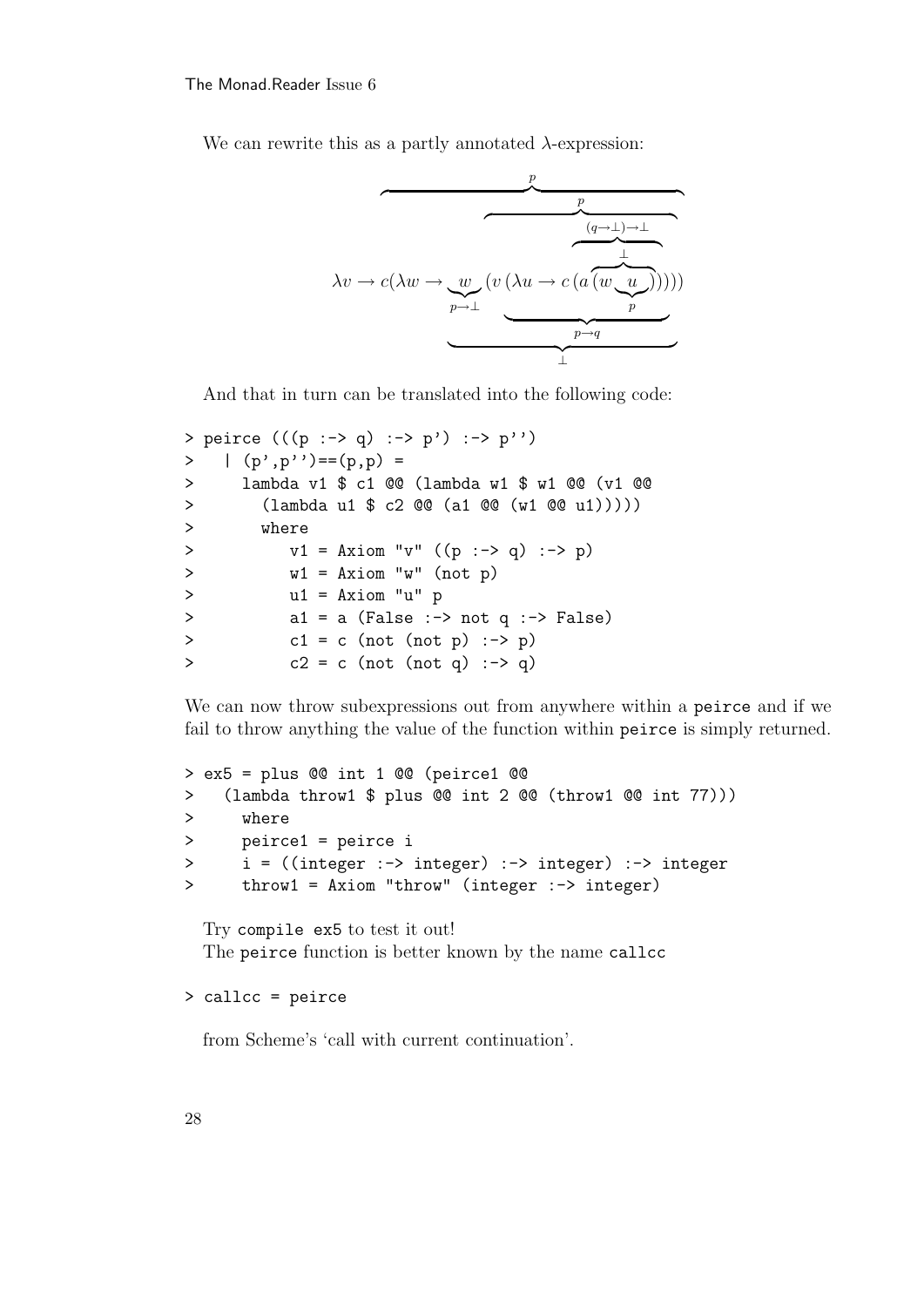And that was the goal I was trying to achieve all along. I knew that call with current continuation was supposed to have a type corresponding to Peirce's law but I didn't understand how this could be, what it meant, and it all seemed rather ad hoc. But by starting from some simple axioms, this operation and its implementation has arisen in a completely natural way. I didn't even have to know what a 'continuation' was to implement it.

#### How Does it Work?

Consider a Haskell expression such as f (g 3) where f and g are defined as

```
f x = 2*xg x = x + 1result = f (g 3)
```
We can approximately model how this is evaluated as follows: the function f needs its argument to be evaluated so g is first called with argument 3. Then g returns some value which is in turn handed into f.

Now imagine a slightly different way of coding where instead of just accepting what a function evaluates and then doing the next thing, you explicitly tell each function you call what to do next. Let me rewrite the above example in this style:

f x  $c = c$   $(2*x)$  $g \times c = c (x+1)$ result  $c = g \frac{3}{x} \rightarrow f \frac{x}{c}$ 

Even the final result has been rewritten so that it is, in some sense, 'awaiting orders' for what to do with its result. To actually get a numerical answer we need to tell it to do nothing more by evaluating result id. But here's the curious thing: we can rewrite g to be:

#### $g \times c = x+1$

In other words, g is at liberty to ignore c and simply throw out its own result immediately. So by writing in this 'continuation passing style' (CPS) we are able to write functions that can control the future execution of programs just like catch and throw above. In fact, the Gödel-Gentzen translation turns out to be one way (among many) to translate code into continuation passing style. As I didn't need to know this to write the above code I'm not going to say too much about it here, but ultimately to understand what's really going on requires an understanding of continuations [\[7\]](#page-31-0). For now, I'll just mention that the argument c in the above examples is known as a *continuation* – it specifies how the program should 'continue'. In Haskell the Cont monad is defined by: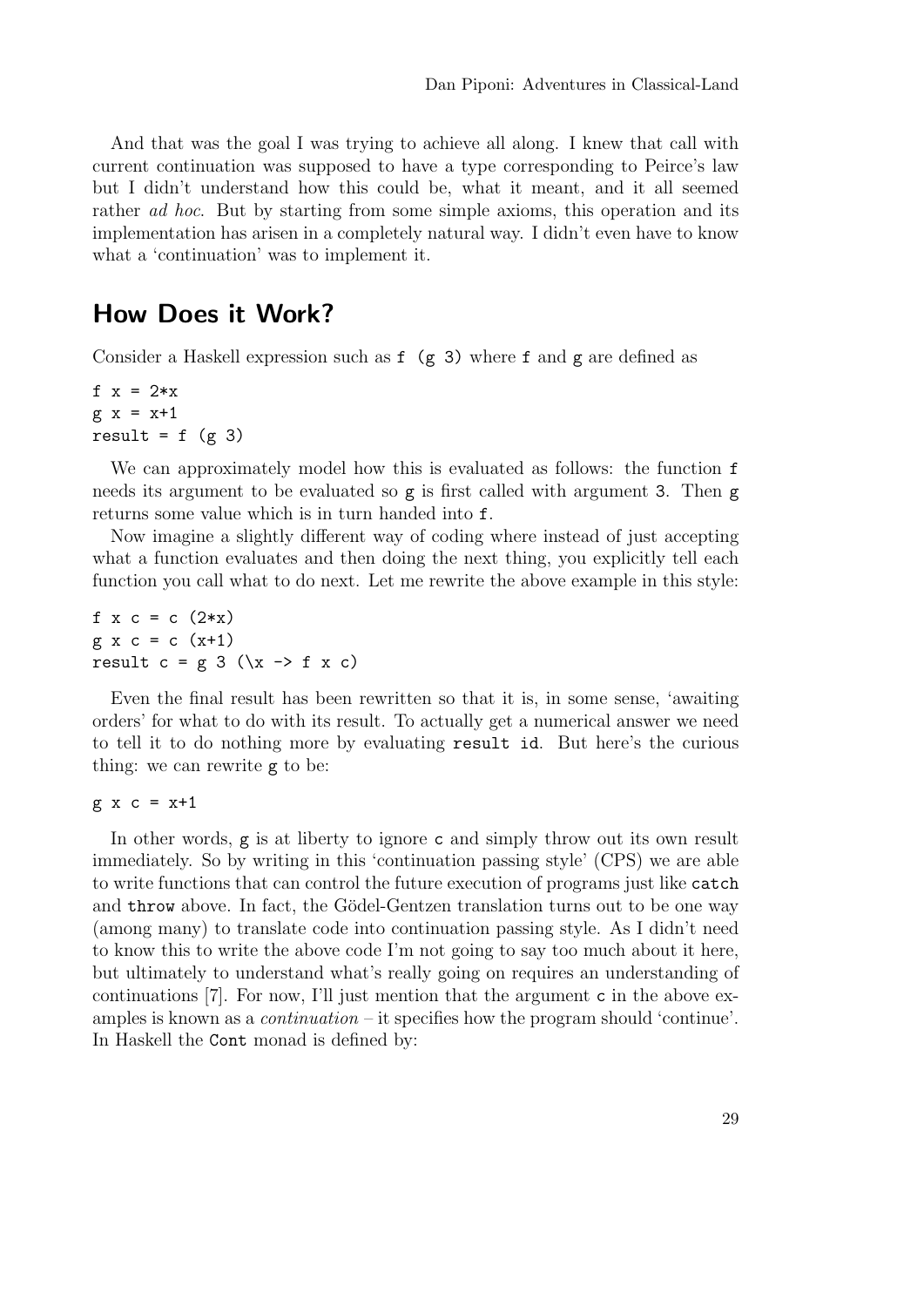```
newtype Cont r a = Cont { runCont :: (a \rightarrow r) \rightarrow r }
  which looks suspiciously like a^r.
```
#### Conclusions

It's time now to summarise what has been achieved. We have shown how to translate theorems of classical propositional calculus into intuitionistic propositional calculus and thence into Haskell. So we have a compiler for a programming language whose syntax is identical to classical propositional calculus. We have done so without making any reference to compiler writing texts, even as far as implementing lambda abstraction and continuations. We have seen how this programming language is essentially typed lambda calculus with support for continuations, but we didn't have to develop a new kind of abstract machine, or even know what a continuation was, to do this. We have also shown how properties of classical logic can be used to write code for our language. All of this comes more or less 'for free' from using the (modified) G¨odel-Gentzen translation combined with the Curry-Howard isomorphism.

None of these are novel results. Continuations have a long history [\[8\]](#page-31-1) with many papers describing the connection with classical logic [\[9\]](#page-31-2). But I hope I've given a less daunting path into some of the publications. Along the way we've also shown Haskell can play a useful role as a test bed for experimenting with logic. We also now have a typed combinator language to play with, a little like Unlambda [\[6\]](#page-30-5). And most curiously of all - we see that within an ordinary textbook on logic is a secret hidden text on compiler writing and we only need to look through the Curry-Howard lens to reveal it!

#### Acknowledgements

Thanks to Dirk Thierbach for a comment on comp.lang.functional that was cryptic enough not to give the whole game away but helpful enough to encourage me to figure out what was going on for myself. And thanks to the guys on #haskell for making suggestions and fixing typos.

#### About the author

Dan Piponi did his PhD in Mathematics at King's College, London. Since then, he has worked in the graphics and visual effects industry for 12 years – with movie credits including all three Matrix movies. He is probably the only Haskell hacker with an Academy Award to his name.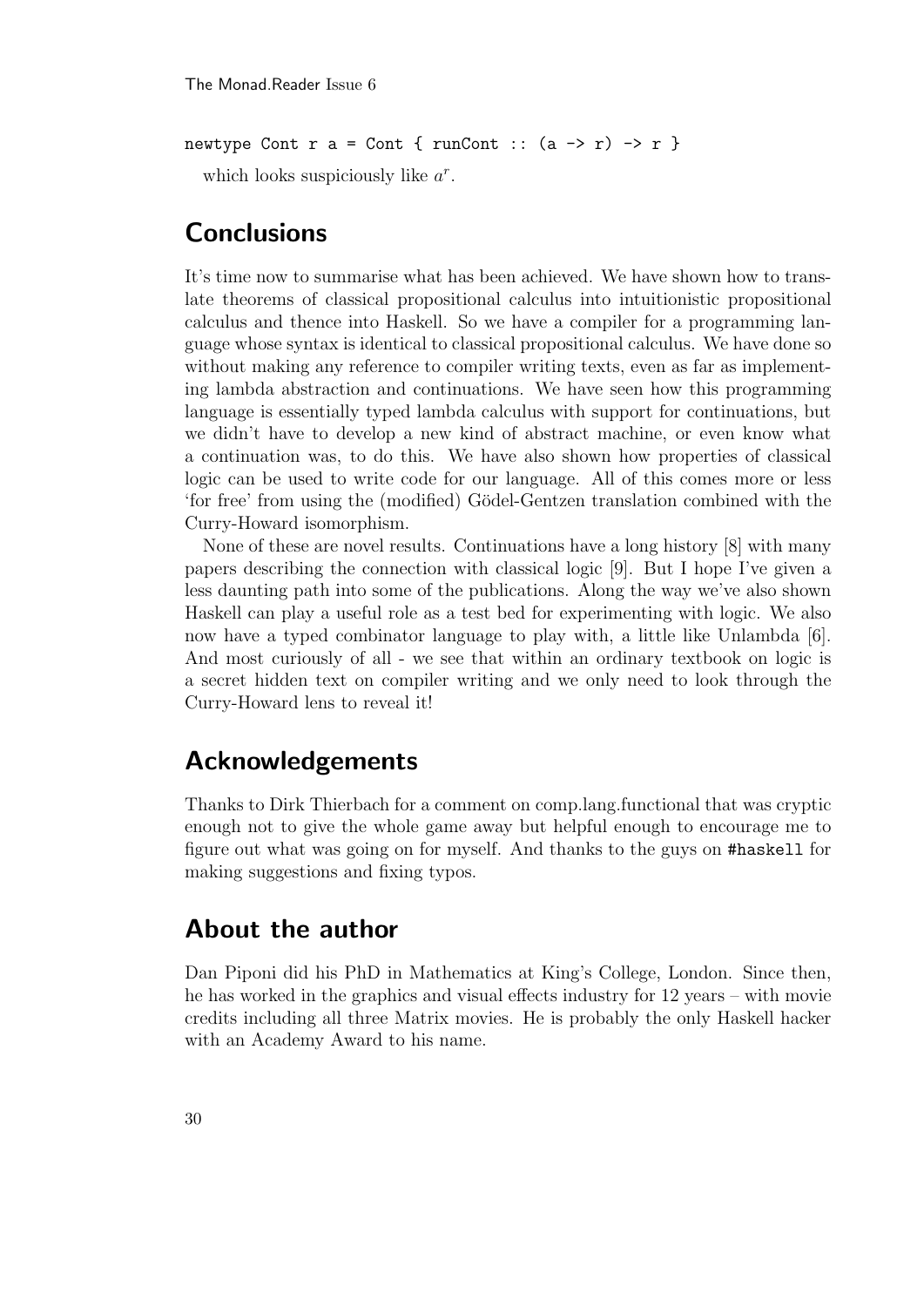#### **Exercises**

- 1. We can define logical disjunction via  $a \vee b = \neg a \rightarrow b$ . Use this to define versions of Haskell's type constructor Either, the constructor Left, the constructor Right and either. For example Left should correspond to a map  $a \rightarrow (\neg a \rightarrow b).$
- 2. We can define conjunction,  $a \wedge b$  similarly. Give a suitable definition and use your definition to define the type constructor (,), the data constructor (,), and the functions fst and snd.
- 3. Given any 'function' in our programming language,  $a \rightarrow b$ , we can define a dual  $\neg b \rightarrow \neg a$ . Use this and De Morgan's Law to find a way to automatically get a solution to problem (3) in terms of problem (2).
- 4. How does either work in terms of the semantics of catch? Where does the story of the Devil recounted by Wadler [\[10\]](#page-31-3) fit in?
- 5. Describe what happens in the following code fragment:

```
callcc (\throw -> plus @@ throw (int 1) @@ throw (int 2))
```
- 6. Write a theorem prover for classical logic and test whether it correctly produces an implementation of peirce. (Theorem provers for classical propositional calculus are much easier to write than theorem provers for intuitionistic propositional calculus.)
- 7. Prove that c does what I claim.
- 8. The compiler we have written is really a meta program that generates another Haskell program. Rewrite it using Template Haskell. (Suggested by Wouter Swierstra.)
- 9. The function magic doesn't actually create something from nothing, and yet it is a useful component in some proofs. What purpose does it serve?

#### References

- <span id="page-30-0"></span>[1] P. T. Johnstone. Notes on logic and set theory. Cambridge University Press, New York, NY, USA (1987).
- <span id="page-30-1"></span>[2] <http://www.augustsson.net/Darcs/Djinn/>.
- <span id="page-30-2"></span>[3] <http://plato.stanford.edu/entries/logic-intuitionistic/>.
- <span id="page-30-3"></span>[4] Hajime Ishihara. A Note On The Gödel-Gentzen Translation. [http://citeseer.](http://citeseer.ist.psu.edu/ishihara98note.html) [ist.psu.edu/ishihara98note.html](http://citeseer.ist.psu.edu/ishihara98note.html).
- <span id="page-30-4"></span>[5] [http://en.wikipedia.org/wiki/Church\\_numeral](http://en.wikipedia.org/wiki/Church_numeral).
- <span id="page-30-5"></span>[6] <http://www.madore.org/~david/programs/unlambda/>.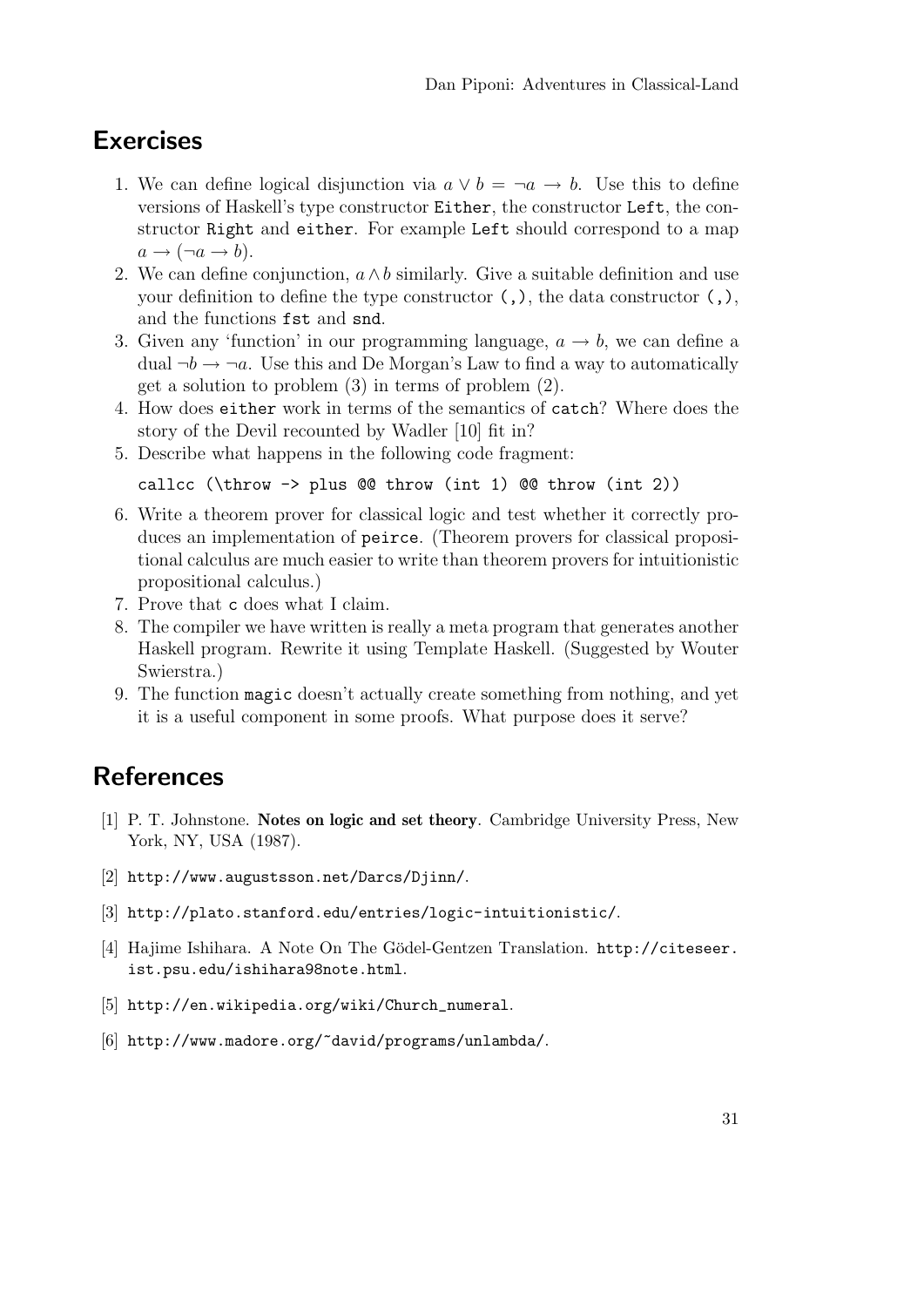- <span id="page-31-0"></span>[7] <http://en.wikipedia.org/wiki/Continuation>.
- <span id="page-31-1"></span>[8] John C. Reynolds. The Discoveries of Continuations. LISP and Symbolic Computation, 6(3–4):pages 233–247 (1993). [http://citeseer.ist.psu.edu/](http://citeseer.ist.psu.edu/reynolds93discoveries.html) [reynolds93discoveries.html](http://citeseer.ist.psu.edu/reynolds93discoveries.html).
- <span id="page-31-2"></span>[9] Timothy G. Griffin. The Formulae-as-Types Notion of Control. In Conf. Record 17th Annual ACM Symp. on Principles of Programming Languages, POPL'90, San Francisco, CA, USA, 17–19 Jan 1990, pages 47–57. ACM Press, New York (1990). <http://citeseer.ist.psu.edu/griffin90formulaeastypes.html>.
- <span id="page-31-3"></span>[10] Philip Wadler. Call-by-value is dual to call-by-name. [http://homepages.inf.ed.](http://homepages.inf.ed.ac.uk/wadler/papers/dual/dual.pdf) [ac.uk/wadler/papers/dual/dual.pdf](http://homepages.inf.ed.ac.uk/wadler/papers/dual/dual.pdf).
- <span id="page-31-4"></span>[11] A. S. Troelstra and D. van Dalen. Constructivism in Mathematics: an Introduction. Studies in Logic and the Foundations of Mathematics, North-Holland (1988).

#### Appendix: Gödel-Gentzen translation

To make the translation easier I, introduce new combinators d, e, f and g. These could all be written in terms of b and c, but it's easier to use Djinn to find suitable definitions.

This algorithm is more or less a literal interpretation of theorem 2.3.5 in Troelstra and van Dalen [\[11\]](#page-31-4). Translation of proof steps using double negation elimination are built by induction on the depth of the rightmost leaf of the proposition.

```
> pushdown q proof = g (
> consequence proof
> :-> (q :-> source (consequence proof))
> :-> (q :-> target (consequence proof))
> ) @@ proof
> g' p q r = g $ ((q :-> r) :-> (p :-> q) :-> (p :-> r))
> g2 a b | source (consequence a) == target (consequence b) =
> ((g' (source (consequence b))
> (target (consequence b)) (target (consequence a))) @@ a) @@ b
> not' k p = p :-> k
> not'2 k = not' k . not' k
> not'4 k = not'2 k . not'2 k
```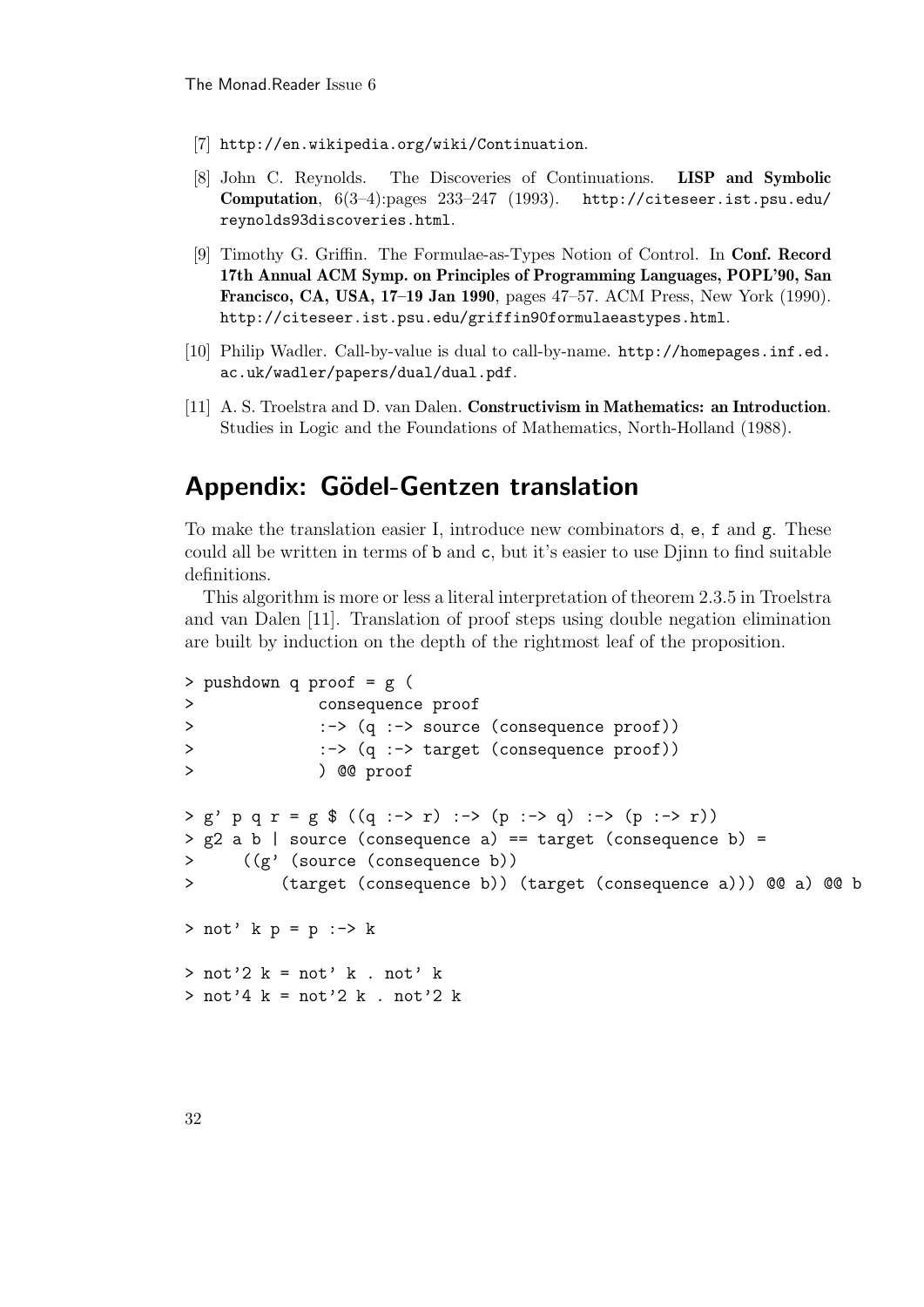```
> instance Translatable Proof where
> m@(Axiom "a" _ )^k = a ((consequence m)^k)> m@(Axiom "b" _)^k = b ((consequence m)^k)
> m@(MP f g)^k = (f^k) @@ (g^k)> m@(Axiom "c" ((p :-> False) :-> False) :-> p')^k => foldl1 g2 (reverse $ steps p) where
> steps False = [f (((k :-> k) :-> k) :-> k)]
> steps p@(Symbol _) = [d (not'4 k p :-> not'2 k p)]
> steps (p :-> q) =
> let pushed = map (pushdown (p^k)) (steps q)
> in e (not'2 k ((p^k) :-> (q^k)) :->
> source (consequence (head pushed))) : pushed
> m@(Axiom a p)\hat{k} = Axiom a (p\hat{k})
> x^k = error ("Can't gg_proof k " ++ show x)
> d m@((((p :-> k) :-> k1) :-> k2) :-> (p' :-> k3))
> | (p,k,k,k)==(p',k1,k2,k3) = Axiom "d" m> e m\mathbb{O}((((p :-> q) :-> \text{end1}) :-> \text{end2}) :->> (p' :=>(q' :=>-\text{end3}) :->\text{end4}))> (p,q,end1,end1, (end1,end1))==(p',q',end1,end2, (end3,end4)) =
> Axiom "e" m
> f m@(((result :-> end1) :-> end2) :-> end3)> (result,result,result)==(end1,end2,end3) = Axiom "f" m
> g \text{ m@}((q \div r) \div (p \div q)) \div (p' \div (p' \div r))> = if (p,q,r)=p',q',r') then Axiom "(.)" m else error "g"
```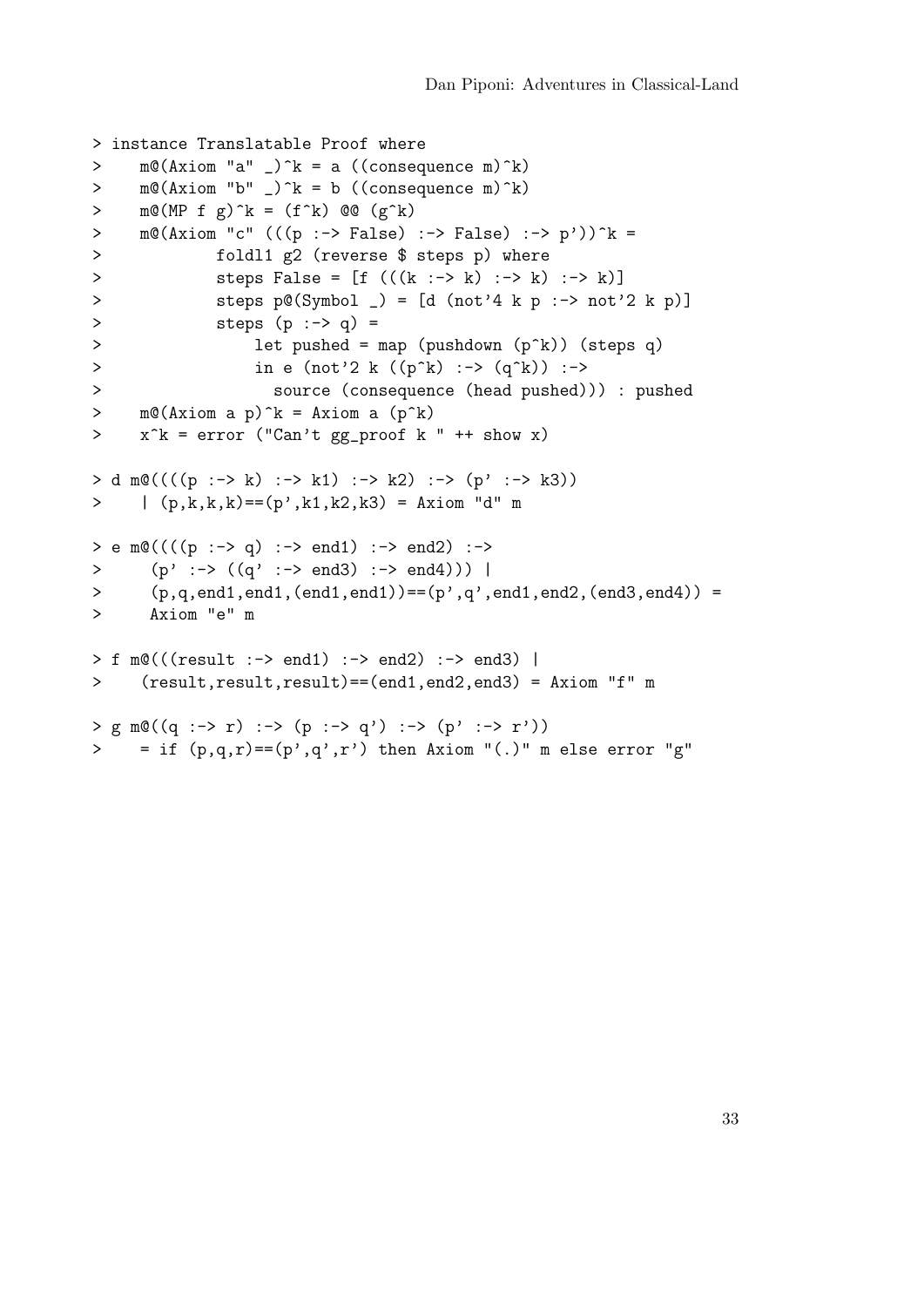### Appendix: Preamble

The following code forms the preamble and should be placed in preamble.hs:

```
a :: p -> q -> p
a x1 = x1b :: (p \rightarrow q \rightarrow r) \rightarrow (p \rightarrow q) \rightarrow p \rightarrow rb \text{ x1 x2 x3} = x1 x3 (x2 x3)d :: (((a \rightarrow r) \rightarrow r) \rightarrow r) \rightarrow a \rightarrow rd x1 x2 = x1 (\ c8 -> c8 x2)
e :: (((p \rightarrow q) \rightarrow c) \rightarrow c) \rightarrow p \rightarrow (q \rightarrow c) \rightarrow ce x1 x2 x3 = x1 (\ c9 \rightarrow x3 (c9 \text{ x2}))
f :: ((c \rightarrow c) \rightarrow c) \rightarrow cf x1 = x1 (\ c6 \rightarrow c6)
lift0 :: a -> ((a \rightarrow r) \rightarrow r)lift0 x1 x2 = x2 x1lift1 :: (a \rightarrow b) \rightarrow ((a \rightarrow c) \rightarrow c) \rightarrow (b \rightarrow c) \rightarrow clift1 x1 x2 x3 = x2 (\ c8 \rightarrow x3 (x1 c8))
lift2 :: (a \rightarrow b \rightarrow c) \rightarrow ((a \rightarrow r) \rightarrow r) \rightarrow((b \rightarrow r) \rightarrow r) \rightarrow (c \rightarrow r) \rightarrow rlift2 x1 x2 x3 x4 = x3 (\ c17 -> x2 (\ c19 -> x4 (x1 c19 c17)))
type K = Integer
main = print (start id)
```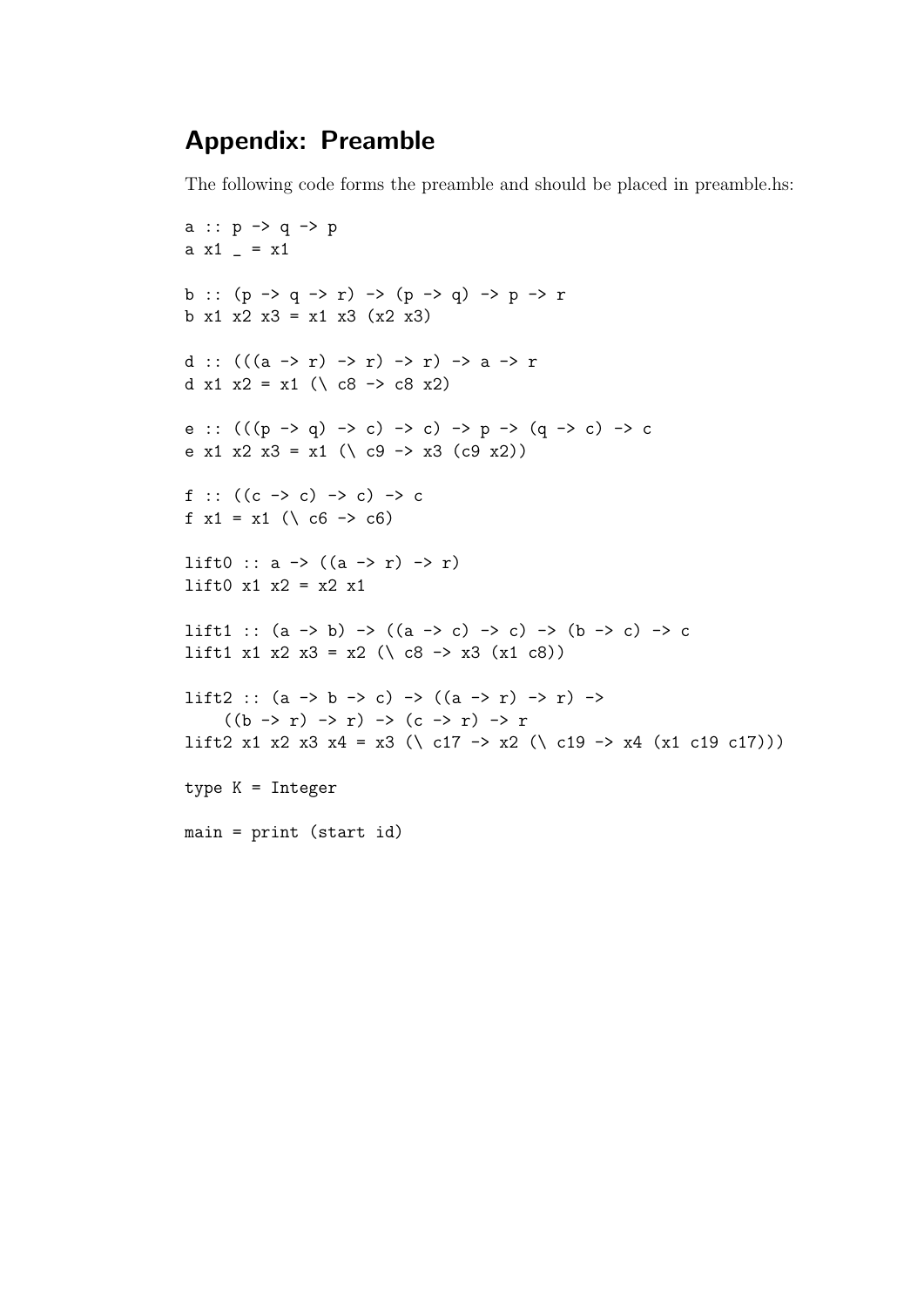# Assembly: Circular Programming with Recursive do

by Russell O'Connor (roconnor@alumni.uwaterloo.ca)

<span id="page-34-0"></span>Monads and higher order functions make Haskell particularly well suited for creating domain specific languages. This article will discuss a simple implementation of an assembly language within Haskell. This example will make use of circular programming, and particularly use of recursive do. Circular programming is an under-utilized programming idiom in Haskell. I hope this article inspires readers to use circular programming in their code.

### The Assembly Language

In the end we want to build an assembly language library that will allow users to write code that looks as follows:

```
testMC :: AssemblyCode
testMC = \text{mdo} {
 start <- label;
      iout '>' T Reg7;
      inp Reg0;
      high Reg1;
      ljeq Reg0 Reg1 end T Reg4 Reg5 Reg6 Reg7;
      out Reg0;
      ljmp start T Reg6 Reg7;
 end <- label;
      halt;
  }
```
Assembly language is a sequence of machine code instructions that operates on registers and memory, etc. for a particular machine. Various points in the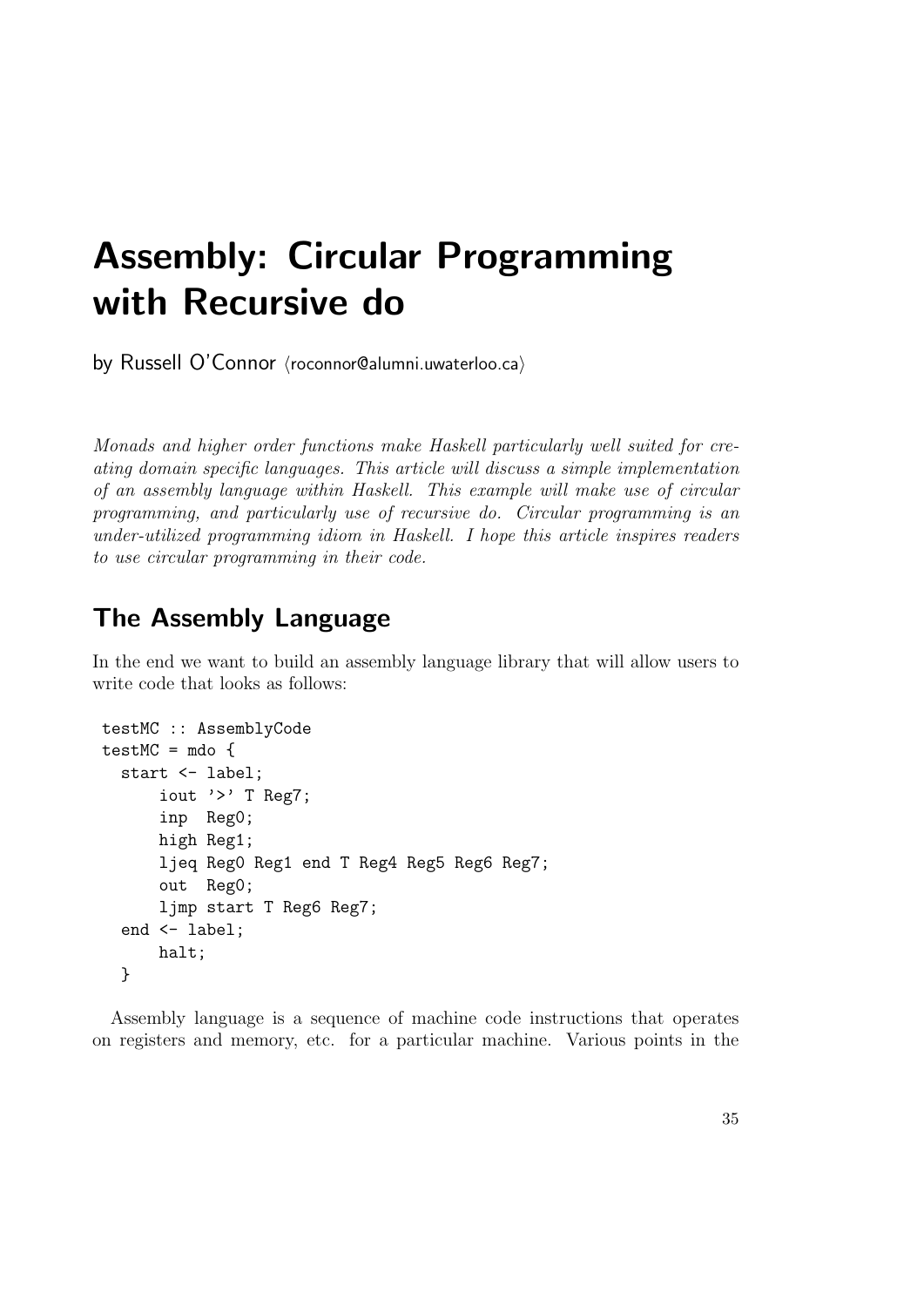sequence of instructions are labeled. Jump instructions move the control flow to a particular label when a given condition is satisfied. Labeling of instruction points is necessary because several different AssemblyCode objects are often linked together later. Therefore, the actual locations of the instructions is not known until link time.

The assemble function will take an AssemblyCode object and encode it as machine code (in this case Word32s). The machine code can be written to standard out with the following code.

```
main = mapM out (assemble testMC)
 where
  out x = putStr [x0, x1, x2, x3]where
     x0 = \text{toEnum}. fromIntegral \frac{1}{2} (x 'shiftR' 24)
     x1 = \text{toEnum}. fromIntegral \frac{1}{2} (x 'shiftR' 16) .&. Oxff
     x2 = \text{toEnum}. fromIntegral x = \text{shiftR} (x \text{shiftR} 8) .&. 0xff
     x3 = \text{toEnum}. fromIntegral x \cdot x. 0xff
```
Haskell has become an assembler!

This program does not evaluate the assembly instructions. The only purpose is to compute the machine code for sequence of assembly instructions. In particular it computes the location of the labels and correctly builds the jump instructions. Let's see how to implement AssemblyCode.

#### The Universal Machine

The 2006 ICFP Programming Contest committee recovered 2000 year old tablets that contain a specification for ancient universal machine. A transcription of the tablet can be found at <http://icfpcontest.org/um-spec.txt>. Don't worry, there are no spoilers here. The goal here is to create an assembler for the specified machine.

According to the specification the machine has eight registers.

```
data Register =
 Reg0 | Reg1 | Reg2 | Reg3 | Reg4 | Reg5 | Reg6 | Reg7
    deriving (Eq, Show, Enum, Bounded)
```
There are fourteen instructions and each operation specifies which registers it operates on.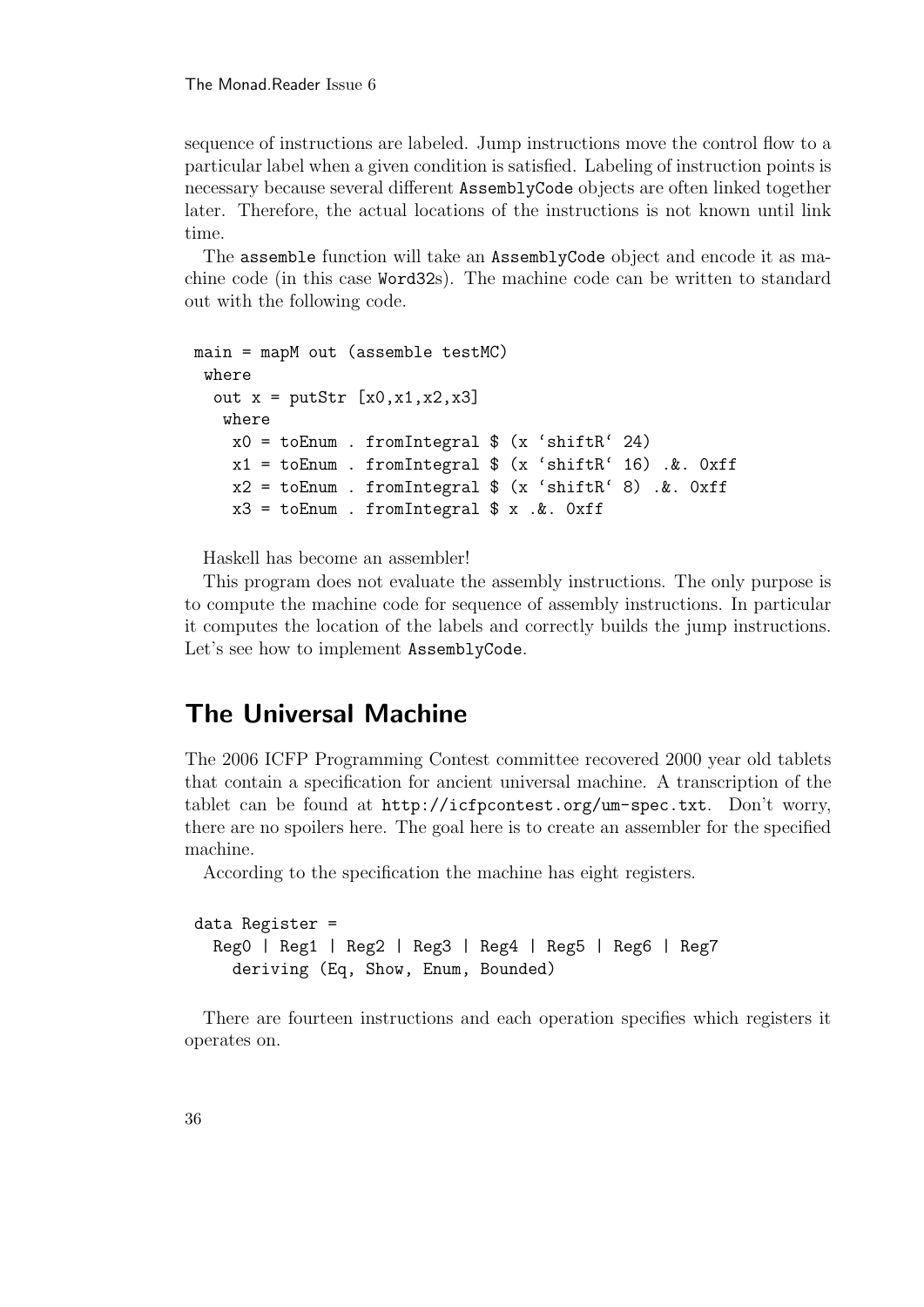```
data Instruction r =CMove r r r
  | Read r r r
  | Write r r r
  | Add r r r
  | Mul r r r
  | Div r r r
  | Nand r r r
  | Halt
  | Alloc r r
  | Free r
  | Output r
  | Input r
  | Load r r
  | Orth r Word32
    deriving (Eq, Show)
```
Here I have abstracted over the type of registers. This extra flexibility may come in handy later.

Each instruction is encoded as a 32-bit word according to the specification.

```
encode :: Instruction Register -> Word32
encode (CMove a b c) = encodeOp 0 a b c
encode (Read a b c) = encodeOp 1 a b c
encode (Write a b c) = encodeOp 2 a b c
encode (Add a b c) = encodeOp 3 a b cencode (Mul a b c) = encodeOp 4 a b c
encode (Div a b c) = encode0p 5 a b c
encode (Nand a b c) = encode Op 6 a b c
encode Halt = encodeOp 7 minBound minBound minBound
encode (Alloc b c) = encodeOp 8 minBound b c
encode (Free c) = encodeOp 9 minBound minBound c
encode (Output c) = encodeOp 10 minBound minBound c
encode (Input c) = encodeOp 11 minBound minBound c
encode (Load b c) = encode0p 12 minBound b c
encode (Orth a v) =
  (13 'shiftL' 28) .|. (convert a 'shiftL' 25) .|. v
```

```
convert = fromIntegral . fromEnum
```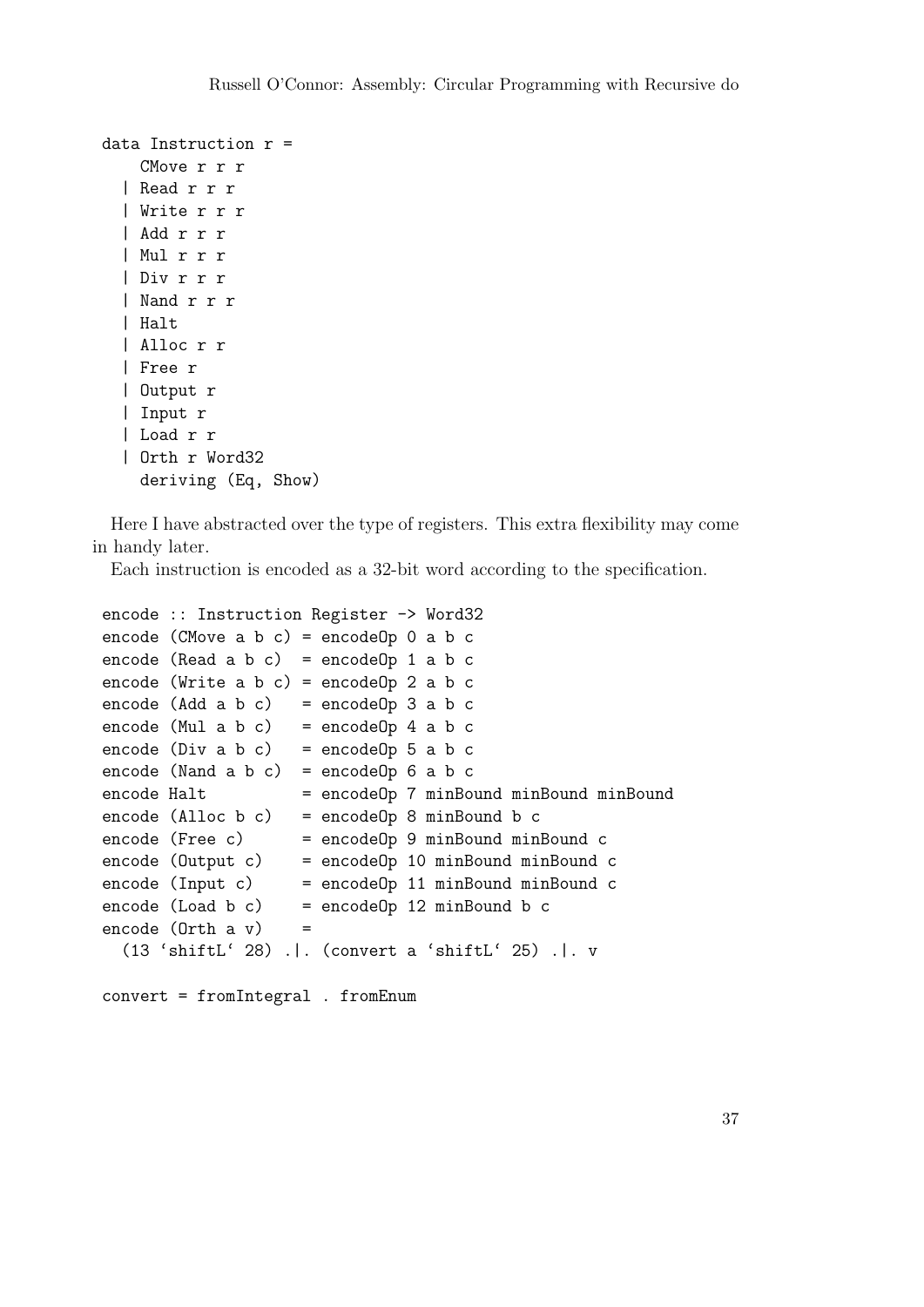```
encodeOp op a b c =
  (op 'shiftL' 28) .|.
  (convert a 'shiftL' 6) .|.
  (convert b 'shiftL' 3) .|.
 convert c
```
encodeAsm = map encode

Now that the instructions are defined, it is time to build an assembler.

### The Haskell 98 Solution

My very first attempt at writing an assembler was awful. The tricky part of an assembler is getting the jump instructions to jump to the right place. My first program output the encoded instructions, plus a table of labels and instruction locations. Then I had to rerun my program to pass in the correct association list between labels and instructions. Like T<sub>E</sub>X, it needed to be run more than once. Certainly there is a better way than running a program twice.

The following is my second attempt. I create a particular RWS (Reader-Writer-State) monad. This monad will be used to sequence assembly instructions and labels.

```
newtype AssemblyCodeMonad a =
  AssemblyCodeMonad
     (RWS [(Label,Location)]
          [Either (Instruction Register) (Label,Location)]
          (Location, Integer)
          a)
  deriving (Monad, MonadReader a, MonadWriter a, MonadState a)
```
#### type AssemblyCode = AssemblyCodeMonad ()

The monad reads an association list of type [(Label,Location)]. This association list maps labels to locations. For the moment, assume that this map will be given as an oracle. The monad writes either an instruction, or a label with a location. Finally, the state consists of the current instruction location, and a second counter that will be used to generate fresh label names.

There are two kinds of labels, a user defined, (hopefully) globally unique string; and an automatically generated unique label.

```
data Label = Label String | Fresh Integer
    deriving (Eq, Show)
```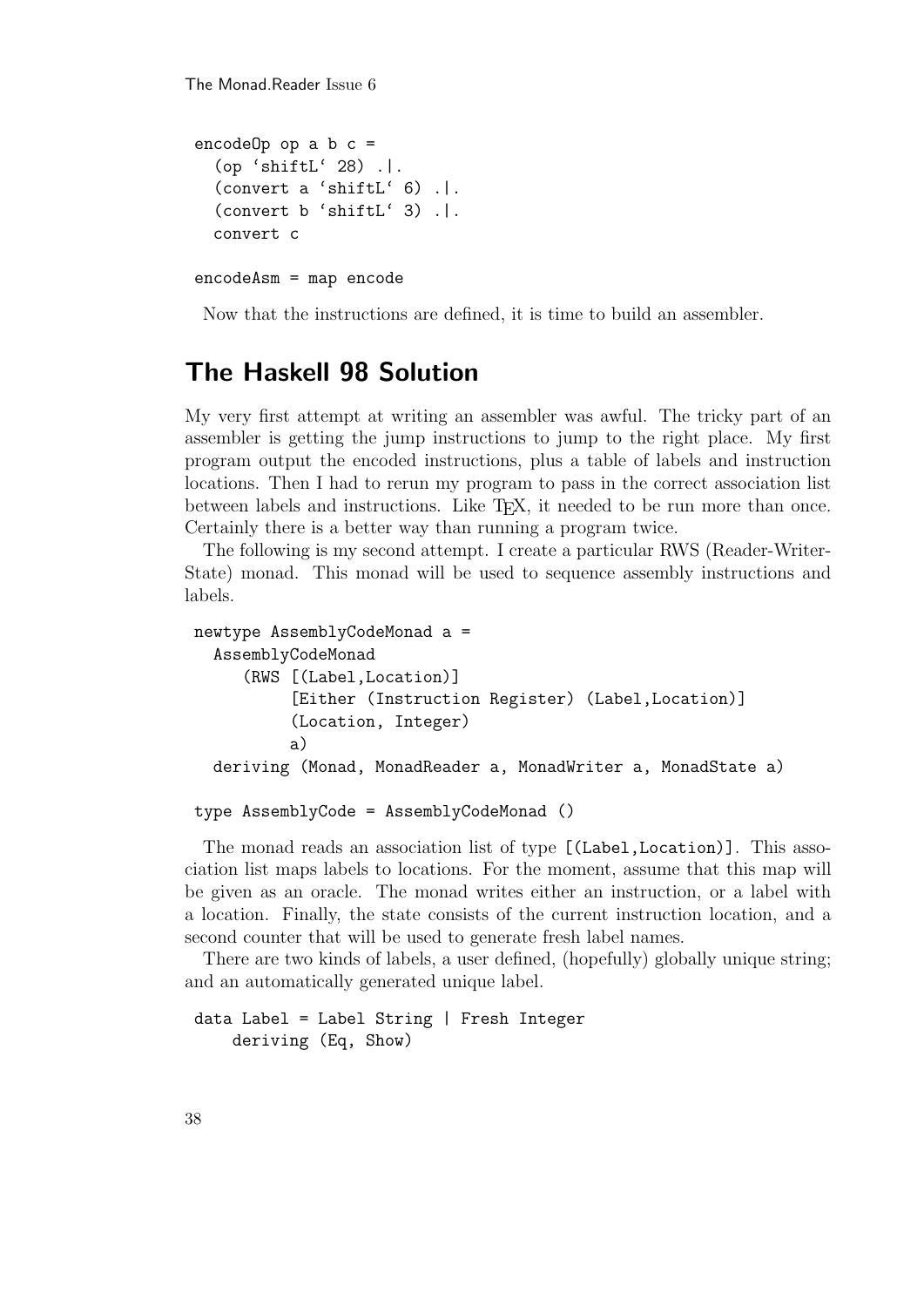According to the universal machine specification each instruction is located in a platter indexed by a 32-bit number in the '0' array. I make a new type, Location, for reasons that will become clear. Making a new type is also good programming practice.

newtype Location = Location Word32

The most basic operation for this monad is outputting an instruction. This command writes the instruction and increases the location counter.

```
writeInstruction :: Instruction Register -> AssemblyCode
writeInstruction i = do
  tell [Left i]
 modify (\{(Location a, b) \rightarrow (Location (succ a), b))
```
For each instruction I make a corresponding AssemblyCode command that writes the instruction.

```
-- I rename condition move (cmove) to the more descriptive
-- move-not-equal-zero (mneqz)
mneqz cond src dst = writeInstruction (CMove dst src cond)
read arr ix dst = writeInstruction (Read dst arr ix)
write src arr ix = writeInstruction (Write arr ix src)
add src1 src2 dst = writeInstruction (Add dst src1 src2)
mul src1 src2 dst = writeInstruction (Mul dst src1 src2)
div src1 src2 dst = writeInstruction (Div dst src1 src2)
nand src1 src2 dst = writeInstruction (Nand dst src1 src2)
halt = writeInstruction Halt
alloc size dst = writeInstruction (Alloc dst size)
free ptr = writeInstruction (Free ptr)
out src = writeInstruction (Output src)
inp dst = writeInstruction (Input dst)
load ptr offset = writeInstruction (Load ptr offset)
-- Orth can only write 25 bit numbers
set25 val dst = writeInstruction (Orth dst val)
```
These basic instructions are a little primitive to do serious programming with. One can sequence these primitive instructions and create new instructions. A normal assembler has some small macro language for this, but I have the entire Haskell language avaiable for making "macros".

Some of these new instructions will need to use temporary registers for their work. I choose to separate the temporary registers from source and destination registers by introducing a separate data type T with a single constructor.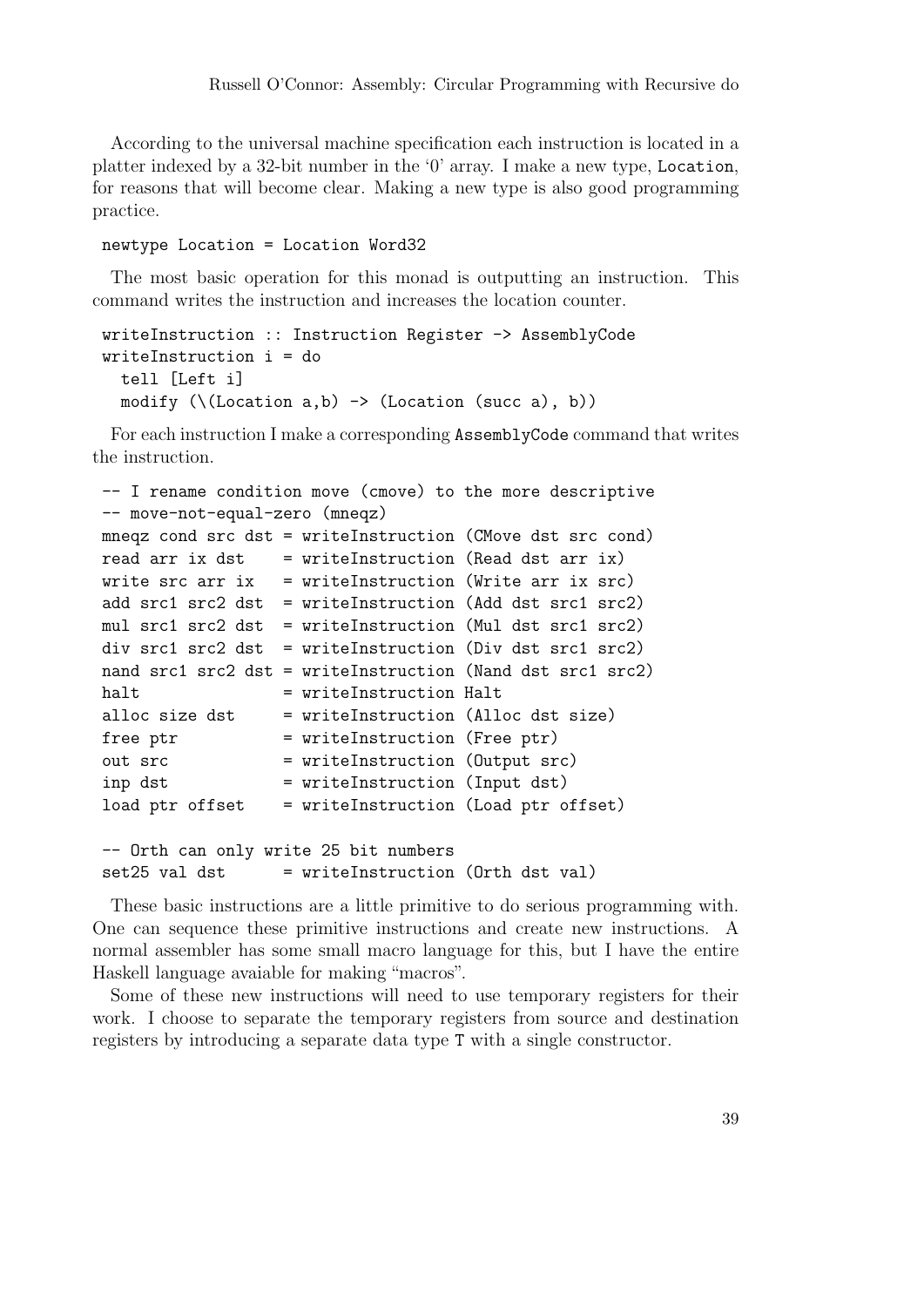```
data T = Tnot src dst = nand src src dst
neg src dst T tmp = do
      set25 0 tmp
      not tmp tmp
      mul src tmp dst
sub src1 src2 dst T tmp = do
      neg src2 src2 T tmp
      add src1 src2 dst
-- return src2 to its original value only if
-- src2 isn't the destination
      unless (dst==src2) (neg src2 src2 T tmp)
shftG op n src dst T tmp
 | n < 25 = do
      set25 (2<sup>h</sup>) tmp
      op src tmp dst
 | otherwise = do
      shftG op 24 src dst T tmp
      shftG op (n-24) dst dst T tmp
shftr = shftG div
shftl = shftG mul
set32 val dst T tmp = do
      set25 (val 'shiftR' 16) dst
      shftl 16 dst dst T tmp
      set25 (val .&. 0xFFFF) tmp
      add tmp dst dst
jmp offset T tmp = do
      set25 0 tmp
      load tmp offset
```
In assembly programming it is typical to jump to a labeled instruction rather than jumping to a location stored in a register. The lset function loads a location into a register. The ljmp calls lset to loads a location and then jmp to jumps to it. Finally, the loc function translates a label into a location. I postpone the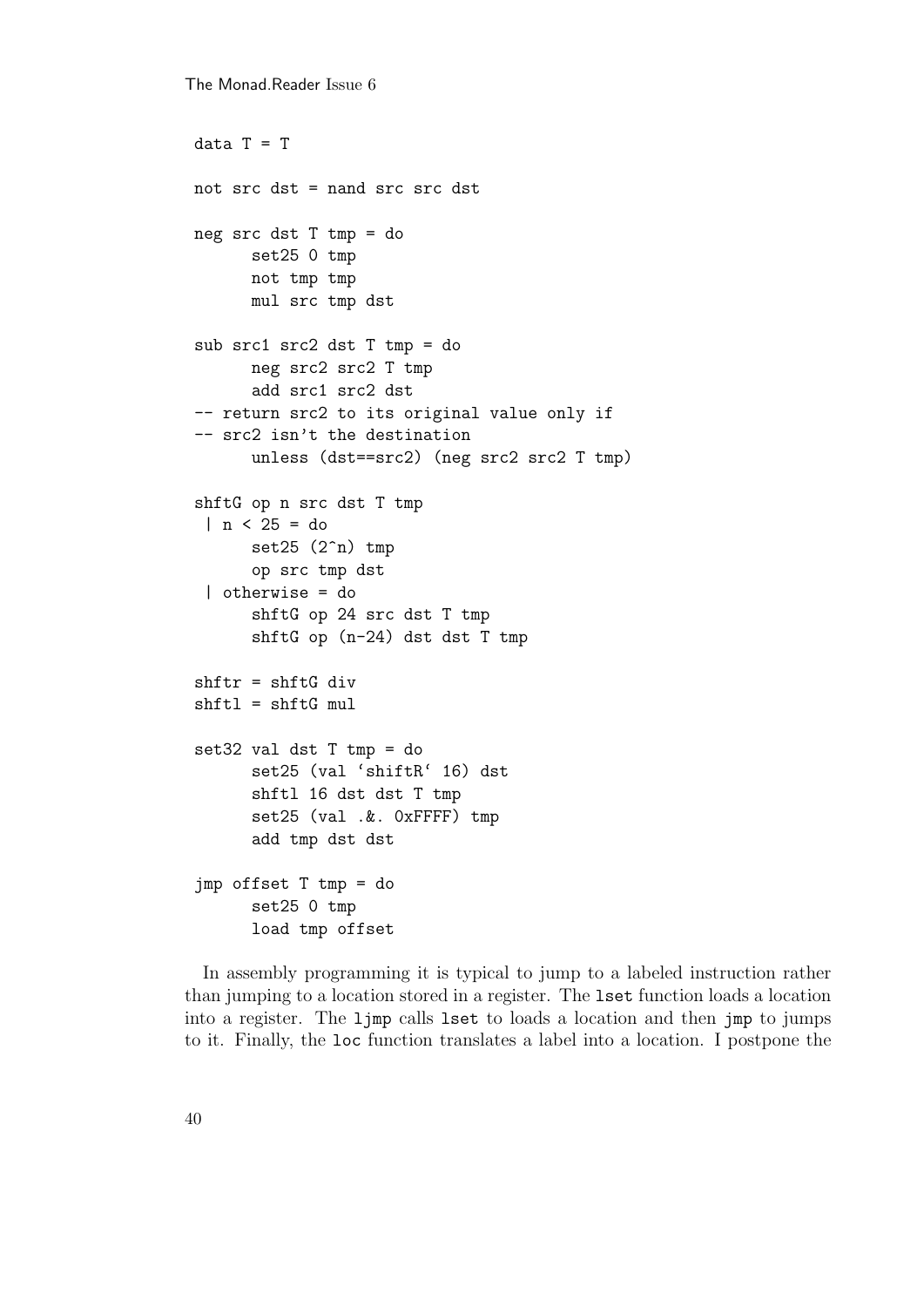definition of loc for the moment.

```
lset l dst T tmp = do \{Location i \leftarrow loc 1;
      set32 i dst T tmp;
  }
ljmp l T tmp1 tmp2 = do {
      lset l tmp1 T tmp2;
      jmp tmp1 T tmp2;
  }
```
In order to jump to labels, one needs to make the labels. This is the second thing the monad can write. A label statement gets the current instruction counter and associates the label with it.

```
label :: Label -> AssemblyCode
label 1 = do(a,b) <- get
 tell [Right (l,a)]
```
There are two types of labels. The most common type is unique string provided by the user

```
labelName :: String -> AssemblyCode
labelName s = label (Label s)
```
However, when making "macros" a user supplied globally unique string is impossible because each instance of the macro would reuse the same label name. So instead we use the monad to generate a fresh label name.

```
fresh :: AssemblyCodeMonad Label
fresh = do
  (a,b) <- get
 put (a, succ b)
 return (Fresh b)
```
Labels are transformed into to locations by asking the oracle. The oracle returns an association list of all labels and locations. The function loc asks the oracle for this list and then looks up the label in the association list.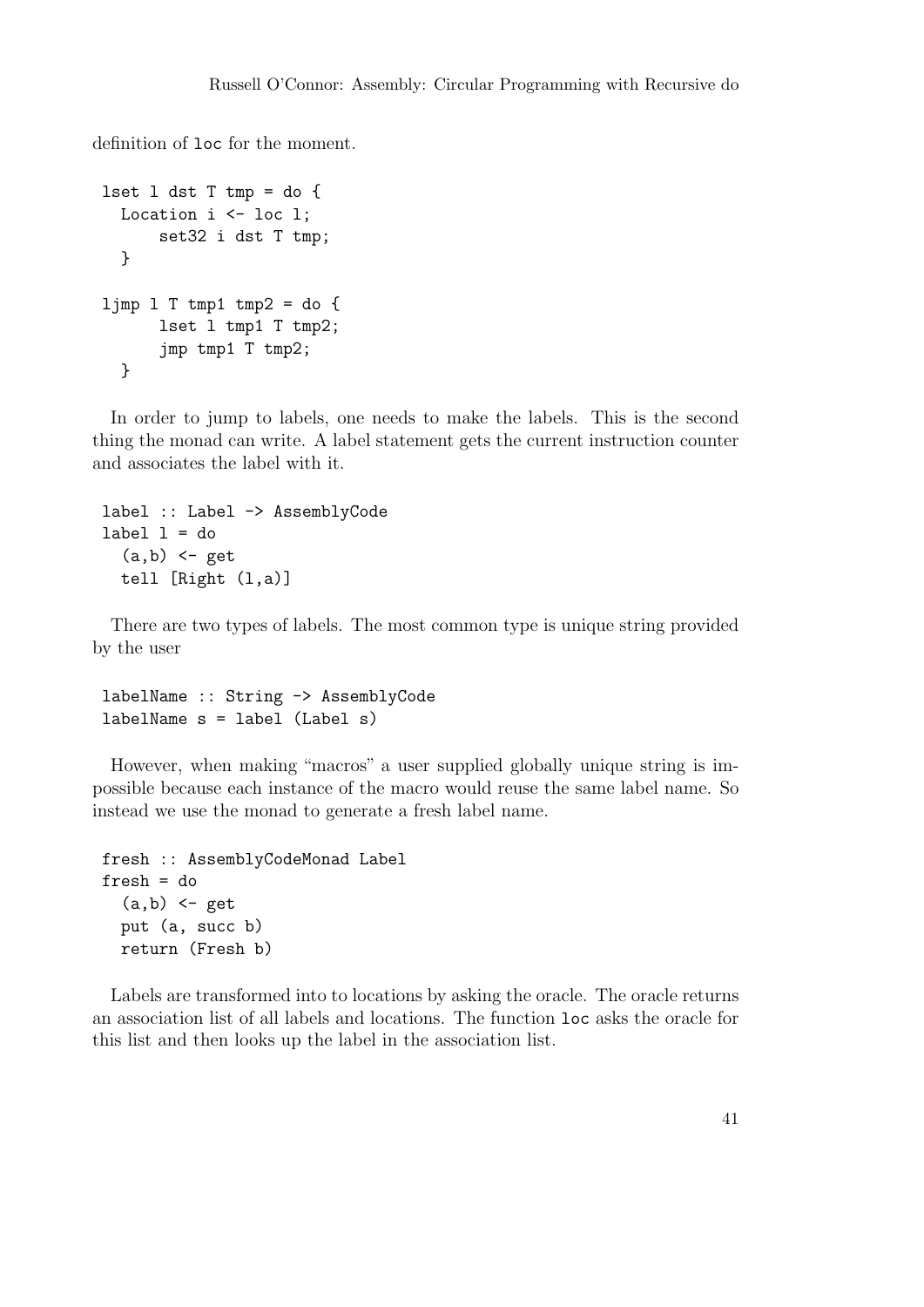```
loc :: Label -> AssemblyCodeMonad Location
loc 1 = dolabels <- ask
 let *(Just i) = lookup 1 labelsreturn i
```
What does this  $\tilde{\ }$  mean? The  $\tilde{\ }$  makes the match irrefutable. This means that the actual pattern match is delayed until i is demanded. Actually all let expressions are irrefutable, so the  $\tilde{\phantom{a}}$  is not necessary; however, I leave it here for emphasis. I will show later that the lazy match here is very important.

The jump-if-equal-zero "macro" provides an example of using labels. The jeqz function generates a unique label whose value is assigned to the skip variable. The location at the end of the macro is given this label. The label is used when it is passed to the lset function.

```
jeqz cond offset T tmp1 tmp2 = do {
 skip <- fresh;
      lset skip tmp1 T tmp2;
     mneqz cond offset tmp1;
      jmp offset T tmp1;
 label skip;
 }
```
Notice that the location of the label is queried by lset before the location for the label is set. Thanks to the oracle this is possible. But how does one build this oracle? This is handled by the link function which runs the RWS monad.

```
link :: AssemblyCode -> [Instruction Register]
link (AssemblyCodeMonad mc) = asm
 where
  ((), _{-}, output) = runRWS mc labels (Location 0,0)
  (asm, labels) = splitEithers output
splitEithers :: [Either a b] \rightarrow ([a], [b])
splitEtthers = foldr accum ([], [])where
  \text{accum} = \text{either (first . (:)}) (\text{second . } (:) )
```
The AssemblyCodeMonad is run starting with inital state (Location 0,0). The return value, and final state are discarded. The output is split into two pieces, the assembly instructions and the association lists of labels and locations. The assembly instructions is the returned as result of link. The assocation list of labels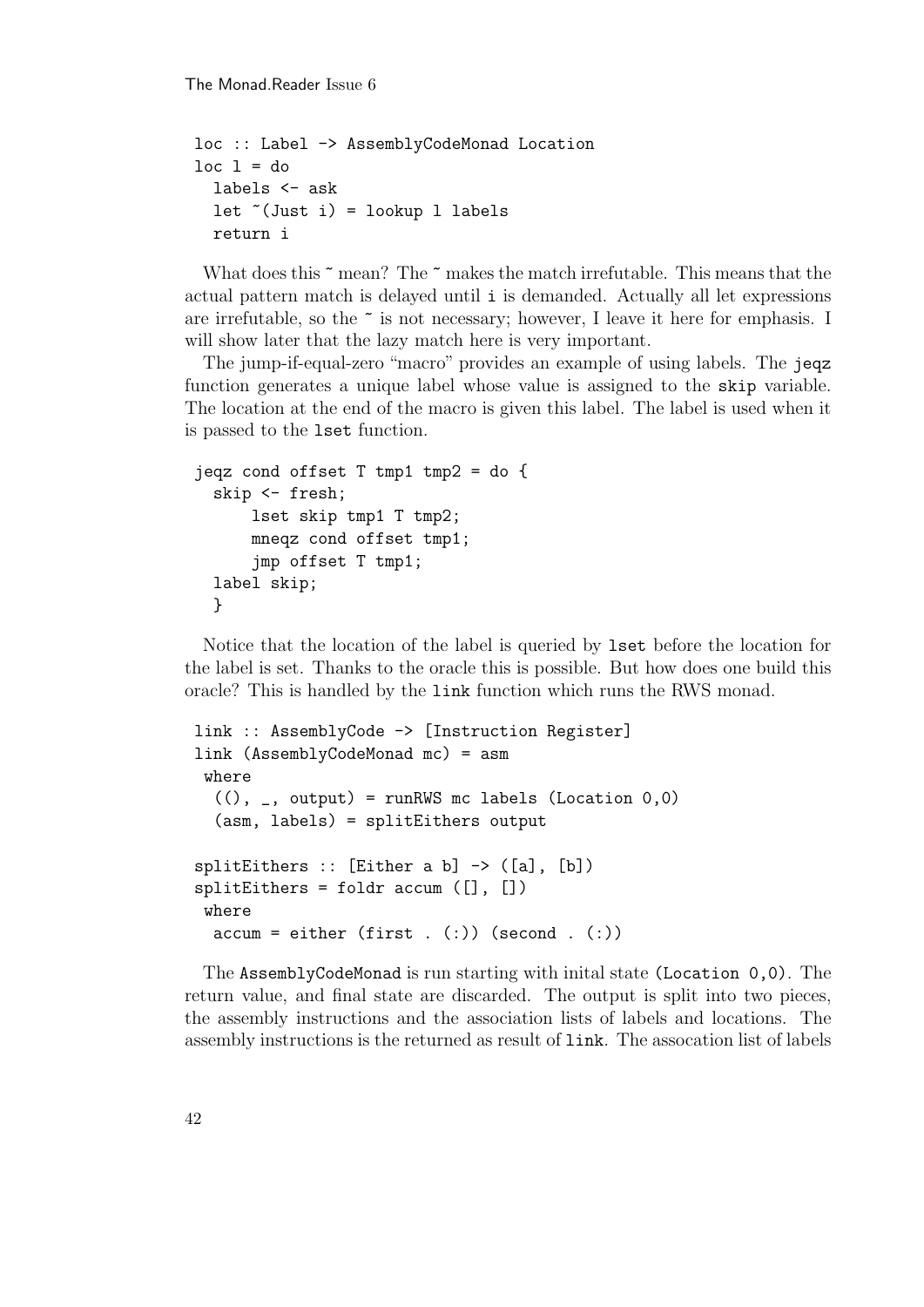and locations is feed back as input to become the oracle for the RWS monad. This circularity of passing the output of runRWS back as the input of runRWS is called tying-the-knot, and it is the essential part of circular programming.

Here is an example of using the AssemblyCode monad to generate machine code for the UM. The assembly program repeatedly writes a prompt and echos one character until the end of input.

```
assemble = encodeAsm . link
testMC :: AssemblyCode
testMC = do \{labelName "start";
       iout '>' T Reg7;
      inp Reg0;
      high Reg1;
      ljeq Reg0 Reg1 (Label "end") T Reg4 Reg5 Reg6 Reg7;
       out Reg0;
       ljmp (Label "start") T Reg6 Reg7;
  labelName "end";
      halt;
}
main = mapM out (assemble testMC)
 where
  out x = putStr [x0, x1, x2, x3]
   where
    x0 = \text{toEnum}. fromIntegral \frac{1}{2} (x 'shiftR' 24)
    x1 = \text{toEnum}. fromIntegral \frac{1}{2} (x 'shiftR' 16) .&. Oxff
    x2 = \text{toEnum}. fromIntegral \frac{1}{2} (x 'shiftR' 8) .&. Oxff
    x3 = \text{toEnum}. fromIntegral x \cdot x. 0xff
```
You can build this test program by compiling this with GHC using the command ghc --make -main-is Haskell98Solution Haskell98Solution.lhs

#### How Does It Work?

That was the example, but how does it work, or rather why does it work? As we all know Haskell is a lazy language which means it has an unusal order of evaluation equivalent to the so called normal order evaluation. Normal order evaluation has the property that if any evaluation order reduces to a result, then normal order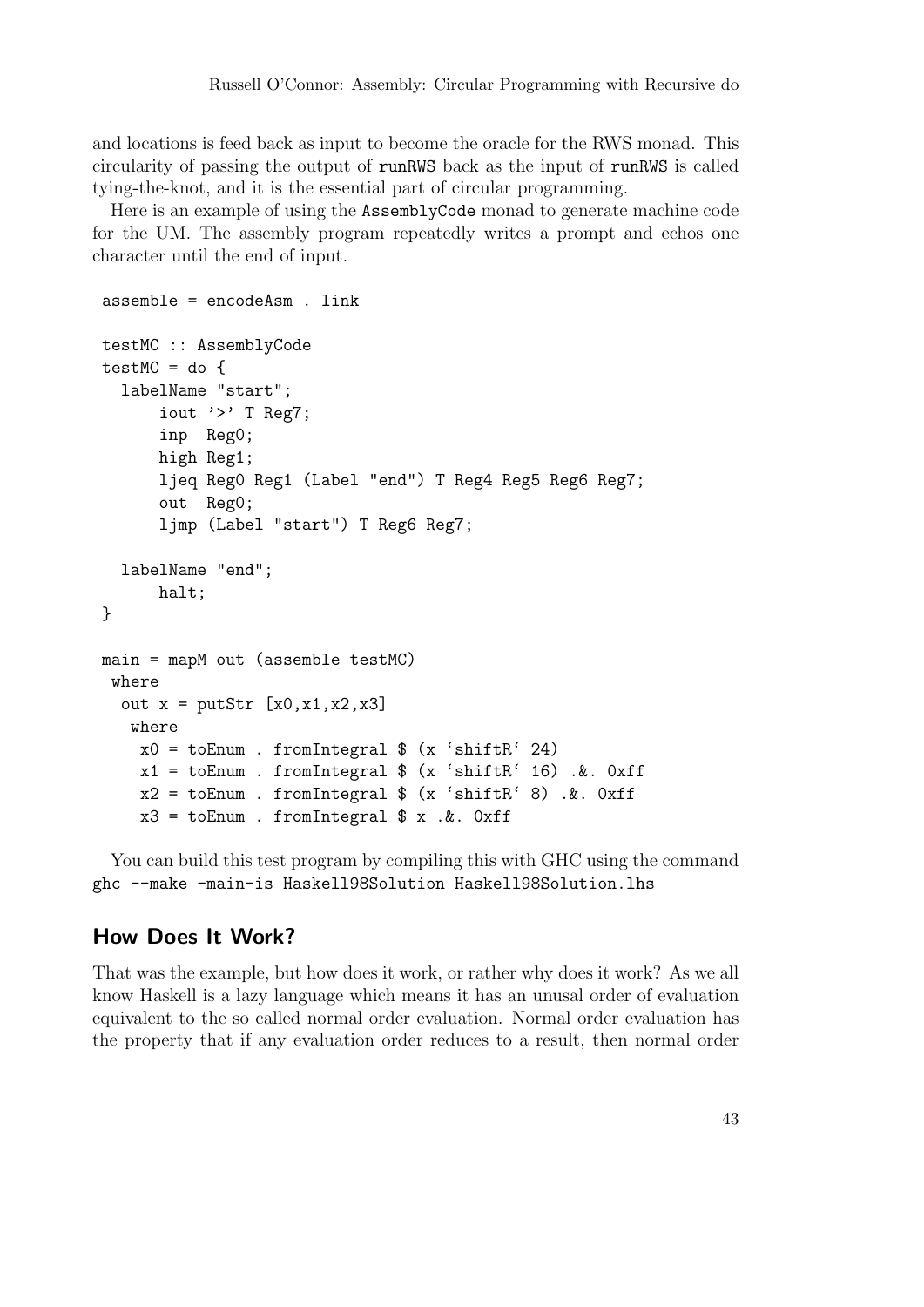will also. This means one can forget what the actual order of evaluation is. So long as one can find some order of evaluation that delivers a result, then one knows the Haskell code give the same result.

In this case, imagine runRWS first going through and computing all the instruction names, without filling in the the instruction parameter values. At the same time it creates the association list of labels and locations. Imagine that only after this association list is created does the evaluator go through and fill in the parameters for the instructions. Because only the parameters for the instructions require the association list this evalutation order works. This means that whatever order Haskell uses, it will compute the same result.

#### Time Travel

That is the official explaination, but I prefer the sci-fi explaination. When we pass the output of runRWS into the input for the oracle we are actually sending the data backwards in time. So when loc queries the oracle we get a result from the future.

Time travel is a very dangrous business. One false move and you can create a temporal paradox that will destory the universe (which in this case means that the computation will diverge). When programming with values from the future, it is important never, never, to do anything with the values that **might** change the future. This is the temporal prime directive.

Here is an example of flagrant disregard for the temporal prime directive. I thought it would be a good idea to have the RWS monad fail in case the lookup of a label failed. So I originally wrote the following:

```
loc :: Label -> AssemblyCodeMonad Location
loc 1 = dolabels <- ask
 lookup l labels
```
However, this violates the temporal prime directive. If the lookup fails then the entire monad fails. This would mean that the association list is never created. The association list would never be sent back in time. Without an assocation list we would never be able to inspect it in order to determine that our label isn't in it. Voila, temporal paradox. If you use the code above, then the whole compuation diverges.

Temporal paradoxes can be more subtle than this. What do I mean by doing something that **might** change the future? When you do a case analysis on the data from the future, all the data that you touch from then on becomes tainted and must not come in contact with the data that will be sent back in time. This is why I emphasise the irrefultable pattern match in loc. If a pattern match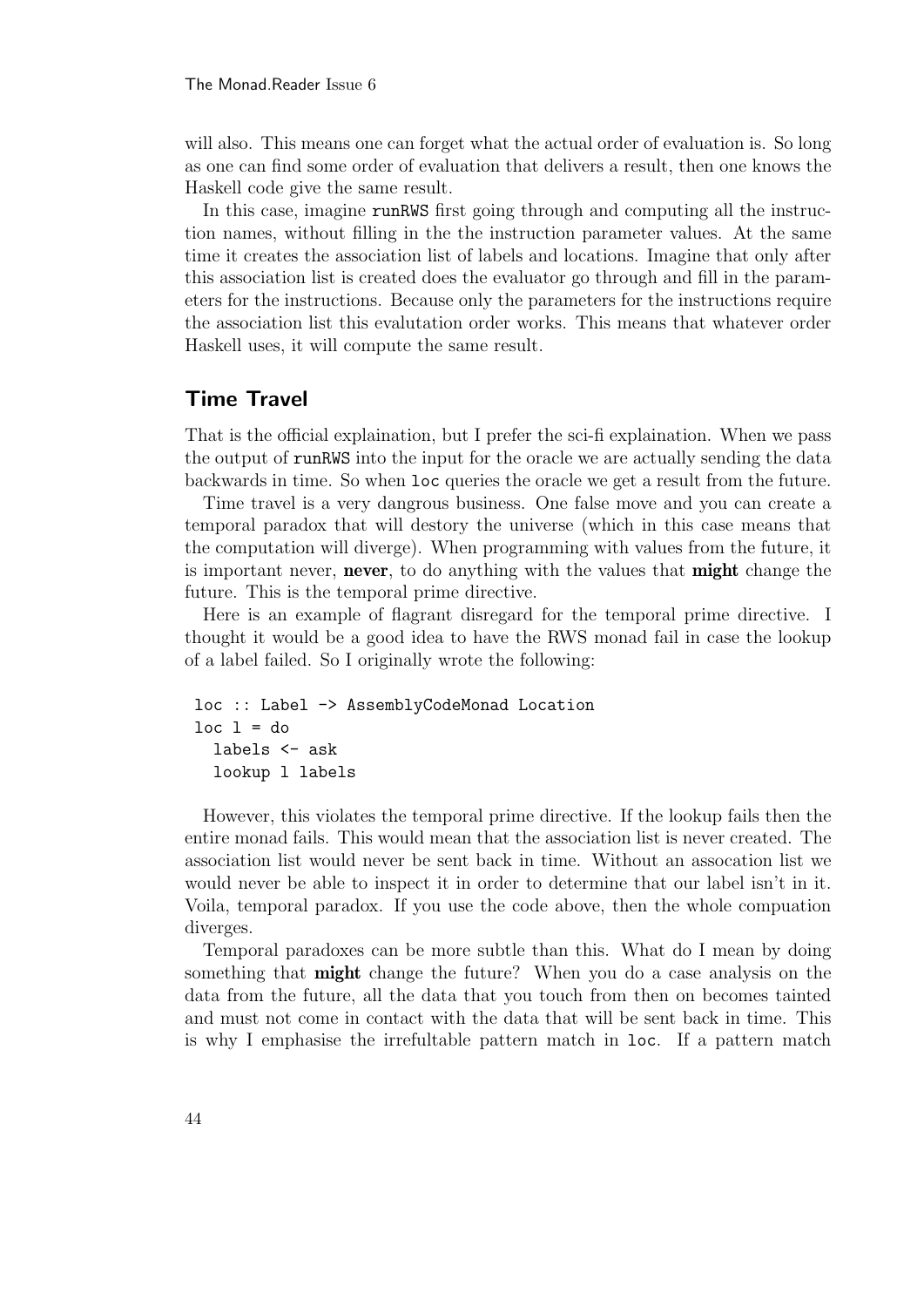actually occured at that point in the monad, the rest of the monad commands would become tainted. Fortunately the let expression only taints the variable i.

Another example of a temporal paradox would be using set instead of set32 for in the definition of lset

```
set val dst T tmp | val < 2^25 = set25 val dst
                  | otherwise = set32 val dst T tmp
lset l dst T tmp = do
 Location i <- loc l
        set i dst T tmp
```
The set function does a case analysis on val, to see which of set25 or set32 to use. The problem is that doing such an analysis on a location from the future might change the number of instruction made, which in turn could change the location of the label. Even if all the locations will be less than  $2^{25}$ , the case analysis here is enough to cause a paradox.

Because data from the future is so volitle, I wrap the location up with a newtype. The user of the module has no way to directly access the contents of a Location because the Location constructor is not exported. This helps prevent the user from causing temporal paradoxes.

Before moving on, here are a couple more examples of "macros" that one can define.

```
-- immediate out
iout c T tmp = do {
      set25 (fromIntegral $ fromEnum c) tmp;
      out tmp;
  }
zero dst = do \{set25 0 dst;
 }
-- set register to all ones
high dst = do {
      zero dst;
      not dst dst;
  }
```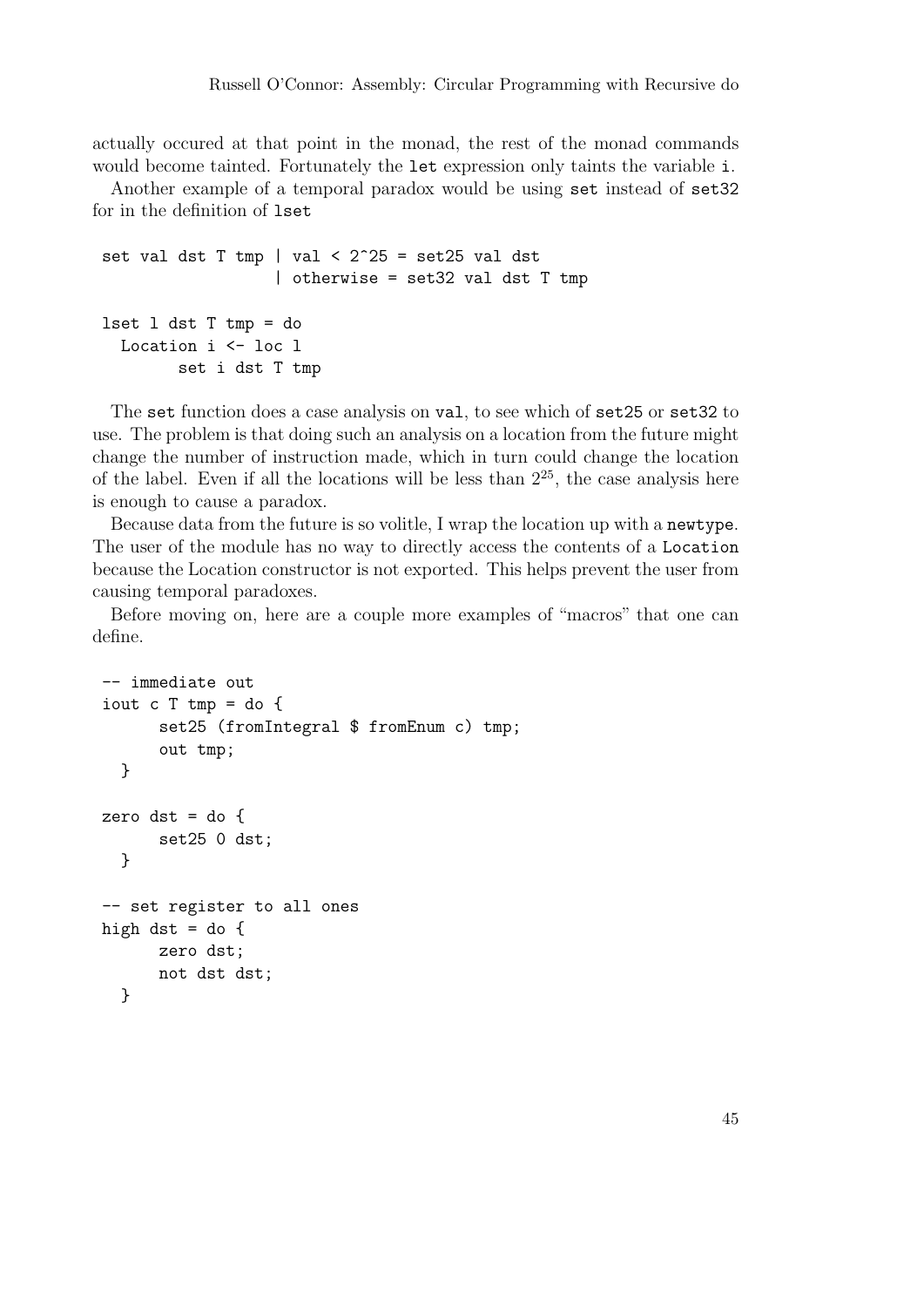```
jeq cond1 cond2 offset T tmp1 tmp2 tmp3 = do {
      sub cond1 cond2 tmp1 T tmp2;
      jeqz tmp1 offset T tmp2 tmp3;
 }
ljeqz cond l T tmp1 tmp2 tmp3 = do {
      lset l tmp1 T tmp2;
      jeqz cond tmp1 T tmp2 tmp3;
 }
ljeq cond1 cond2 l T tmp1 tmp2 tmp3 tmp4 = do {
      lset l tmp1 T tmp2;
      jeq cond1 cond2 tmp1 T tmp2 tmp3 tmp4;
 }
```
#### The Recursive Do Solution

We can do even better than the Haskell98Solution with a language extension. GHC has a keyword mdo that stands for  $\mu$ -do, or recursive do. There are two major differences between a do block and an mdo block. In an mdo block variables assigned to cannot be repeated. So the code

```
mdo -- ILLEGAL EXAMPLE
 c <- getChar
 c <- getChar
```
is not acceptable. The second major difference is that you can refer to variables that have not yet been assigned.

```
mdo
 a <- return b
 b \leq 1.3return a
```
You can see that if multiple assignments were allowed, it would be unclear which assignment a variable refers to. Unfortunately mdo does not work with every monad. For mdo to work an instance of MonadFix is required. Fortunately most monads are instances of MonadFix.

Using a variable before its assignment carries the same risks of time travel discussed in the previous section. The value is from the future and one must not do anything with it that might change the future.

Let us recreate our assembler for use with mdo.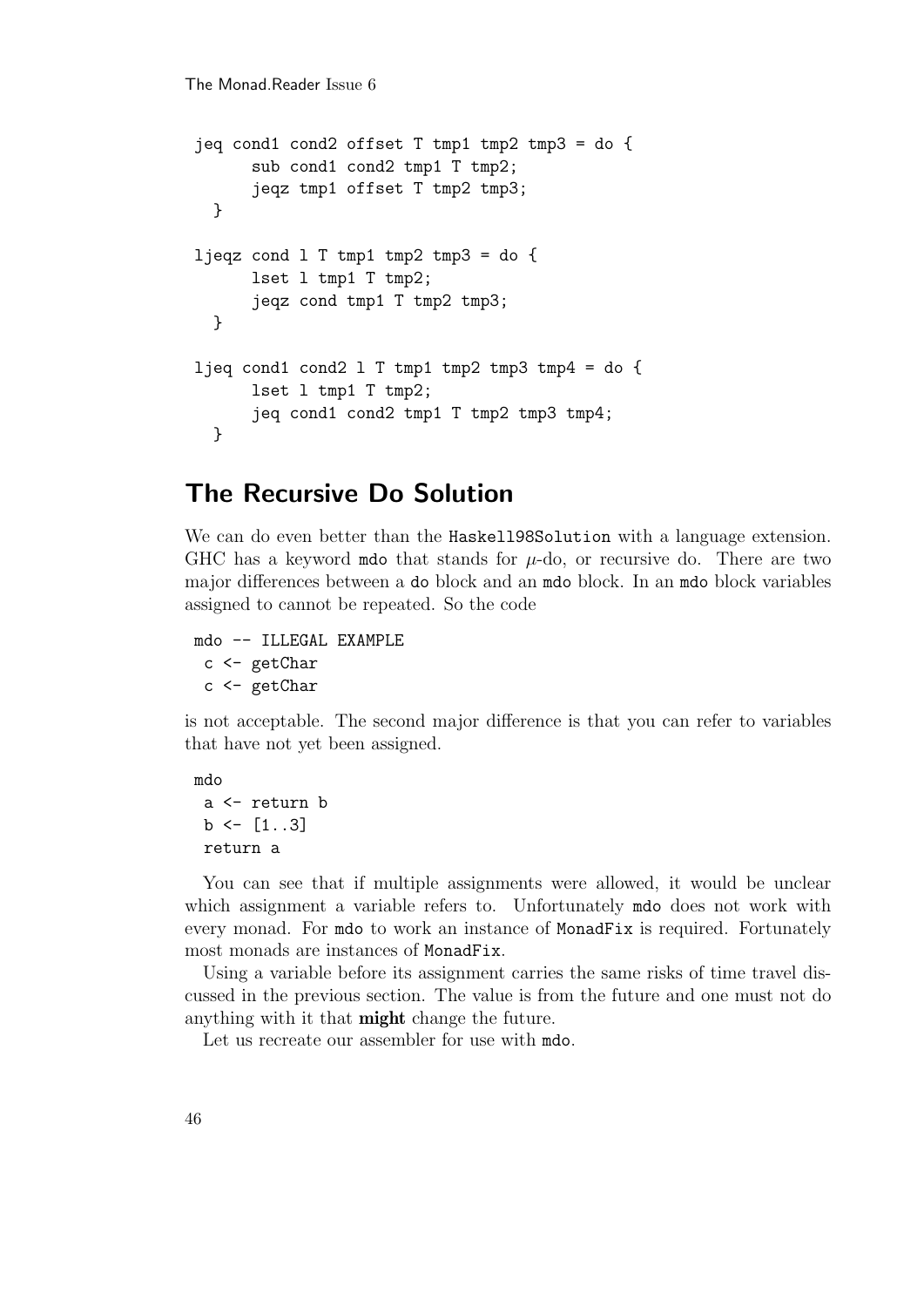```
newtype AssemblyCodeMonad a =
 AssemblyCodeMonad (RWS () [Instruction Register] Location a)
 deriving (Monad, MonadFix)
```

```
type AssemblyCode = AssemblyCodeMonad ()
```
The AssemblyCodeMonad is simpler this time. There is no oracle, so I use () for the reader part. The writer part only outputs instructions. The state needs to only keeps track of the current instruction number.

```
newtype Location = Location Word32
```
The writeInstruction function is a little simpler than before because the AssemblyCodeMonad is simpler.

```
writeInstruction :: Instruction Register -> AssemblyCode
writeInstruction i = AssemblyCodeMonad $ do
  tell [i]
  modify (\text{Location 1}) \rightarrow \text{Location (succ 1)})
```
Commands for making AssemblyCode instructions are exactly the same as before.

```
mneqz cond src dst = do
  writeInstruction $ CMove dst src cond
```
I postpone the rest of the instructions until the end and move directly to managing labels. The lset command is exactly the same as before.

```
lset (Location v) dst T tmp = set32 v dst T tmp
```
Acquiring a label is easier than before. Instead of the command taking a label name, all it does is return the location of the current instruction counter

```
label :: AssemblyCodeMonad Location
label = AssemblyCodeMonad get
```
For an example of using label, consider again the jump-if-equal-zero instruction.

```
jeqz cond offset T tmp1 tmp2 = mdo {
      lset skip tmp1 T tmp2;
      mneqz cond offset tmp1;
      jmp offset T tmp1;
  skip <- label;
  return () }
```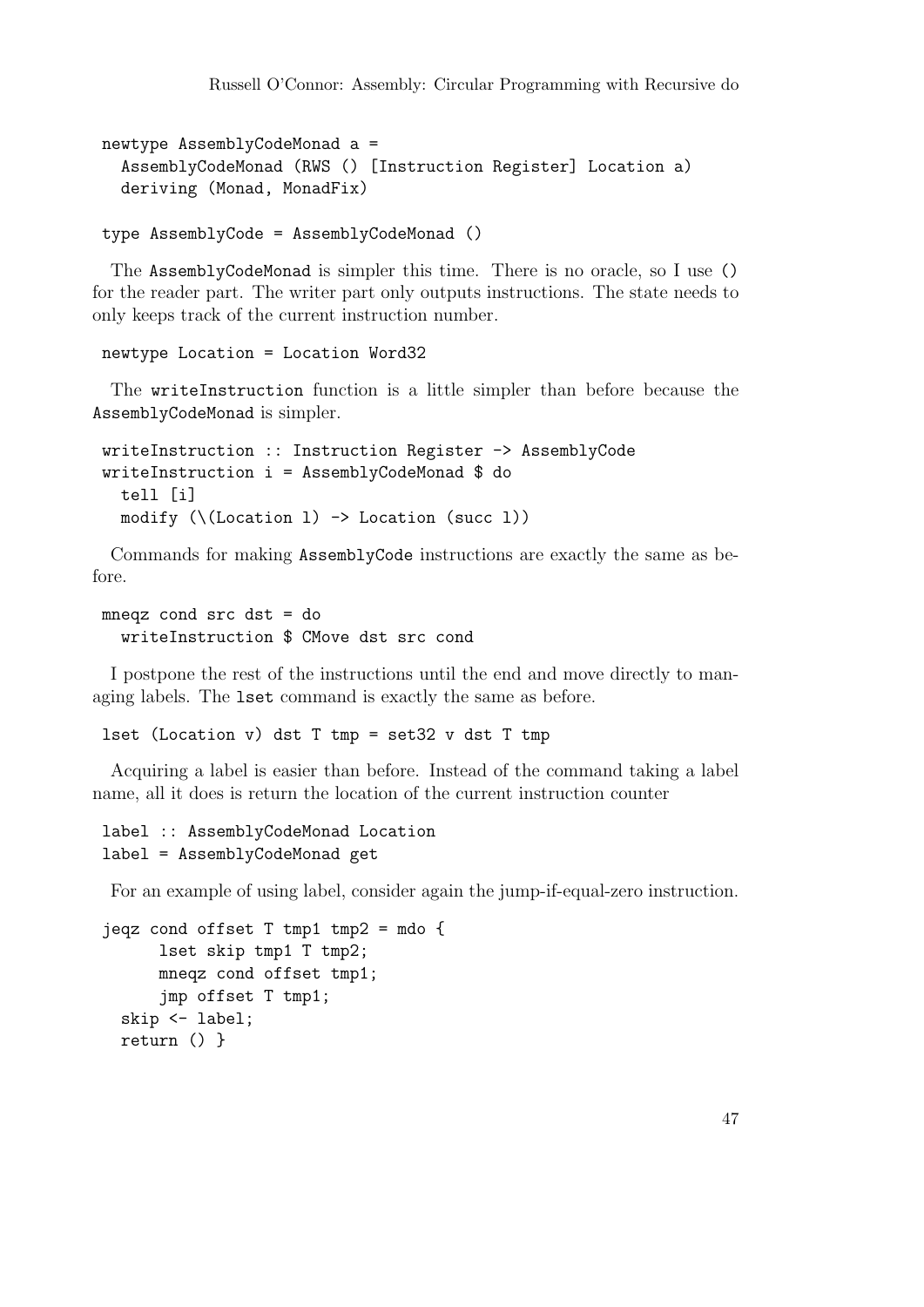Here the a label named skip is created near the end, but the recursive do allows one to refer to this label at the beginning with the lset instruction. This is the same sort of circular programming that we had in the Haskell98Solution, but now mdo is handling all the work. Also notice that one no longer needs to use fresh to create a globally unique name. One uses Haskell variables for the label names, and they have the scope of the entire mdo block.

The link function now simply executes the monad. The mdo structure handles all the circular programming, so that there is no need to tie the knot by hand.

```
link :: AssemblyCode -> [Instruction Register]
link (AssemblyCodeMonad mc) = asm
where
  ((), \Box, \Deltasm) = runRWS mc () (Location 0)
```
The result is that mdo allows one to create an assembler syntax with label that works in a easy and clear way. Look at our example program from the introduction again.

```
testMC :: AssemblyCode
testMC = \text{mdo} {
  start <- label;
        iout '>' T Reg7;
        inp Reg0;
        high Reg1;
        ljeq Reg0 Reg1 end T Reg4 Reg5 Reg6 Reg7;
        out Reg0;
        ljmp start T Reg6 Reg7;
  end <- label;
        halt;
  }
```
The code inside the mdo block looks like an assembly language, but it really is Haskell. Because it is Haskell, all the functionality of the Haskell language is available to the programmer for the "macro" language of this assembler.

Now that you have seen one example of how mdo can be used, I hope you it will become part of your toolkit for solving problems. For some practice with recursive do, try the exercises at the end of the article.

The rest of the instructions and "macros" are included in the appendix.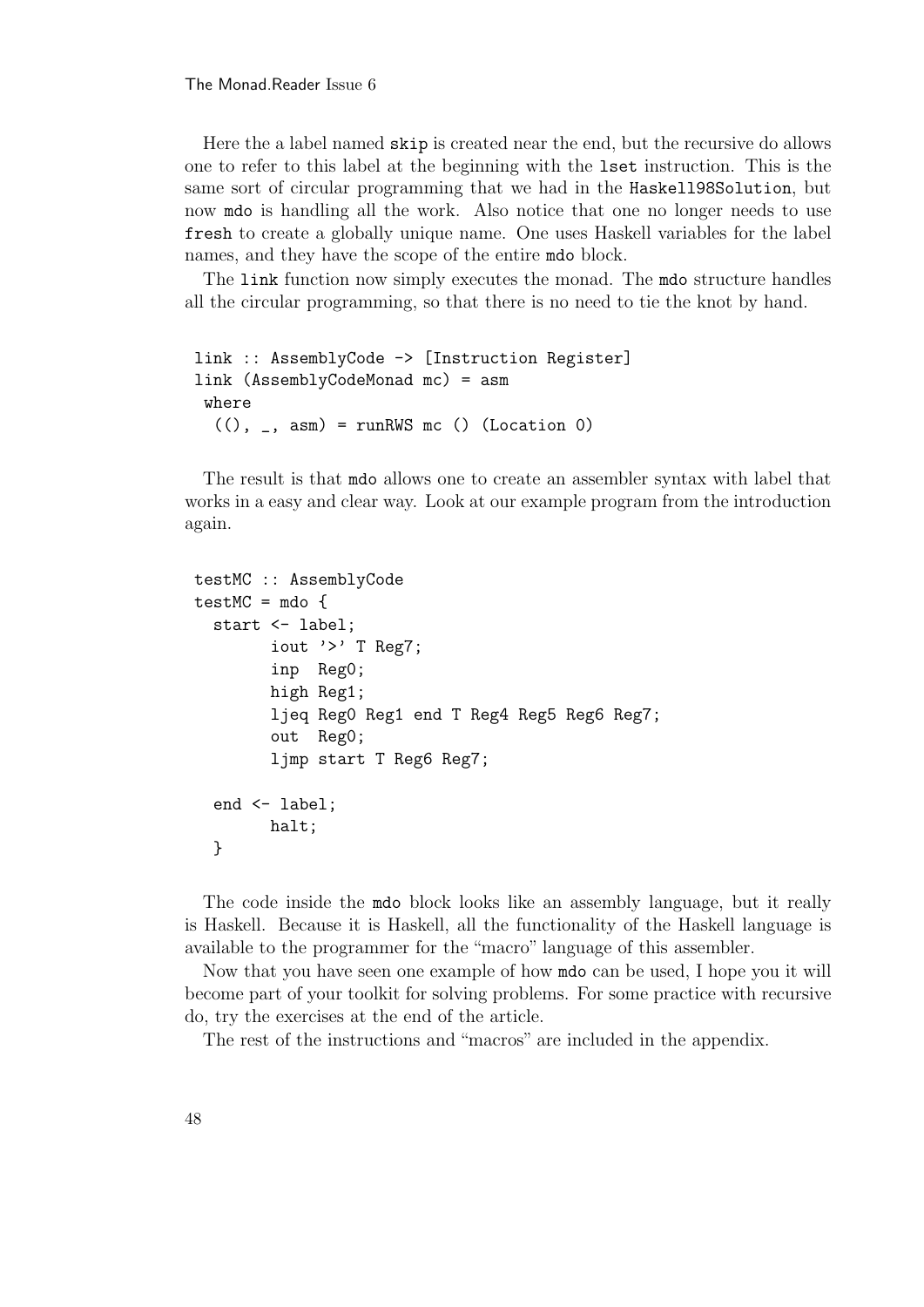### About the author

Russell O'Connor has a bachelor's degree in pure mathematics and computer science from the University of Waterloo. He is currently pursuing a PhD on efficient correct exact real arithmetic in the Foundations Group at Radboud University Nijmegen.

## **Exercises**

- 1. Show that you can make mutually dependent assembly modules using mdo. Write one module that consumes and echo characters until the  $\lt$  character is read. When that happens make a tail call (a jump) to a Location passed as a parameter. Write another module that consumes and does not echo characters until the > character is read. When that happens make a tail call to a Location passed as a parameter. Have both modules return the Location of where they begin. Now put the two together to create a program that removes "tags" (strings between and including < and >) from input.
- 2. Create a new type of command to write to a data segment that will be located at the end of the machine code. It should have the following signature:

data :: [Word32] -> MachineCodeM Location

Use circular programming to initialize the data segment counter to the final value of the instruction counter.

- 3. The set32 instruction is quite long. It would be faster to load the location from the data segment. Unfortunately to load from the data segment requires loading the location in the data segment where the location that you want is stored. Move the data segment to the beginning of the address space and limit data segment locations to 25 bits. Now implement set32 by storing the location in the data segment and loading the location (using set25). Revel in the amount of circular programming you now have, but don't forget to add a jump instruction at the very beginning to jump over the data segment.
- 4. Implement push and pop instructions that operate on a specified fixed size stack allocated in array 1.
- 5. Implement call and return instructions that saves and loads registers using the stack developed in the previous exercise.
- 6. It may be advantageous to constantly keep one register set to 0 or one register set high. Reduce the number of registers in the assembly language and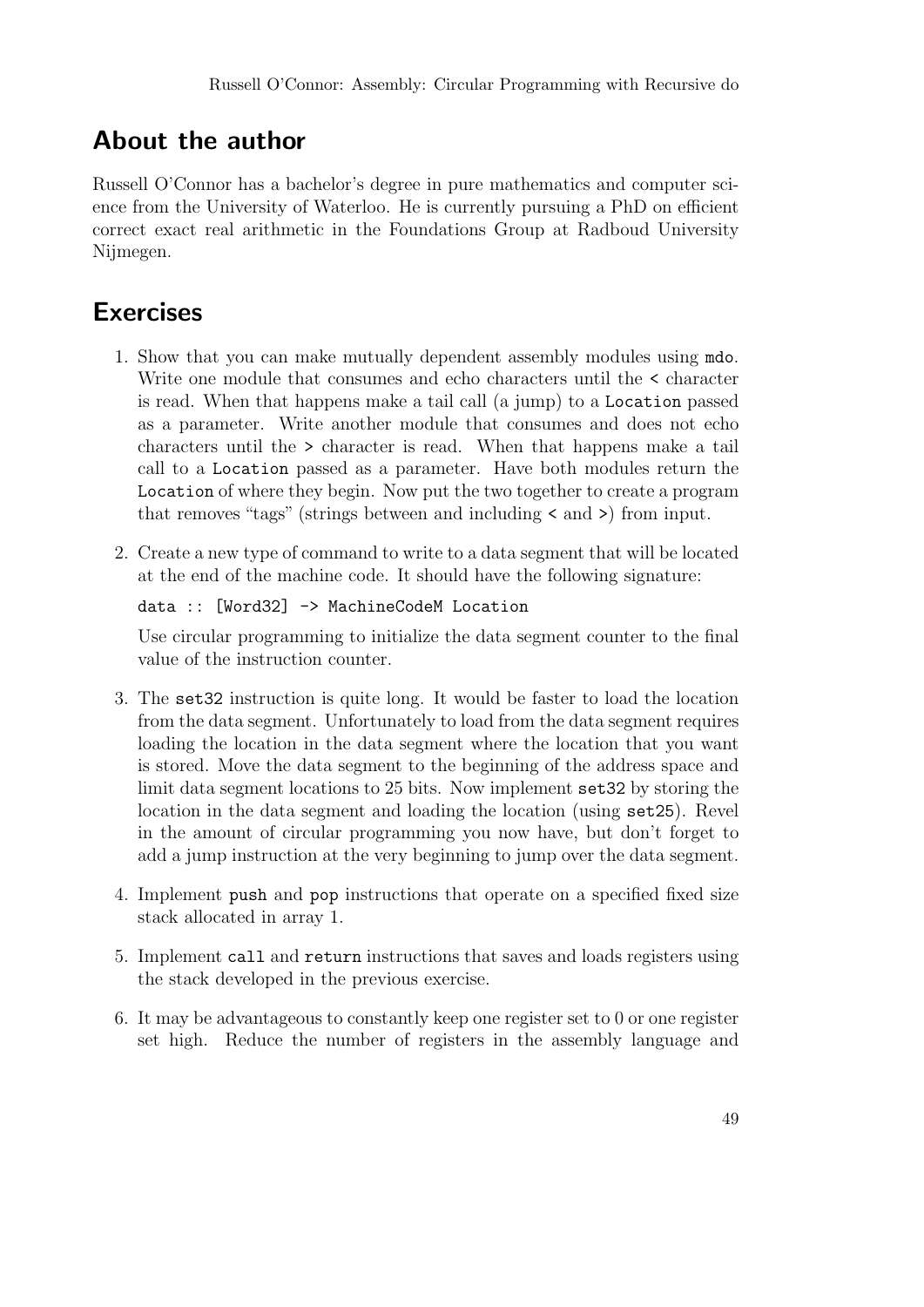rewrite the macros to take advantage of one register that is constantly 0 or one register that is constantly high.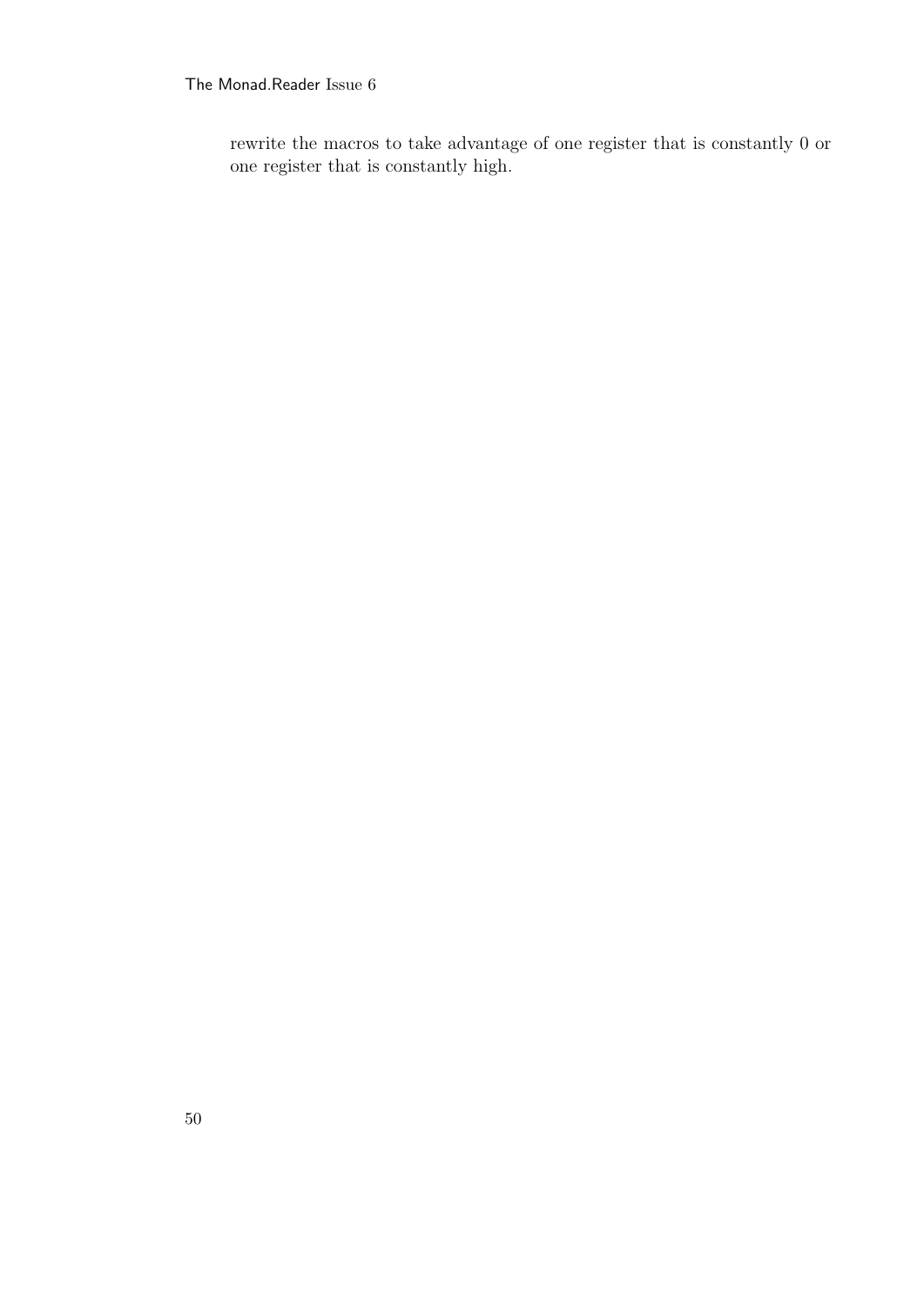### Appendix

```
read arr ix dst = writeInstruction $ Read dst arr ix
write src arr ix = writeInstruction $ Write arr ix src
add src1 src2 dst = writeInstruction $ Add dst src1 src2
mul src1 src2 dst = writeInstruction $ Mul dst src1 src2
div src1 src2 dst = writeInstruction $ Div dst src1 src2
nand src1 src2 dst = writeInstruction $ Nand dst src1 src2
halt = writeInstruction $ Halt
alloc size dst = writeInstruction $ Alloc dst size
free ptr = writeInstruction $ Free ptr
out src = writeInstruction $ Output src
inp dst = writeInstruction $ Input dst
load ptr offset = writeInstruction $ Load ptr offset
-- Orth can only write 25 bit numbers
set25 val dst = writeInstruction $ Orth dst val
data T = Tnot src dst =
     nand src src dst
neg src dst T tmp = do
     set25 0 tmp
     not tmp tmp
     mul src tmp dst
sub src1 src2 dst T tmp = do
     neg src2 src2 T tmp
     add src1 src2 dst
-- return src2 to it's original value only if
-- src2 isn't the destination
     unless (dst==src2) $ neg src2 src2 T tmp
shftG op n src dst T tmp
 | n < 25 = do
     set25 (2<sup>o</sup>n) tmp
     op src tmp dst
 | otherwise = do
     shftG op 24 src dst T tmp
     shftG op (n-24) dst dst T tmp
```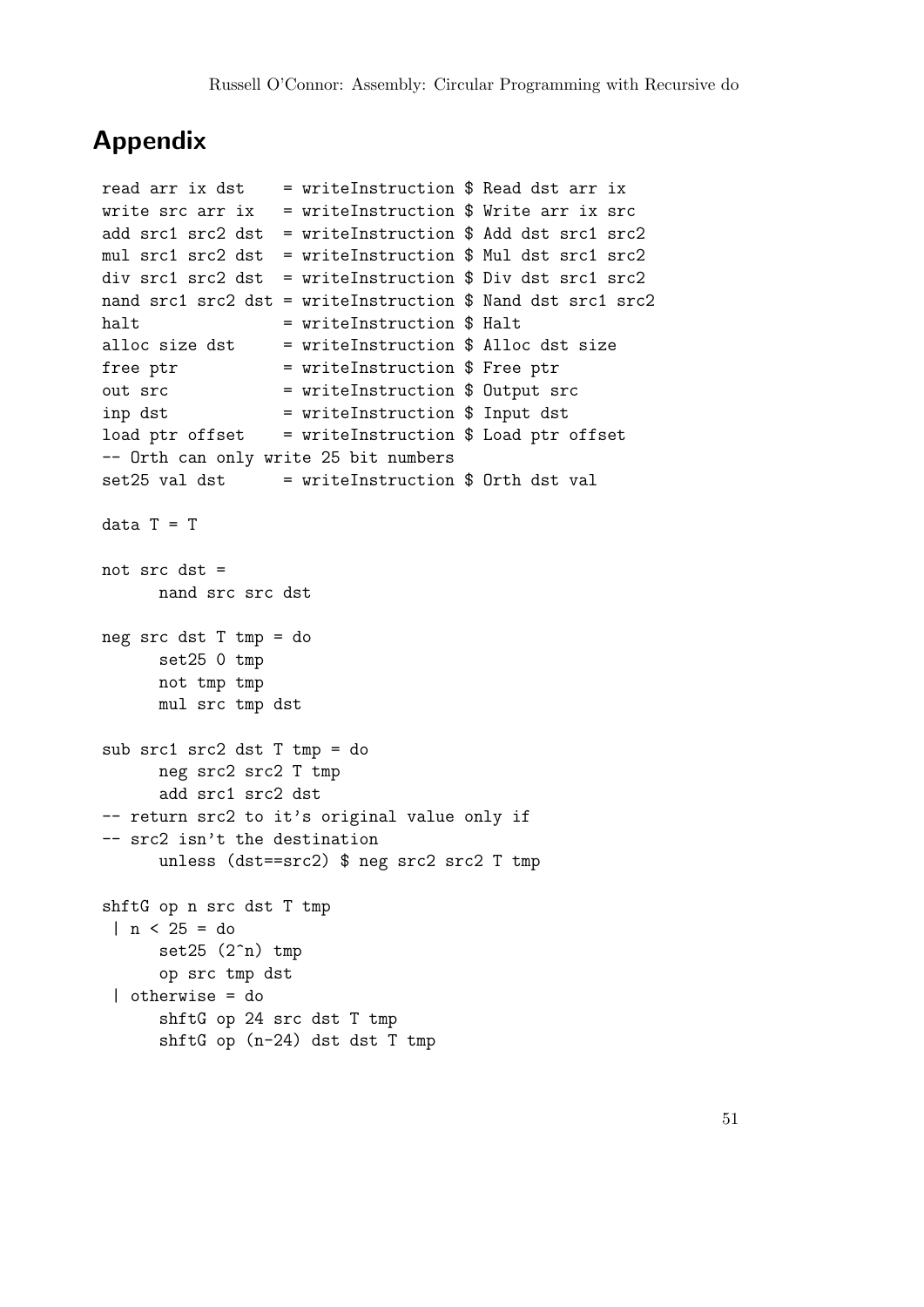```
shftr = shftG div
shftl = shftG mul
set32 val dst T tmp = do
      set25 (val 'shiftR' 16) dst
      shftl 16 dst dst T tmp
      set25 (val .&. 0xFFFF) tmp
      add tmp dst dst
jmp offset T tmp = do
      set25 0 tmp
      load tmp offset
ljmp l T tmp1 tmp2 = do
      lset l tmp1 T tmp2
      jmp tmp1 T tmp2
-- immediate out
iout c T tmp = do {
      set25 (fromIntegral $ fromEnum c) tmp;
      out tmp;
  }
zero dst = do {
      set25 0 dst;
  }
-- set register to all ones
high dst = do {
      zero dst;
      not dst dst;
  }
jeq cond1 cond2 offset T tmp1 tmp2 tmp3 = do {
      sub cond1 cond2 tmp1 T tmp2;
      jeqz tmp1 offset T tmp2 tmp3;
  }
```